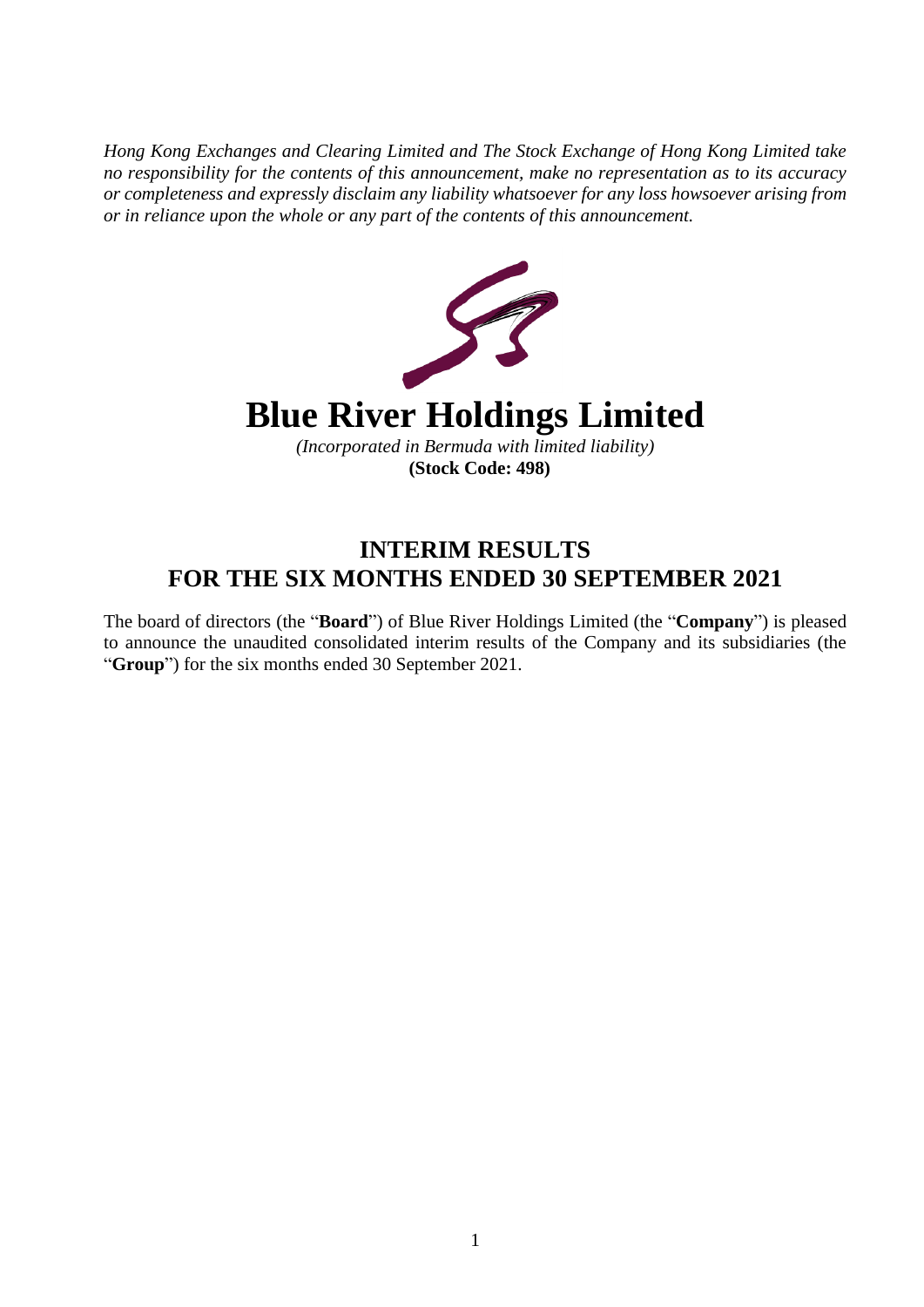# **RESULTS CONDENSED CONSOLIDATED INCOME STATEMENT** *For the six months ended 30 September 2021*

|                                                             |                | <b>Unaudited</b><br><b>Six-months ended</b><br>30 September |                         |  |
|-------------------------------------------------------------|----------------|-------------------------------------------------------------|-------------------------|--|
|                                                             | <b>Notes</b>   | 2021<br><b>HK\$'000</b>                                     | 2020<br><b>HK\$'000</b> |  |
| Revenue                                                     |                |                                                             |                         |  |
| Sales and services income                                   | $\mathfrak{Z}$ | 4,557,122                                                   | 166,154                 |  |
| Interest income                                             | $\mathfrak{Z}$ | 18,879                                                      | 23,237                  |  |
| Others                                                      | $\overline{3}$ | 6,790                                                       | 2,087                   |  |
|                                                             |                | 4,582,791                                                   | 191,478                 |  |
| Cost of sales                                               |                | (4,361,761)                                                 | (106, 812)              |  |
| Gross profit                                                |                | 221,030                                                     | 84,666                  |  |
| Other income                                                | 5              | 145,957                                                     | 4,023                   |  |
| Administrative expenses                                     |                | (255, 042)                                                  | (50, 648)               |  |
| Distribution and selling expenses                           |                | (13,986)                                                    | (19, 402)               |  |
| Other gains and losses                                      | 6              | 195,653                                                     | 22,074                  |  |
| Fair value changes of financial assets measured at fair     |                |                                                             |                         |  |
| value through profit or loss ("FVPL")                       | $\overline{7}$ | (1,169,467)                                                 | 272,828                 |  |
| Other expenses                                              |                | (2,008)                                                     | (4,852)                 |  |
| Impairment loss recognised on financial assets and contract |                |                                                             |                         |  |
| assets, net                                                 | 8              | (14, 876)                                                   | (74, 930)               |  |
| Write-down of stock of properties                           | 17             | (116, 895)                                                  | (547, 348)              |  |
| Finance costs                                               | 9              | (28, 718)                                                   | (9, 485)                |  |
| Gain on disposal of subsidiaries                            |                |                                                             | 140,964                 |  |
| Fair value changes of investment properties                 | 15             | (232,570)                                                   | (191, 899)              |  |
| Share of results of associates                              |                | (719)                                                       | 32,296                  |  |
| Share of results of joint ventures                          |                | (1,599)                                                     | (7,638)                 |  |
| Loss before taxation                                        | 10             | (1,273,240)                                                 | (349, 351)              |  |
| Taxation                                                    | 11             | 196,867                                                     | 211,604                 |  |
| Loss for the period                                         |                | (1,076,373)                                                 | (137,747)               |  |
| Loss for the period attributable to:                        |                |                                                             |                         |  |
| Owners of the Company                                       |                | (1,037,010)                                                 | (33,671)                |  |
| Non-controlling interests                                   |                | (39,363)                                                    | (104,076)               |  |
|                                                             |                | (1,076,373)                                                 | (137,747)               |  |
|                                                             |                | <b>HK</b> cents                                             | HK cents                |  |
| Loss per share                                              |                |                                                             |                         |  |
| Basic and diluted                                           | 12             | (93.9)                                                      | (3.1)                   |  |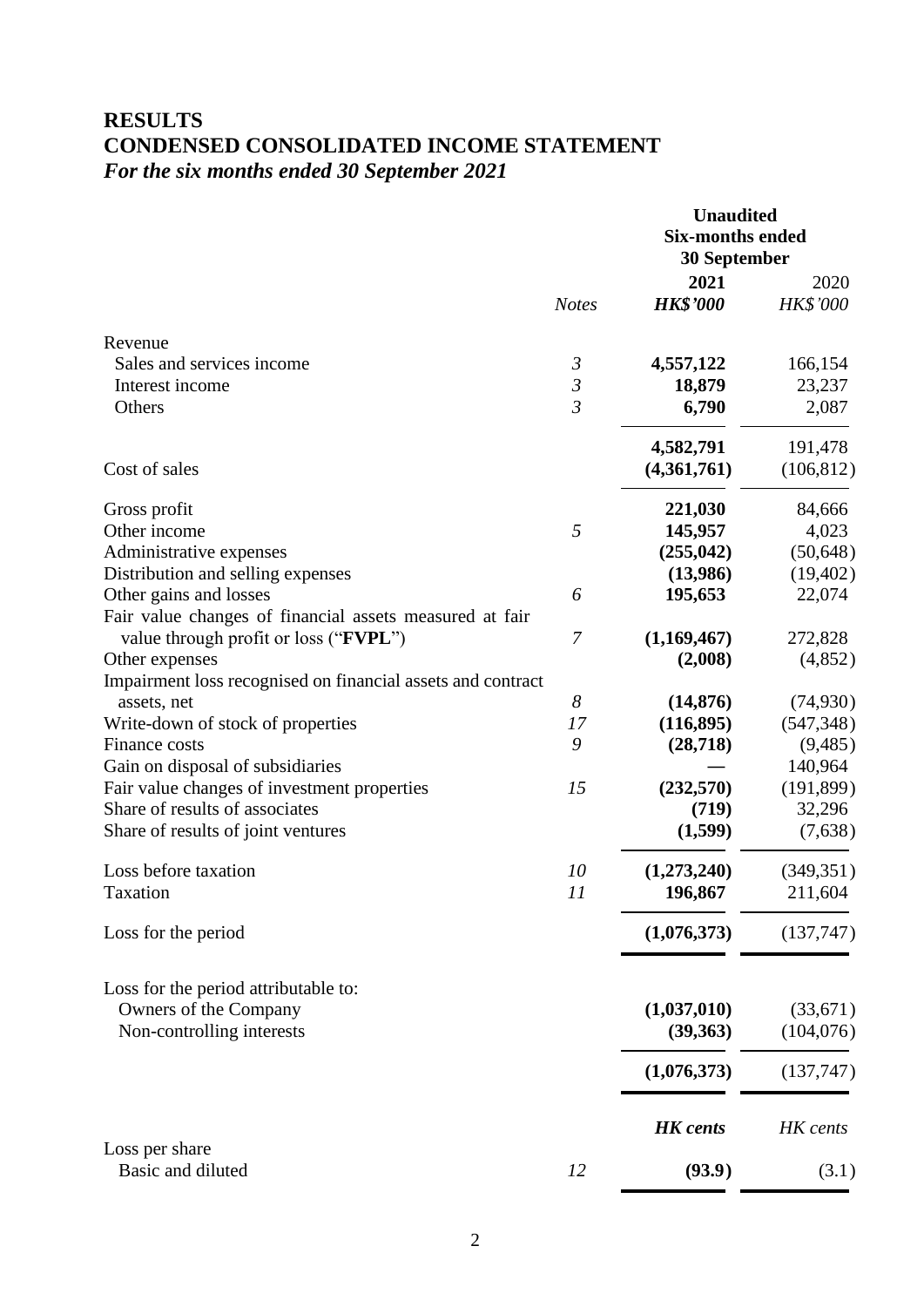# **CONDENSED CONSOLIDATED STATEMENT OF COMPREHENSIVE INCOME**

# *For the six months ended 30 September 2021*

|                                                                                                                                                                                                                                                                                                                  | <b>Unaudited</b><br><b>Six-months ended</b><br>30 September |                           |  |
|------------------------------------------------------------------------------------------------------------------------------------------------------------------------------------------------------------------------------------------------------------------------------------------------------------------|-------------------------------------------------------------|---------------------------|--|
|                                                                                                                                                                                                                                                                                                                  | 2021<br><b>HK\$'000</b>                                     | 2020<br>HK\$'000          |  |
| Loss for the period                                                                                                                                                                                                                                                                                              | (1,076,373)                                                 | (137,747)                 |  |
| OTHER COMPREHENSIVE (EXPENSE) INCOME                                                                                                                                                                                                                                                                             |                                                             |                           |  |
| Item that will not be reclassified to profit or loss<br>Change in fair value of financial assets measured at fair value<br>through other comprehensive income ("FVOCI"), net of tax<br>Items that may be subsequently reclassified to profit or loss<br>Exchange differences arising from translation of foreign | (50,201)                                                    | (18,978)                  |  |
| operations<br>Share of exchange differences of associates and joint ventures<br>Reclassification adjustment on disposal of subsidiaries<br>Reclassification adjustment on deemed disposal of an associate                                                                                                        | 23,847<br>(130)                                             | 65,677<br>5,963<br>36,854 |  |
| and a joint venture                                                                                                                                                                                                                                                                                              | 11,524                                                      |                           |  |
| Other comprehensive (expense) income for the period                                                                                                                                                                                                                                                              | (14,960)                                                    | 89,516                    |  |
| Total comprehensive expense for the period                                                                                                                                                                                                                                                                       | (1,091,333)                                                 | (48, 231)                 |  |
| Total comprehensive (expense) income for the period<br>attributable to:                                                                                                                                                                                                                                          |                                                             |                           |  |
| Owners of the Company<br>Non-controlling interests                                                                                                                                                                                                                                                               | (1,057,149)<br>(34, 184)                                    | 43,167<br>(91, 398)       |  |
|                                                                                                                                                                                                                                                                                                                  | (1,091,333)                                                 | (48, 231)                 |  |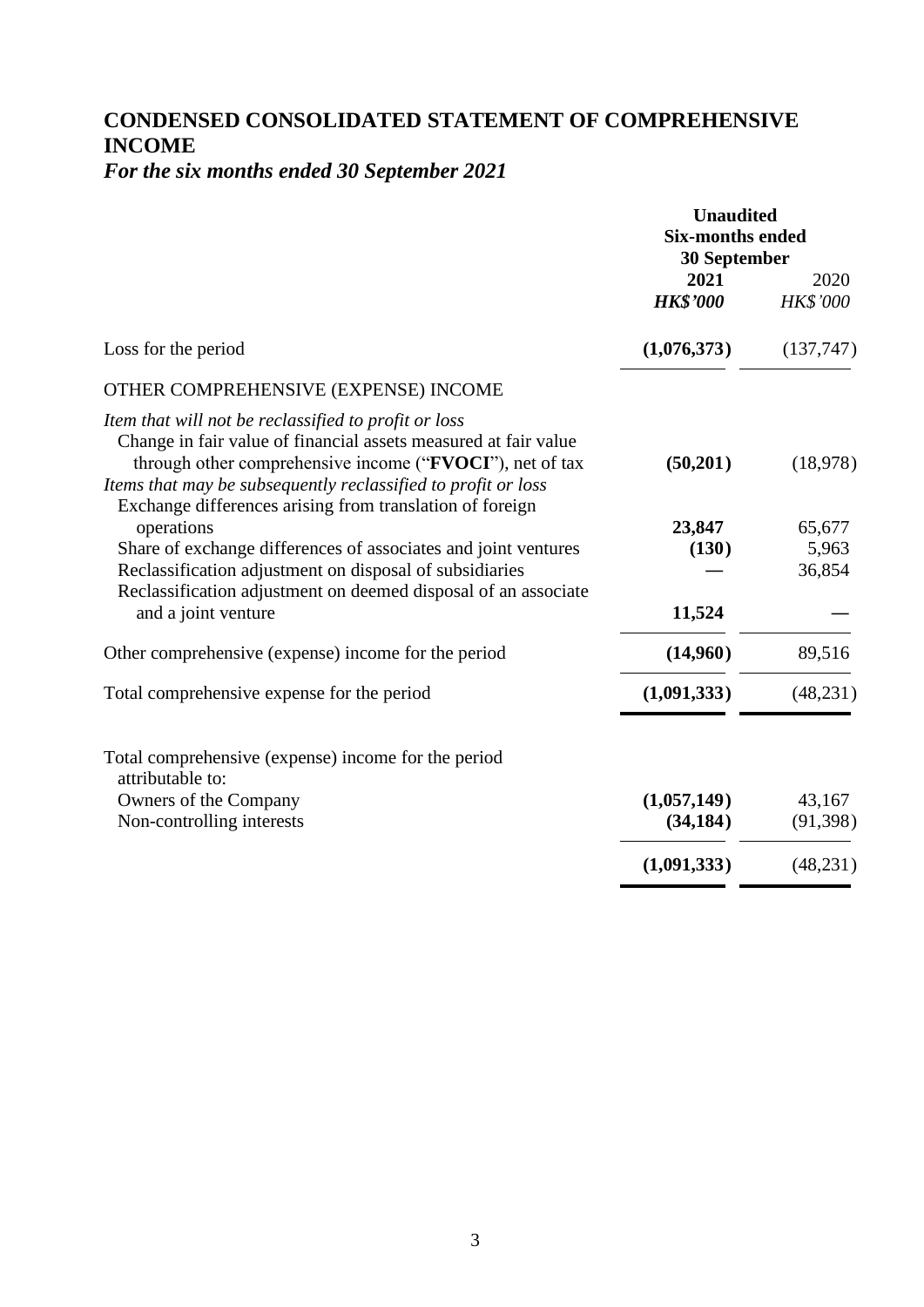# **CONDENSED CONSOLIDATED STATEMENT OF FINANCIAL POSITION** *At 30 September 2021*

|                                                           |              | <b>Unaudited</b> | Audited         |
|-----------------------------------------------------------|--------------|------------------|-----------------|
|                                                           |              | 30.9.2021        | 31.3.2021       |
|                                                           | <b>Notes</b> | <b>HK\$'000</b>  | <b>HK\$'000</b> |
| <b>NON-CURRENT ASSETS</b>                                 |              |                  |                 |
| Property, plant and equipment                             | 14           | 455,174          | 318,147         |
| Right-of-use assets                                       | 14           | 148,374          | 66,623          |
| Investment properties                                     | 15           | 764,227          | 784,733         |
| Project under development                                 |              | 180,699          | 177,919         |
| Goodwill                                                  |              | 97,626           |                 |
| Intangible assets                                         |              | 369,823          | 2,811           |
| Interests in associates                                   |              | 190,441          | 564,898         |
| Interests in joint ventures                               |              | 19,663           | 108,837         |
| Financial assets measured at FVOCI                        | 16           | 318,080          | 239,905         |
| Financial assets measured at FVPL                         | 22           | 98,901           |                 |
| Loan receivables                                          | 18           |                  | 15,200          |
|                                                           |              | 2,643,008        | 2,279,073       |
| <b>CURRENT ASSETS</b>                                     |              |                  |                 |
| Stock of properties                                       | 17           | 812,801          | 909,828         |
| Inventories of finished goods                             |              | 1,179            | 1,380           |
| Loan receivables                                          | 18           | 232,756          | 56,520          |
| Amounts due from associates                               |              | 5,820            |                 |
| Amounts due from joint ventures                           |              | 1,508            | 1,196           |
| Amounts due from joint operations/other partners of joint |              |                  |                 |
| operations                                                |              | 120,563          |                 |
| Amounts due from former subsidiaries in liquidation       | 19           |                  | 1,130,151       |
| Trade and other receivables                               | 20           | 2,685,775        | 451,312         |
| Contract assets                                           | 21           | 4,344,844        |                 |
| Financial assets measured at FVPL                         | 22           | 425,695          | 1,561,702       |
| <b>Taxation recoverable</b>                               |              | 4,895            |                 |
| Pledged bank deposits and restricted cash                 |              | 41,602           | 7,012           |
| Short-term bank deposits                                  |              | 108,916          | 10,901          |
| Bank balances and cash                                    |              | 794,414          | 171,370         |
|                                                           |              | 9,580,768        | 4,301,372       |
|                                                           |              |                  |                 |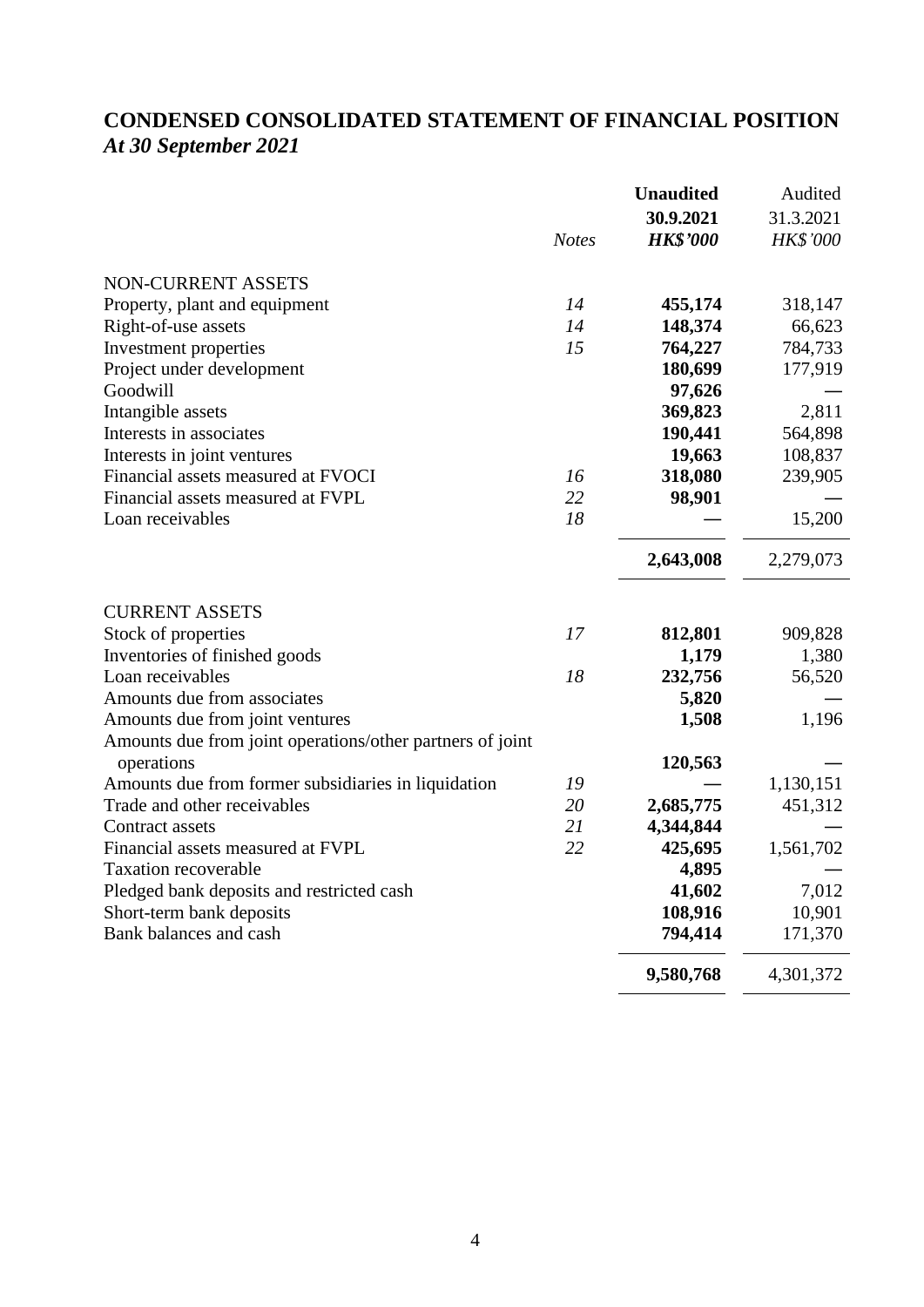# **CONDENSED CONSOLIDATED STATEMENT OF FINANCIAL POSITION** *At 30 September 2021*

|                                                                                           | <b>Notes</b> | <b>Unaudited</b><br>30.9.2021<br><b>HK\$'000</b> | Audited<br>31.3.2021<br><b>HK\$'000</b> |
|-------------------------------------------------------------------------------------------|--------------|--------------------------------------------------|-----------------------------------------|
| <b>CURRENT LIABILITIES</b>                                                                |              |                                                  |                                         |
| Trade and other payables                                                                  | 23           | 5,510,076                                        | 149,962                                 |
| <b>Contract liabilities</b>                                                               | 21           | 335,073                                          | 637                                     |
| Lease liabilities                                                                         |              | 42,239                                           | 6,772                                   |
| Amounts due to former subsidiaries in liquidation                                         | 19           | 45,681                                           | 1,130,151                               |
| Amounts due to a joint venture<br>Amounts due to joint operations/other partners of joint |              | 60                                               |                                         |
| operations                                                                                |              | 90,453                                           |                                         |
| Amounts due to non-controlling interests                                                  |              | 105,045                                          | 103,565                                 |
| <b>Taxation payable</b>                                                                   |              | 29,830                                           | 3,505                                   |
| Bank and other borrowings                                                                 | 24           | 1,705,301                                        | 229,349                                 |
|                                                                                           |              | 7,863,758                                        | 1,623,941                               |
| NET CURRENT ASSETS                                                                        |              | 1,717,010                                        | 2,677,431                               |
| TOTAL ASSETS LESS CURRENT LIABILITIES                                                     |              | 4,360,018                                        | 4,956,504                               |
| NON-CURRENT LIABILITIES                                                                   |              |                                                  |                                         |
| Bank and other borrowings                                                                 | 24           | 211,298                                          | 171,361                                 |
| Lease liabilities                                                                         |              | 66,171                                           | 12,476                                  |
| Deferred tax liabilities                                                                  |              | 422,465                                          | 539,861                                 |
| Obligations in excess of interests in associates                                          |              | 2,162                                            |                                         |
|                                                                                           |              | 702,096                                          | 723,698                                 |
| <b>NET ASSETS</b>                                                                         |              | 3,657,922                                        | 4,232,806                               |
|                                                                                           |              |                                                  |                                         |
| <b>CAPITAL AND RESERVES</b>                                                               |              |                                                  |                                         |
| Share capital                                                                             | 25           | 110,392                                          | 110,392                                 |
| Reserves                                                                                  |              | 2,731,353                                        | 3,788,502                               |
| Equity attributable to owners of the Company                                              |              | 2,841,745                                        | 3,898,894                               |
| Non-controlling interests                                                                 |              | 816,177                                          | 333,912                                 |
| <b>TOTAL EQUITY</b>                                                                       |              | 3,657,922                                        | 4,232,806                               |
|                                                                                           |              |                                                  |                                         |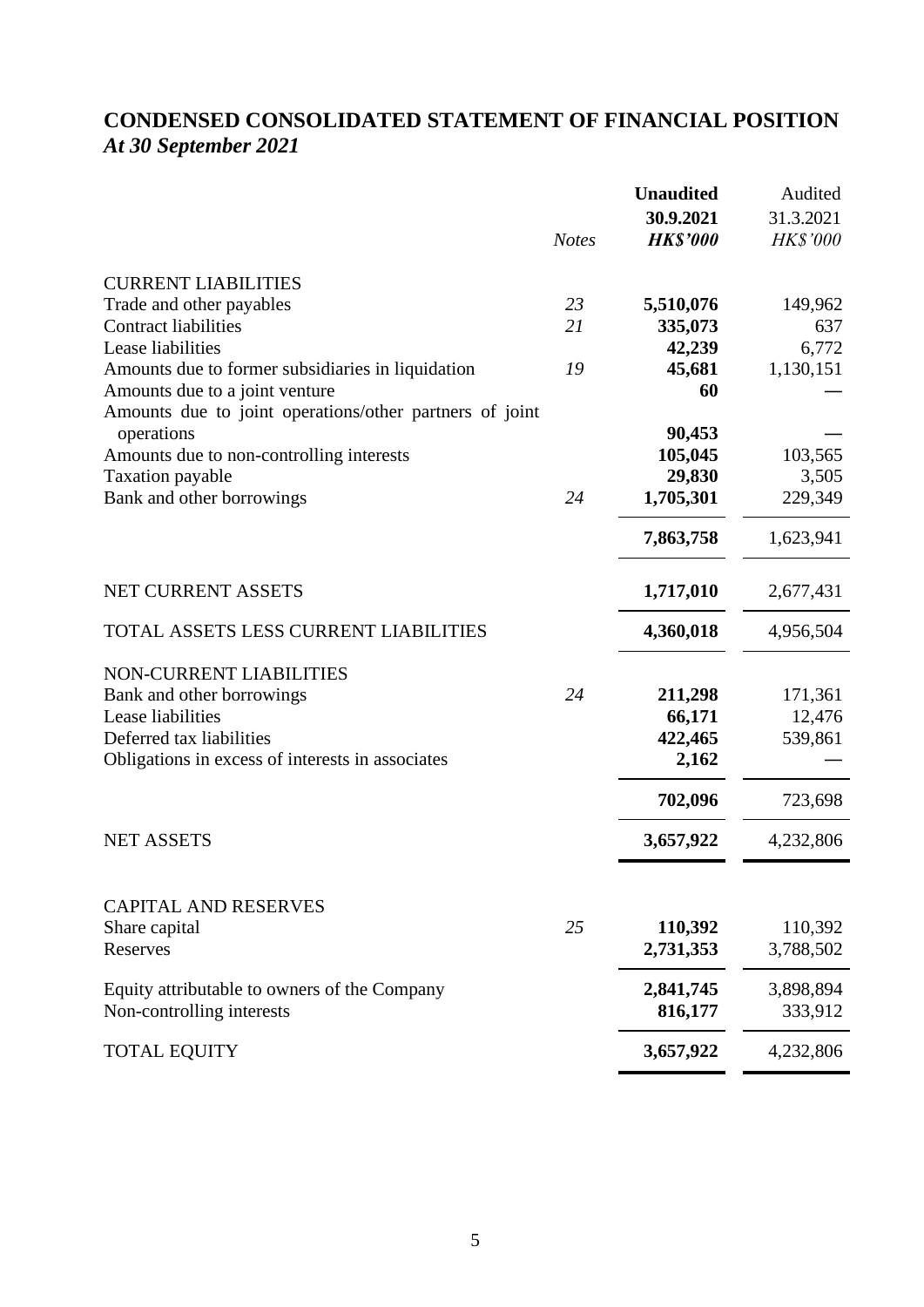# **CONDENSED CONSOLIDATED STATEMENT OF CASH FLOWS** *For the six months ended 30 September 2021*

|                                                        | <b>Unaudited</b>        |                 |  |
|--------------------------------------------------------|-------------------------|-----------------|--|
|                                                        | <b>Six-months ended</b> |                 |  |
|                                                        | 30 September            |                 |  |
|                                                        | 2021                    | 2020            |  |
|                                                        | <b>HK\$'000</b>         | <b>HK\$'000</b> |  |
| Net cash used in operating activities                  | (31,918)                | (74, 927)       |  |
| Net cash generated from investing activities           | 762,216                 | 450,409         |  |
| Net cash (used in) generated from financing activities | (13, 642)               | 20,698          |  |
| Net increase in cash and cash equivalents              | 716,656                 | 396,180         |  |
| Effect of foreign exchange rate changes                | 4,403                   | 10,322          |  |
| Cash and cash equivalents brought forward              | 182,271                 | 387,785         |  |
| Cash and cash equivalents carried forward              | 903,330                 | 794,287         |  |
| Analysis of the balances of cash and cash equivalents  |                         |                 |  |
| Short-term bank deposits                               | 108,916                 | 423,650         |  |
| Bank balances and cash                                 | 794,414                 | 370,637         |  |
|                                                        | 903,330                 | 794,287         |  |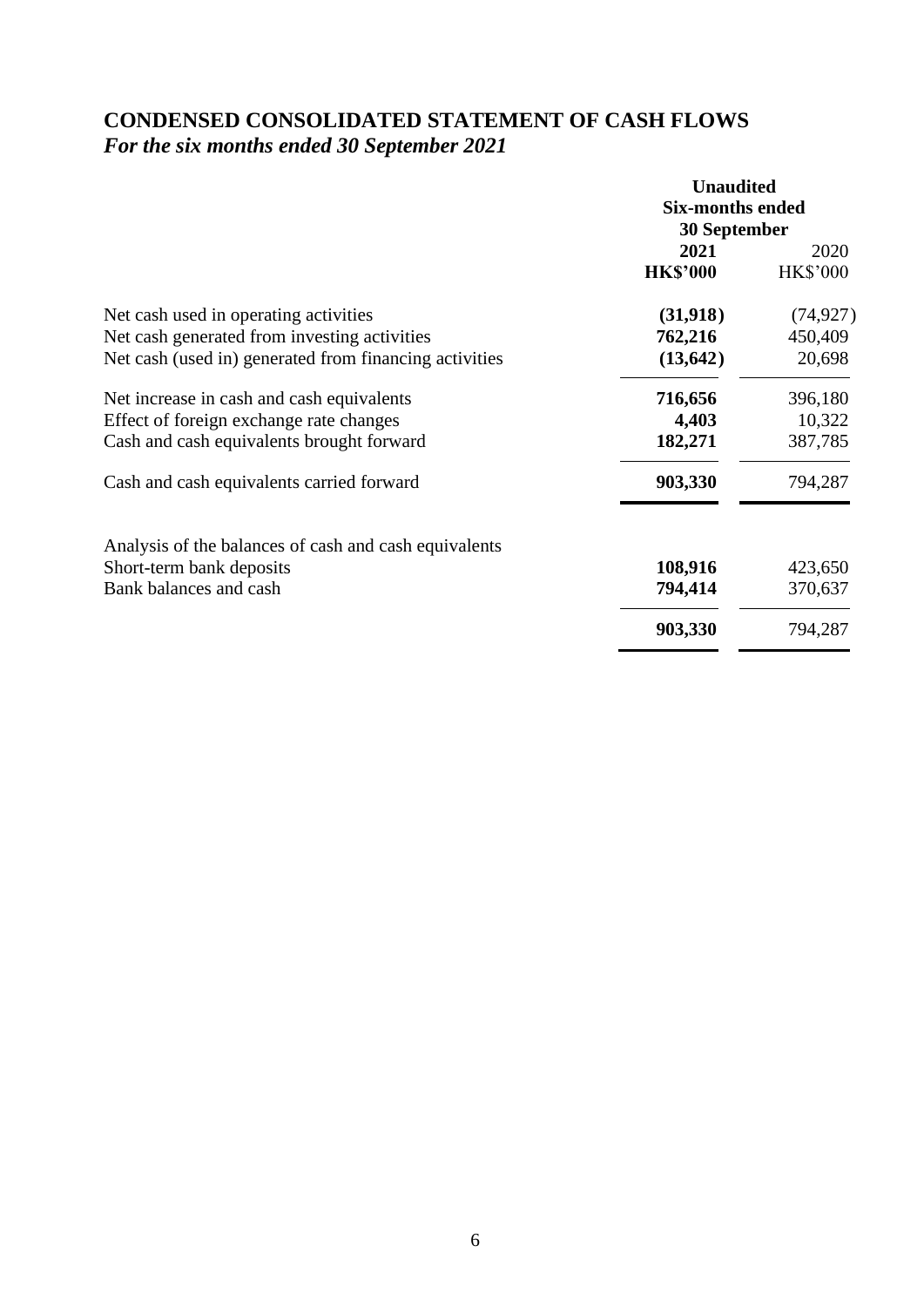## **NOTES TO THE CONDENSED CONSOLIDATED FINANCIAL STATEMENTS**

### **1. GENERAL**

Blue River Holdings Limited (the "**Company**") is an exempted company incorporated in Bermuda with limited liability and its shares are listed on The Stock Exchange of Hong Kong Limited (the "**Stock Exchange**").

The condensed consolidated financial statements are presented in Hong Kong dollars ("**HK\$**"), which is the same as the functional currency of the Company.

The Company and its subsidiaries (together the "**Group**") is principally engaged in, *inter alia*, the comprehensive engineering and property-related services through Paul Y. Engineering Group Limited, land and property development in the People's Republic of China (the "**PRC**"), investment in association with ports and infrastructure development and operation of logistics facilities in the PRC, as well as securities trading and investment, and provision of loan financing services.

### **2. PRINCIPAL ACCOUNTING POLICIES**

#### **Basis of preparation**

The condensed consolidated financial statements have been prepared on the historical cost basis, except for investment properties and certain financial instruments, which are measured at fair values.

The accounting policies adopted in the condensed consolidated financial statements for the six months ended 30 September 2021 are the same as those adopted in the Group's annual financial statements for the year ended 31 March 2021 except for the application of the following amendments to Hong Kong Financial Reporting Standards ("**HKFRSs**") issued by the Hong Kong Institute of Certified Public Accountants (the "**HKICPA**"), for the first time, which are mandatorily effective for the annual period beginning on or after 1 April 2021:

| Interest Rate Benchmark Reform — Phase 2 |
|------------------------------------------|
|                                          |
| Covid-19-Related Rent Concessions        |
| Covid-19-Related Rent Concessions        |
| beyond 30 June 2021                      |
|                                          |

The application of the amendments to HKFRSs in the current period has had no material impact on the Group's financial positions and performance for the current and prior periods and/or on the disclosures set out in these condensed consolidated financial statements.

In addition, Paul Y. Engineering Group Limited ("**Paul Y. Engineering**") became a non-wholly owned subsidiary of the Group during the current period (as detailed in Note 26) and accordingly, certain additional accounting policies described below are adopted by the Group: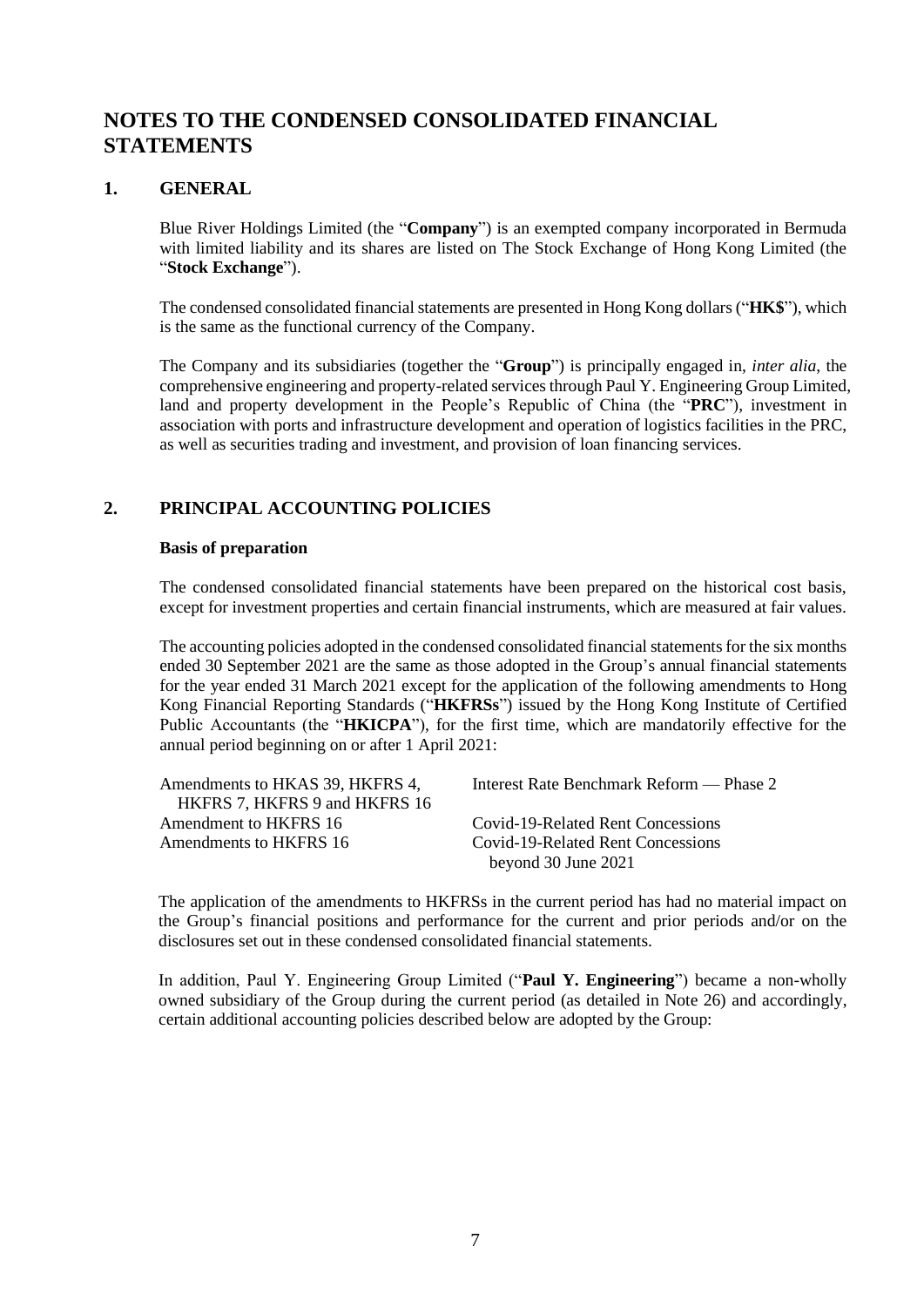#### **Goodwill**

Goodwill arising on an acquisition of a business is carried at cost as established at the date of acquisition of the business less accumulated impairment losses, if any.

For the purposes of impairment testing, goodwill is allocated to each of the Group's cash-generating units (or groups of cash-generating units) that is expected to benefit from the synergies of the combination, which represent the lowest level at which the goodwill is monitored for internal management purposes and not larger than an operating segment.

A cash-generating unit (or group of cash-generating units) to which goodwill has been allocated is tested for impairment annually or more frequently when there is indication that the unit may be impaired. For goodwill arising on an acquisition in a reporting period, the cash-generating unit (or group of cash-generating units) to which goodwill has been allocated is tested for impairment before the end of that reporting period. If the recoverable amount (higher of value in use and fair value less costs of disposal) is less than its carrying amount, the impairment loss is allocated first to reduce the carrying amount of any goodwill allocated to the unit and then to the other assets of the unit on a prorata basis based on the carrying amount of each asset in the unit (or group of cash-generating units). Any impairment loss for goodwill is recognised directly in profit or loss. An impairment loss recognised for goodwill is not reversed in subsequent periods.

On disposal of the relevant cash-generating unit or any of the cash-generating unit within the group of cash generating units, the attributable amount of goodwill is included in the determination of the amount of profit or loss on disposal. When the Group disposes of an operation within the cashgenerating unit (or a cash generating unit within a group of cash-generating units), the amount of goodwill disposed of is measured on the basis of the relative values of the operation (or the cashgenerating unit) disposed of and the portion of the cash-generating unit (or the group of cash generating units) retained.

#### **Interests in joint operations**

A joint operation is a joint arrangement whereby the parties that have joint control of the arrangement have rights to the assets, and obligations for the liabilities, relating to the joint arrangement. Joint control is the contractually agreed sharing of control of an arrangement, which exists only when decisions about the relevant activities require unanimous consent of the parties sharing control. The Group accounts for the assets, liabilities, revenues and expenses relating to its interest in a joint operation in accordance with the HKFRSs applicable to the particular assets, liabilities, revenues and expenses.

When a group entity transacts with a joint operation in which a group entity is a joint operator (such as a sale or contribution of assets), the Group is considered to be conducting the transaction with the other parties to the joint operation, and gains and losses resulting from the transactions are recognised in the Group's consolidated financial statements only to the extent of other parties' interests in the joint operation. When a group entity transacts with a joint operation in which a group entity is a joint operator (such as a purchase of assets), the Group does not recognise its share of the gains and losses until it resells those assets to a third party.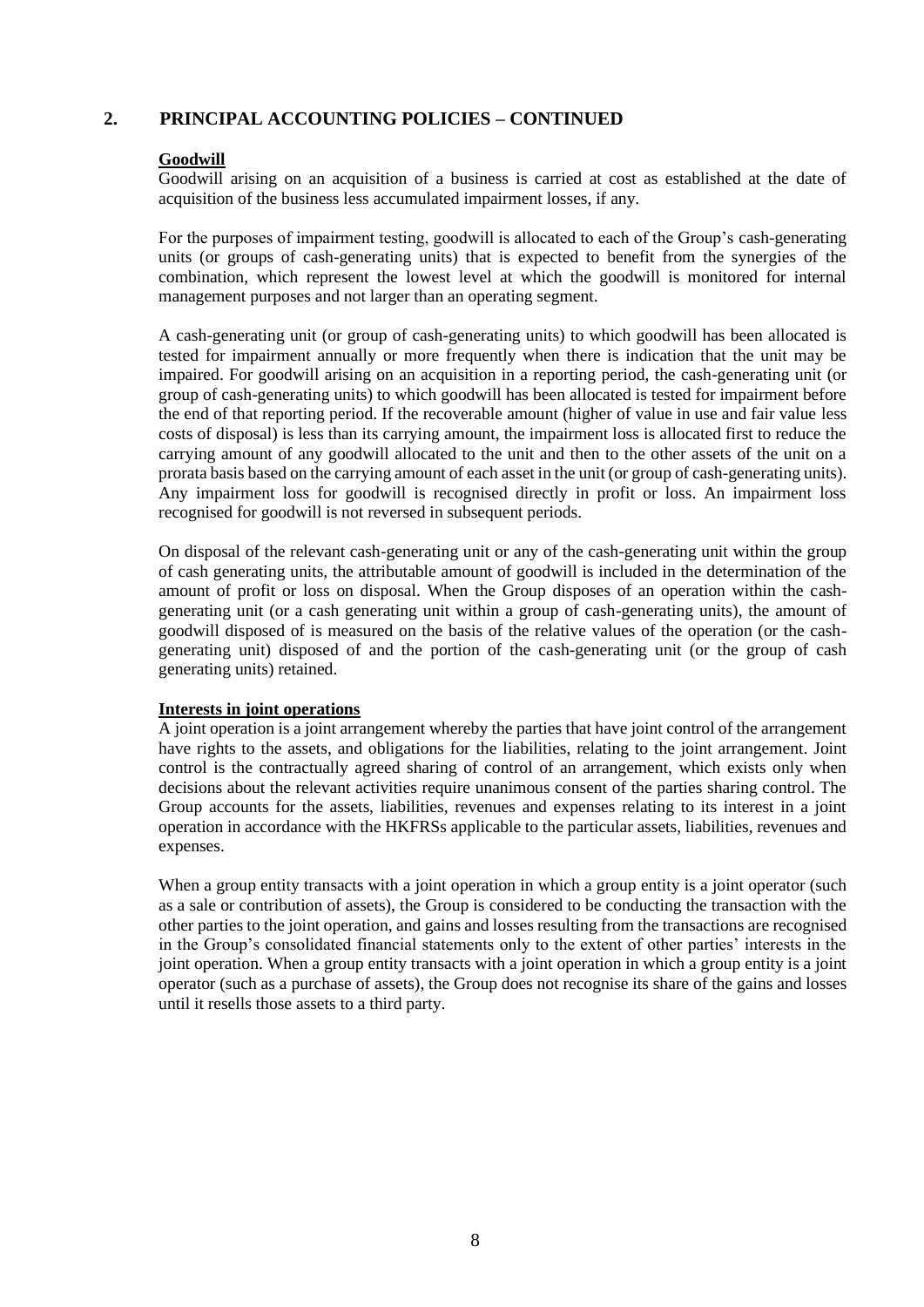#### **Revenue from contracts with customers (construction contracts and property development management services)**

The Group recognises revenue when (or as) a performance obligation is satisfied, i.e. when "control" of the goods or services underlying the particular performance obligation is transferred to the customer.

A performance obligation represents a good or service (or a bundle of goods or services) that is distinct or a series of distinct goods or services that are substantially the same.

Control is transferred over time and revenue is recognised over time by reference to the progress towards complete satisfaction of the relevant performance obligation if one of the following criteria is met:

- the customer simultaneously receives and consumes the benefits provided by the Group's performance as the Group performs;
- the Group's performance creates or enhances an asset that the customer controls as the Group performs; or
- the Group's performance does not create an asset with an alternative use to the Group and the Group has an enforceable right to payment for performance completed to date.

Otherwise, revenue is recognised at a point in time when the customer obtains control of the distinct good or service.

A contract asset represents the Group's right to consideration in exchange for goods or services that the Group has transferred to a customer that is not yet unconditional. It is assessed for impairment in accordance with HKFRS 9. In contrast, a receivable represents the Group's unconditional right to consideration, i.e. only the passage of time is required before payment of that consideration is due.

A contract liability represents the Group's obligation to transfer goods or services to a customer for which the Group has received consideration (or an amount of consideration is due) from the customer.

(i) Over time revenue recognition: measurement of progress towards complete satisfaction of a performance obligation

#### *Input method*

The progress towards complete satisfaction of a performance obligation is measured based on input method, which is to recognise revenue on the basis of the Group's efforts or inputs to the satisfaction of a performance obligation relative to the total expected inputs to the satisfaction of that performance obligation, that best depict the Group's performance in transferring control of goods or services.

(ii) Variable consideration

For contracts that contain variable consideration in relation to the variation works and claims for prolongation, the Group estimates the amount of consideration to which it will be entitled using either (a) the expected value method or (b) the most likely amount, depending on which method better predicts the amount of consideration to which the Group will be entitled.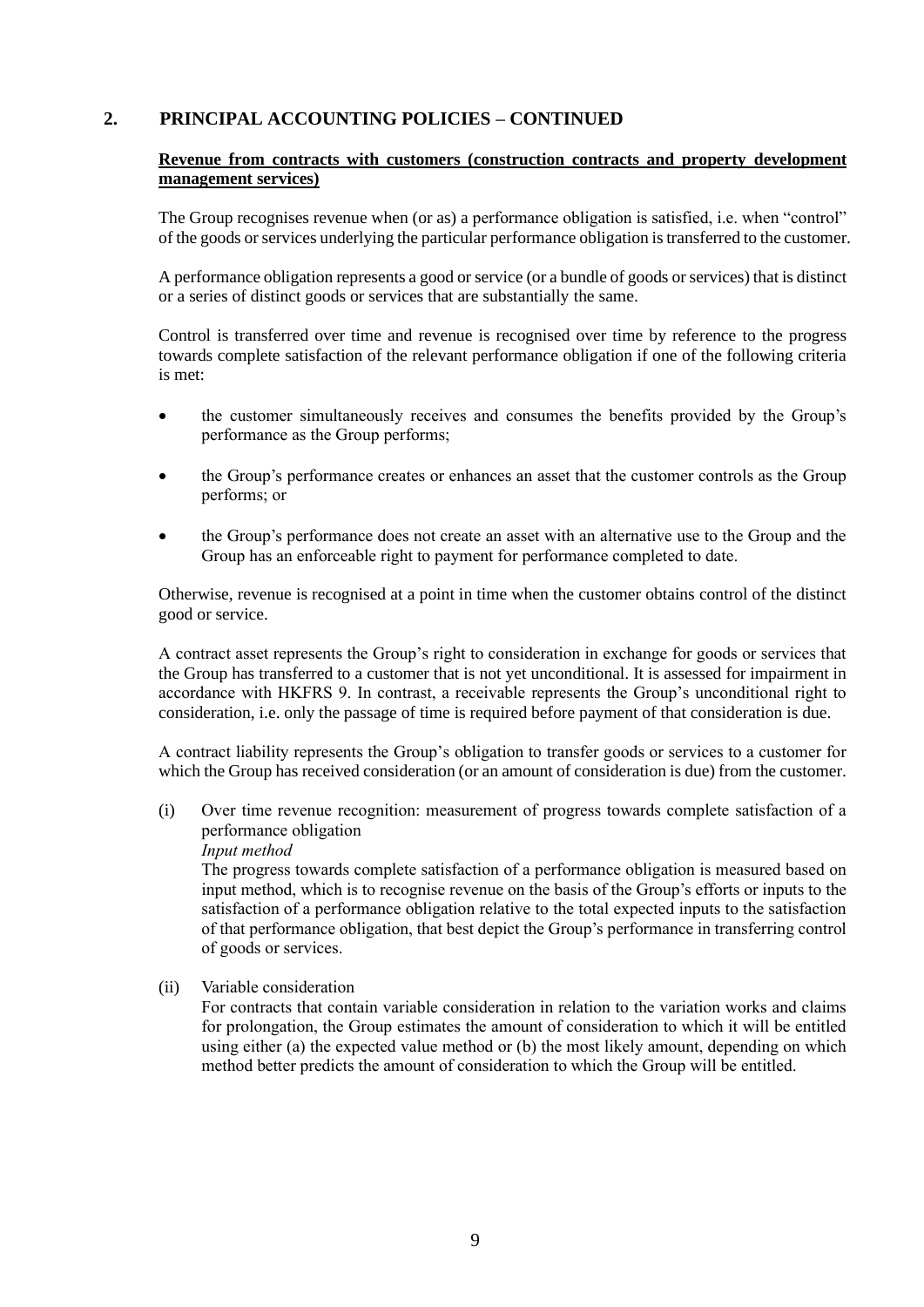#### **Revenue from contracts with customers (construction contracts and property development management services) - Continued**

(ii) Variable consideration - Continued

The estimated amount of variable consideration is included in the transaction price only to the extent that it is highly probable that such an inclusion will not result in a significant revenue reversal in the future when the uncertainty associated with the variable consideration is subsequently resolved.

At the end of each reporting period, the Group updates the estimated transaction price (including updating its assessment of whether an estimate of variable consideration is constrained) to represent faithfully the circumstances present at the end of the reporting period and the changes in circumstances during the reporting period.

(iii) Existence of significant financing component

In determining the transaction price, the Group adjusts the promised amount of consideration for the effects of the time value of money if the timing of payments agreed (either explicitly or implicitly) provides the customer or the Group with a significant benefit of financing the transfer of goods or services to the customer. In those circumstances, the contract contains a significant financing component. A significant financing component may exist regardless of whether the promise of financing is explicitly stated in the contract or implied by the payment terms agreed to by the parties to the contract.

For contracts where the period between payment and transfer of the associated goods or services is less than one year, the Group applies the practical expedient of not adjusting the transaction price for any significant financing component.

(iv) Costs to fulfil a contract

The Group incurs costs to fulfil a contract in its construction contracts. The Group first assesses whether these costs qualify for recognition as an asset in terms of other relevant standards, failing which it recognises an asset for these costs only if they meet all of the following criteria:

- the costs relate directly to a contract or to an anticipated contract that the Group can specifically identify;
- the costs generate or enhance resources of the Group that will be used in satisfying (or in continuing to satisfy) performance obligations in the future; and
- the costs are expected to be recovered.

The asset so recognised is subsequently amortised to profit or loss on a systematic basis that is consistent with the transfer to the customer of the goods or services to which the assets relate. The asset is subject to impairment review.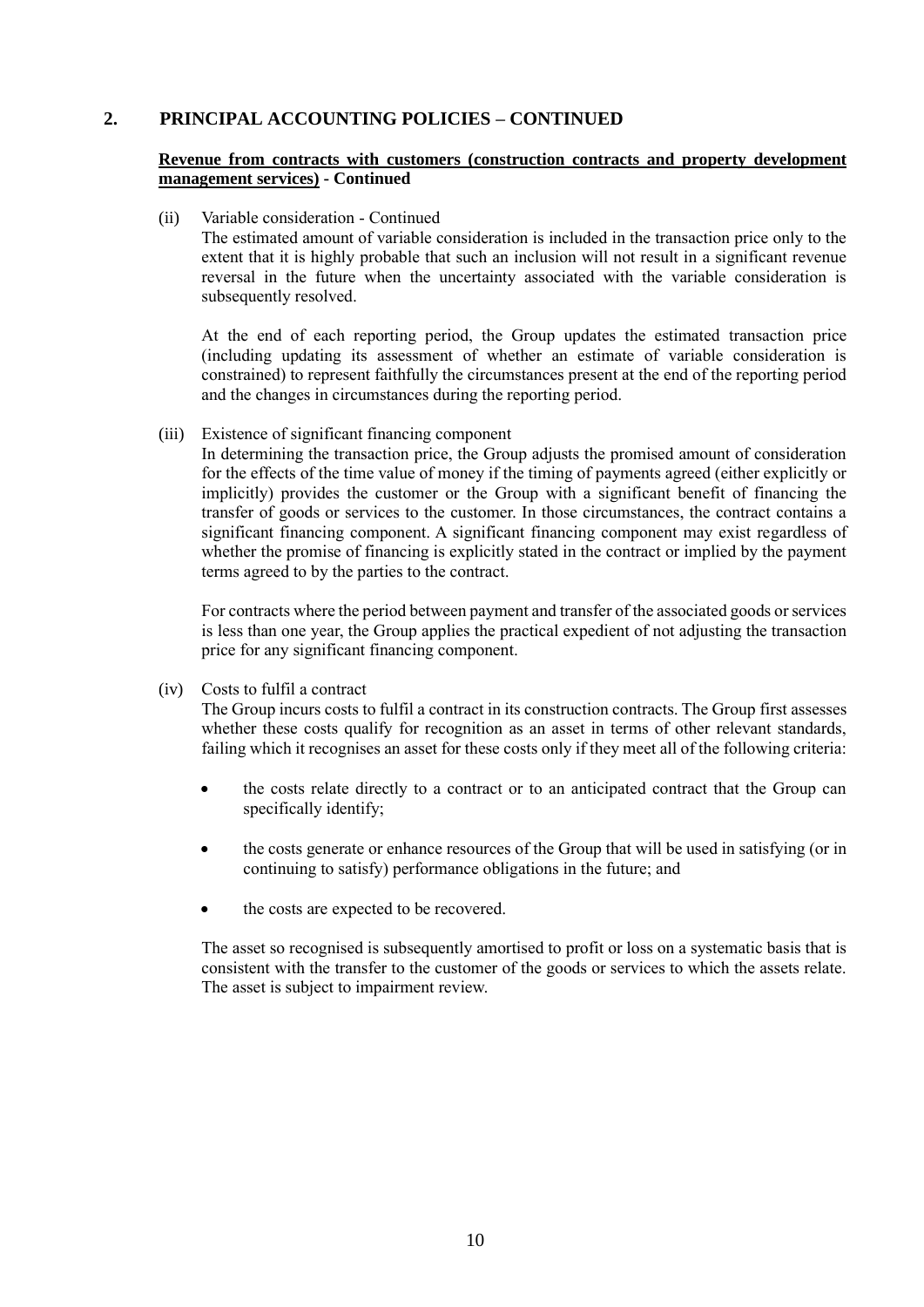#### **Revenue from contracts with customers (construction contracts and property development management services) - Continued**

(v) Performance obligations for contracts with customers

The Group provides management contracting services and property development management services to customers. Revenue from such services is recognised as a performance obligation satisfied over time using input method as the Group's performance creates or enhances an asset that the customer controls as the Group performs.

The Group's certain construction contracts include payment schedules which require stage payments over the construction period once certain specified milestones are reached. In addition, the Group requires certain customers to provide upfront deposits or advance payments for construction works, this will give rise to contract liabilities at the start of a contract, until the revenue recognised on the specific contract exceeds the amount received.

A contract asset, net of contract liability related to the same contract, is recognised over the period in which the construction services are performed representing the Group's right to consideration for the services performed because the rights are conditioned on the Group's future performance in achieving specified milestones or the value of construction work has been agreed with the customers. The contract assets are transferred to trade debtors when the rights become unconditional, which is typically at the time the Group obtains the certification of the completed construction works from the customers.

Retention held by customers, prior to expiration of defect liability period, are classified as contract assets or liabilities, which ranges from one to two years from the date of the practical completion of the construction. The relevant amount is reclassified to trade debtors when the defect liability period expires. The defect liability period serves as an assurance that the construction services performed comply with agreed upon specifications and such assurance cannot be purchased separately.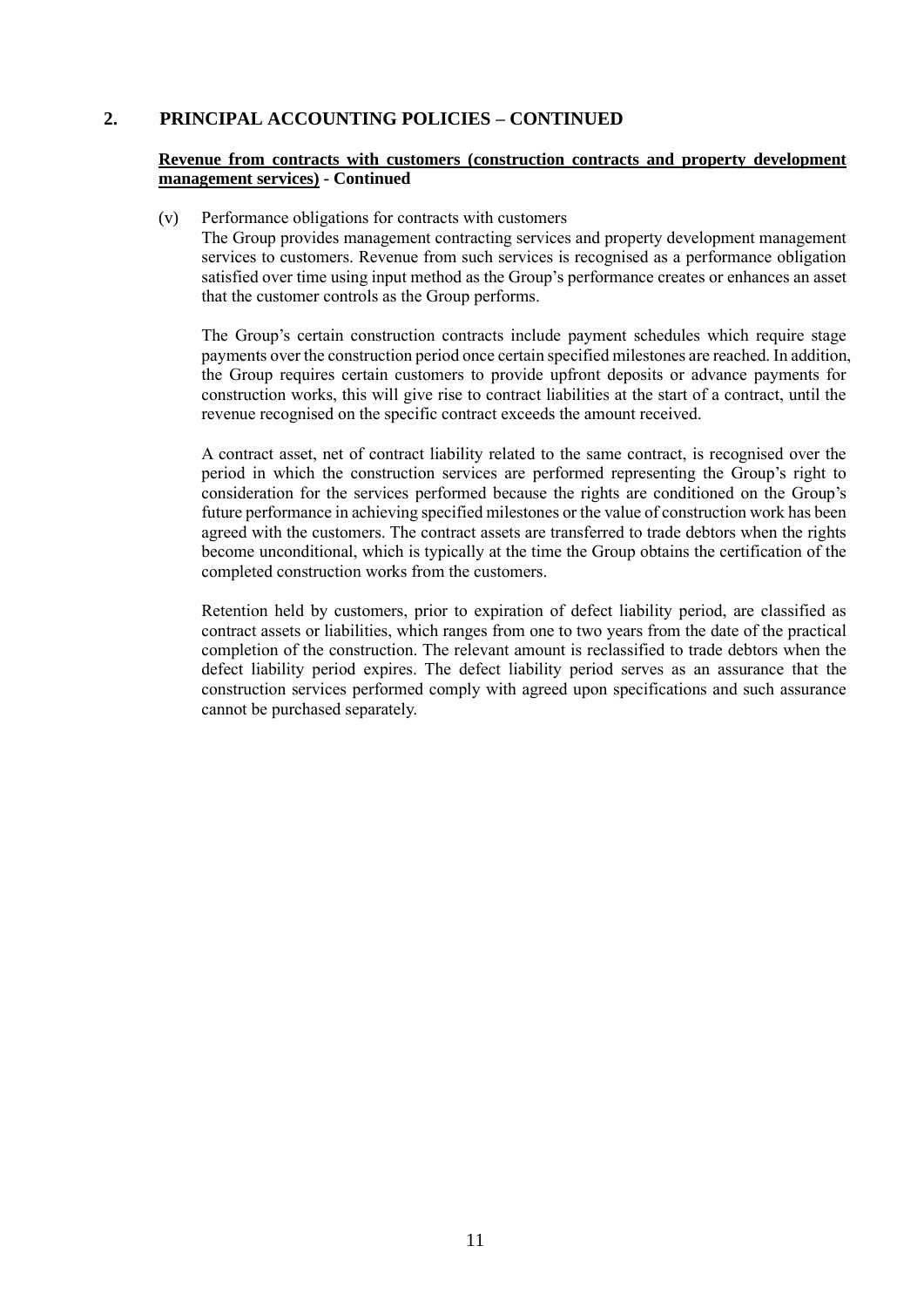## **3. REVENUE**

Revenue is analysed as follows:

|                                                                                                 | <b>Unaudited</b>        |                 |
|-------------------------------------------------------------------------------------------------|-------------------------|-----------------|
|                                                                                                 | <b>Six-months ended</b> |                 |
|                                                                                                 | 30 September            |                 |
|                                                                                                 | 2021                    | 2020            |
|                                                                                                 | <b>HK\$'000</b>         | <b>HK\$'000</b> |
| Sales and services income:                                                                      |                         |                 |
| Income from construction contracts                                                              | 4,500,696               |                 |
| Income from property development management services                                            | 576                     |                 |
| Income from port related services                                                               | 905                     | 20,724          |
| Sale of LPG and CNG products                                                                    | 54,945                  | 40,840          |
| Sale of properties                                                                              |                         | 104,590         |
|                                                                                                 | 4,557,122               | 166,154         |
| Interest income:                                                                                |                         |                 |
| Interest income from loan receivables<br>Interest income from financial assets measured at FVPL | 3,065                   | 10,298          |
| - investments in debt instruments held for trading                                              | 10,573                  | 12,939          |
| - investments in convertible bonds                                                              | 5,241                   |                 |
|                                                                                                 | 18,879                  | 23,237          |
| Others:                                                                                         |                         |                 |
| Property rental income<br>Dividend income from financial assets measured at FVPL                | 4,465                   | 324             |
| - investments in equity instruments held for trading                                            | 2,325                   | 1,763           |
|                                                                                                 | 6,790                   | 2,087           |
|                                                                                                 | 4,582,791               | 191,478         |

Revenue from contracts with customers includes (i) income from construction contracts, property development management services and port related services that are recognised over time and (ii) revenue from sale of properties and liquefied petroleum gas ("**LPG**") and compressed natural gas ("**CNG**") products that are recognised at a point in time.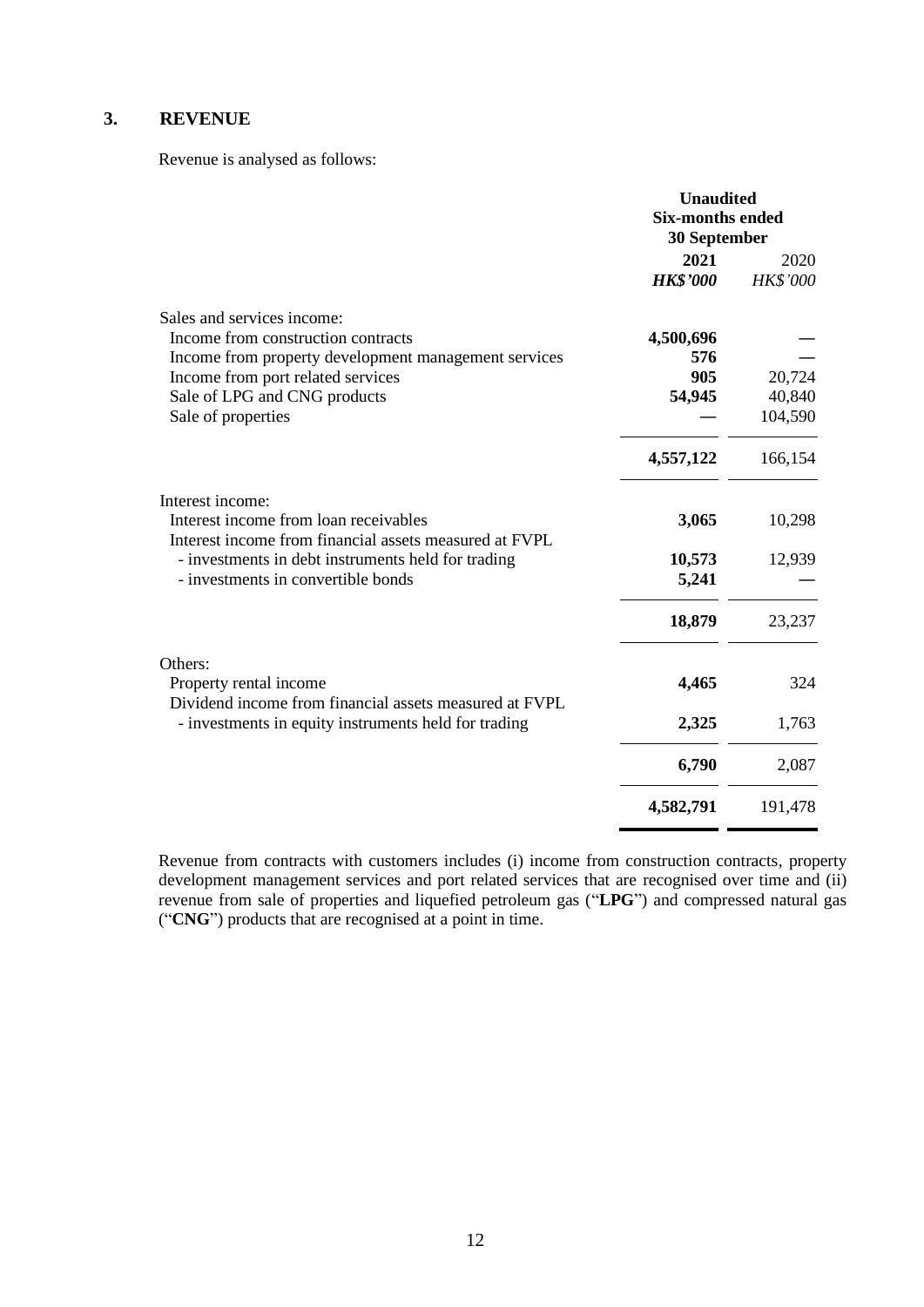### **4. SEGMENT INFORMATION**

The operating segments of the Group are determined based on information reported to executive directors, the Group's chief operating decision makers, for the purposes of resources allocation and performance assessment.

The information focuses more specifically on the strategic operation and development of each business unit and its performance is evaluated through organising business units with similar economic characteristics into an operating segment.

Upon the completion of the disposal of the certain subsidiaries in last year, the Company restructured its internal organisations. The ports development segment, which was previously separate reported, was grouped as part of the ports and logistics segment, while "Treasury" segment was renamed as "Financial services". In addition, the management contracting and property development management businesses of Paul Y. Engineering, which became a subsidiary of the Group on 1 June 2021, were accounted in the "Engineering" segment.

The operating and reportable segments for the current period are changed as follows:

| Engineering         | - Building construction, civil engineering, property development<br>management, project management and facilities management<br>services              |
|---------------------|-------------------------------------------------------------------------------------------------------------------------------------------------------|
| Ports and logistics | - Ports development, operation of ports, LPG, CNG and liquefied<br>natural gas ("LNG") distribution and logistics businesses                          |
| Property            | - Development, investment, sale and leasing of real estate properties,<br>developed land and land under development and projects under<br>development |
| Securities          | - Investment and trading of securities                                                                                                                |
| Financial services  | - Provision of loan financing, financial related services and cash<br>management                                                                      |

In preparation of the condensed consolidated financial statements, the segment information for the six months ended 30 September 2020 and at 31 March 2021 have been restated to conform with the current period's presentation.

The Company assesses the performance of the operating segments based on a measure of earnings or loss before interest expense and tax ("**EBIT**" or "LBIT") and earnings or loss before interest expense, tax, depreciation and amortisation ("**EBITDA**" or "**LBITDA**").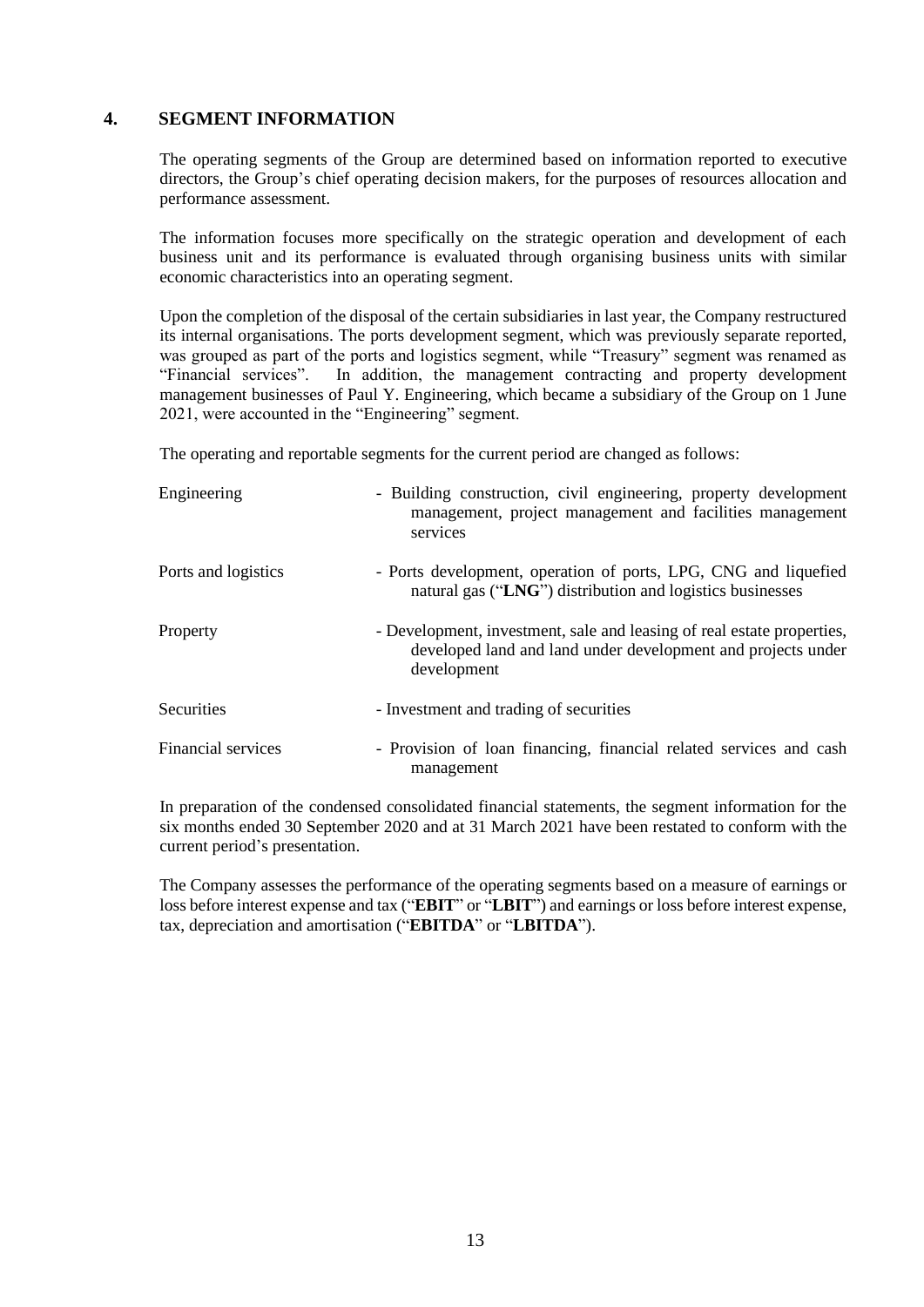### **4. SEGMENT INFORMATION – CONTINUED**

#### **Segment revenue and results**

The following is an analysis of the Group's revenue and results by operating and reportable segment for the period under review:

**Segment**

For the six months ended 30 September 2021 (Unaudited)

|                                                                                  | <b>Engineering</b><br><b>HK\$'000</b> | Ports and<br>logistics<br><b>HKS'000</b> | <b>Property</b><br><b>HKS'000</b> | <b>Securities</b><br><b>HKS'000</b> | <b>Financial</b><br>services<br><b>HK\$'000</b> | эедшені<br>total and<br>consolidated<br><b>HKS'000</b> |
|----------------------------------------------------------------------------------|---------------------------------------|------------------------------------------|-----------------------------------|-------------------------------------|-------------------------------------------------|--------------------------------------------------------|
| Revenue                                                                          | 4,501,272                             | 55,850                                   | 4,465                             | 12,898                              | 8,306                                           | 4,582,791                                              |
| EBITDA (LBITDA)*<br>Depreciation and amortisation**                              | 265,379<br>(25,802)                   | (10, 184)<br>(6,070)                     | (377, 265)<br>(2,281)             | (1,157,652)                         | (6,196)                                         | (1,285,918)<br>(34, 153)                               |
| $Segment$ results $-$ EBIT (LBIT)                                                | 239,577                               | (16,254)                                 |                                   | $(379,546)$ $(1,157,652)$           | (6, 196)                                        | (1,320,071)                                            |
| Corporate and other expenses***<br>Net exchange gain<br>Distribution from former |                                       |                                          |                                   |                                     |                                                 | (69,508)<br>3,867                                      |
| subsidiaries in liquidation<br>Finance costs                                     |                                       |                                          |                                   |                                     |                                                 | 141,190<br>(28, 718)                                   |
| Loss before taxation<br>Taxation                                                 |                                       |                                          |                                   |                                     |                                                 | (1,273,240)<br>196,867                                 |
| Loss for the period                                                              |                                       |                                          |                                   |                                     |                                                 | (1,076,373)                                            |

For the six months ended 30 September 2020 (Unaudited)

|                                                                       | Engineering<br><i>HK\$'000</i> | Ports and<br>logistics<br><i>HK\$'000</i> | Property<br><i>HK\$'000</i> | Securities<br><i>HK\$'000</i> | Financial<br>services<br><i>HK\$'000</i> | Segment<br>total and<br>consolidated<br><b>HK\$'000</b> |
|-----------------------------------------------------------------------|--------------------------------|-------------------------------------------|-----------------------------|-------------------------------|------------------------------------------|---------------------------------------------------------|
| Revenue                                                               |                                | 61,564                                    | 104,914                     | 14,702                        | 10,298                                   | 191,478                                                 |
| EBITDA (LBITDA)*<br>Depreciation and amortisation**                   | 32,276                         | 159,486<br>(13,671)                       | (713,681)<br>(1,134)        | 286,824<br>(297)              | (63,861)<br>(297)                        | (298, 956)<br>(15,399)                                  |
| Segment results $-$ EBIT (LBIT)                                       | 32,276                         | 145,815                                   | (714, 815)                  | 286,527                       | (64, 158)                                | (314, 355)                                              |
| Corporate and other expenses***<br>Net exchange gain<br>Finance costs |                                |                                           |                             |                               |                                          | (47,672)<br>22,161<br>(9, 485)                          |
| Loss before taxation<br>Taxation                                      |                                |                                           |                             |                               |                                          | (349, 351)<br>211,604                                   |
| Loss for the period                                                   |                                |                                           |                             |                               |                                          | (137, 747)                                              |

\* Gain on remeasurement of interest in Paul Y. Engineering to fair value of approximately HK\$212,227,000 (2020: Nil) has been recognised in the Engineering segment for the six months ended 30 September 2021.

Gain on disposal of subsidiaries of approximately HK\$140,964,000 (2021: Nil) had been recognised in the ports and logistics operating segment for the six months ended 30 September 2020.

- \*\* Includes depreciation of property, plant and equipment and right-of-use assets and amortisation of other intangible assets.
- \*\*\* Represents mainly unallocated administrative expenses and includes unallocated depreciation of approximately HK\$4,960,000 (2020: HK\$4,515,000).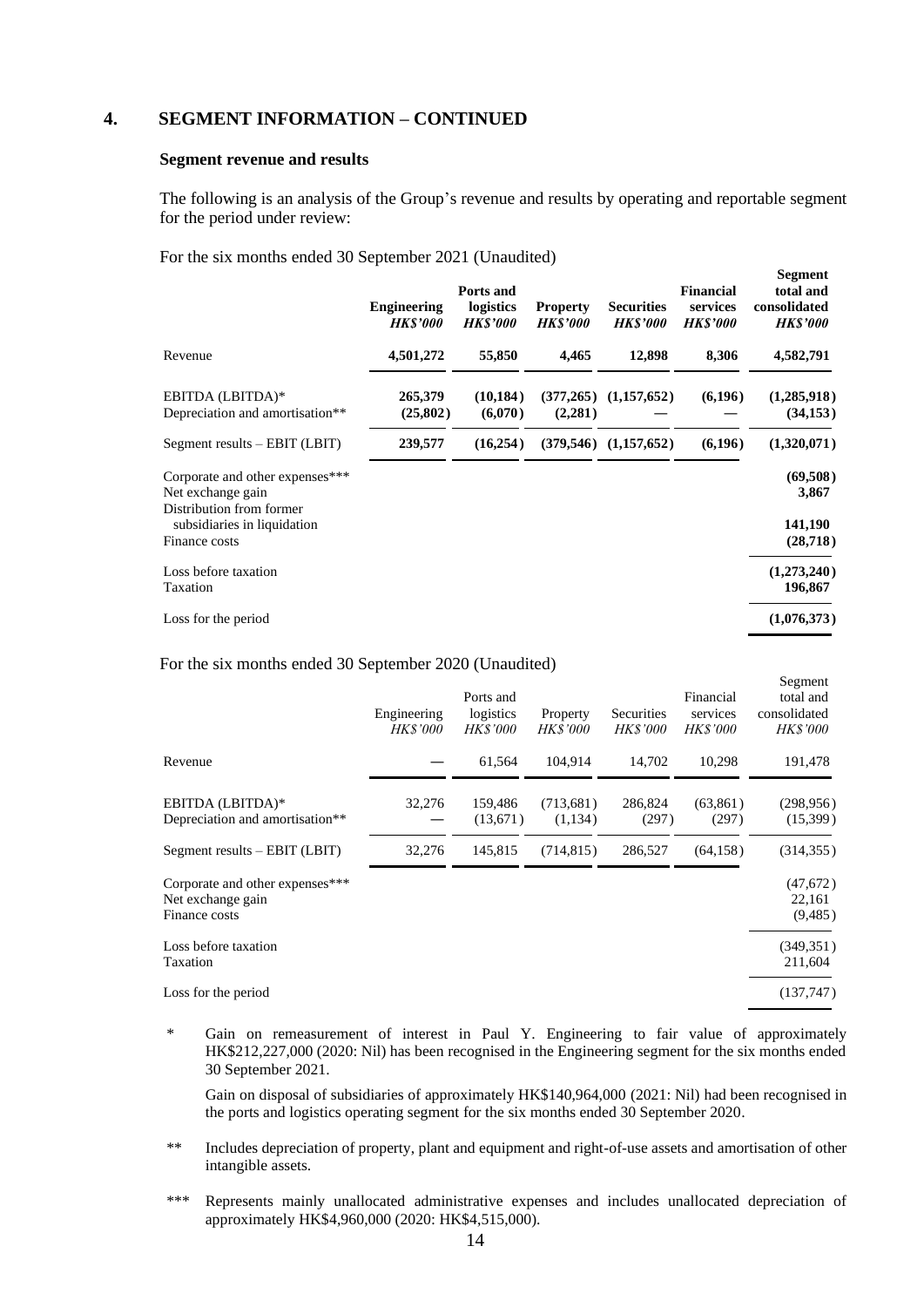#### **4. SEGMENT INFORMATION – CONTINUED**

#### **Segment assets and liabilities**

The following is an analysis of the Group's assets and liabilities by operating and reportable segment:

#### At 30 September 2021 (Unaudited)

|                                                                       | <b>Engineering</b><br><b>HKS'000</b> | Ports and<br>logistics<br><b>HKS'000</b> | <b>Property</b><br><b>HK\$'000</b> | <b>Securities</b><br><b>HKS'000</b> | <b>Financial</b><br>services<br><b>HK\$'000</b> | <b>Segment</b><br>total and<br>consolidated<br><b>HK\$'000</b> |
|-----------------------------------------------------------------------|--------------------------------------|------------------------------------------|------------------------------------|-------------------------------------|-------------------------------------------------|----------------------------------------------------------------|
| <b>ASSETS</b><br>Segment assets<br>Unallocated assets*                | 8,665,681                            | 332,783                                  | 2,187,688                          | 505,743                             | 464.636                                         | 12,156,531<br>67,245                                           |
| Consolidated total assets                                             |                                      |                                          |                                    |                                     |                                                 | 12,223,776                                                     |
| <b>LIABILITIES</b><br>Segment liabilities<br>Unallocated liabilities* | 7,552,204                            | 28,701                                   | 908,829                            | 84                                  | 66                                              | 8,489,884<br>75,970                                            |
| Consolidated total liabilities                                        |                                      |                                          |                                    |                                     |                                                 | 8,565,854                                                      |

#### At 31 March 2021 (Audited and restated)

|                                                                       | Engineering<br><b>HK\$'000</b> | Ports and<br>logistics<br><b>HK\$'000</b> | Property<br><i>HK\$'000</i> | Securities<br><b>HK\$'000</b> | Financial<br>services<br><b>HK\$'000</b> | Segment<br>total and<br>consolidated<br><b>HK\$'000</b> |
|-----------------------------------------------------------------------|--------------------------------|-------------------------------------------|-----------------------------|-------------------------------|------------------------------------------|---------------------------------------------------------|
| <b>ASSETS</b><br>Segment assets<br>Unallocated assets*                | 366,965                        | 501.189                                   | 2,426,286                   | 1.793.521                     | 313,883                                  | 5,401,844<br>1,178,601                                  |
| Consolidated total assets                                             |                                |                                           |                             |                               |                                          | 6,580,445                                               |
| <b>LIABILITIES</b><br>Segment liabilities<br>Unallocated liabilities* |                                | 66,651                                    | 984.953                     | 103,374                       | 41,726                                   | 1,196,704<br>1,150,935                                  |
| Consolidated total liabilities                                        |                                |                                           |                             |                               |                                          | 2,347,639                                               |

\* As at 30 September 2021, unallocated assets include amounts due from former subsidiaries in liquidation of nil (31.3.2021: HK\$1,130,151,000), while the unallocated liabilities include amounts due to former subsidiaries in liquidation of approximately HK\$45,681,000 (31.3.2021: HK\$1,130,151,000).

Segment assets and liabilities comprise assets and liabilities of the operating subsidiaries, as well as certain interests in associates, joint ventures and investments in equity instruments that are engaged in relevant segmental businesses. Accordingly, segment assets exclude corporate assets which are mainly certain bank balances and cash, interests in joint ventures, right-of-use assets and other receivables, and segment liabilities exclude corporate liabilities which are mainly certain other payables and lease liabilities.

For the purpose of resources allocation and assessment of segment performance, deferred tax liabilities are allocated to segment liabilities but the related deferred tax credit/charge are not reported to the executive directors of the Company as part of segment results.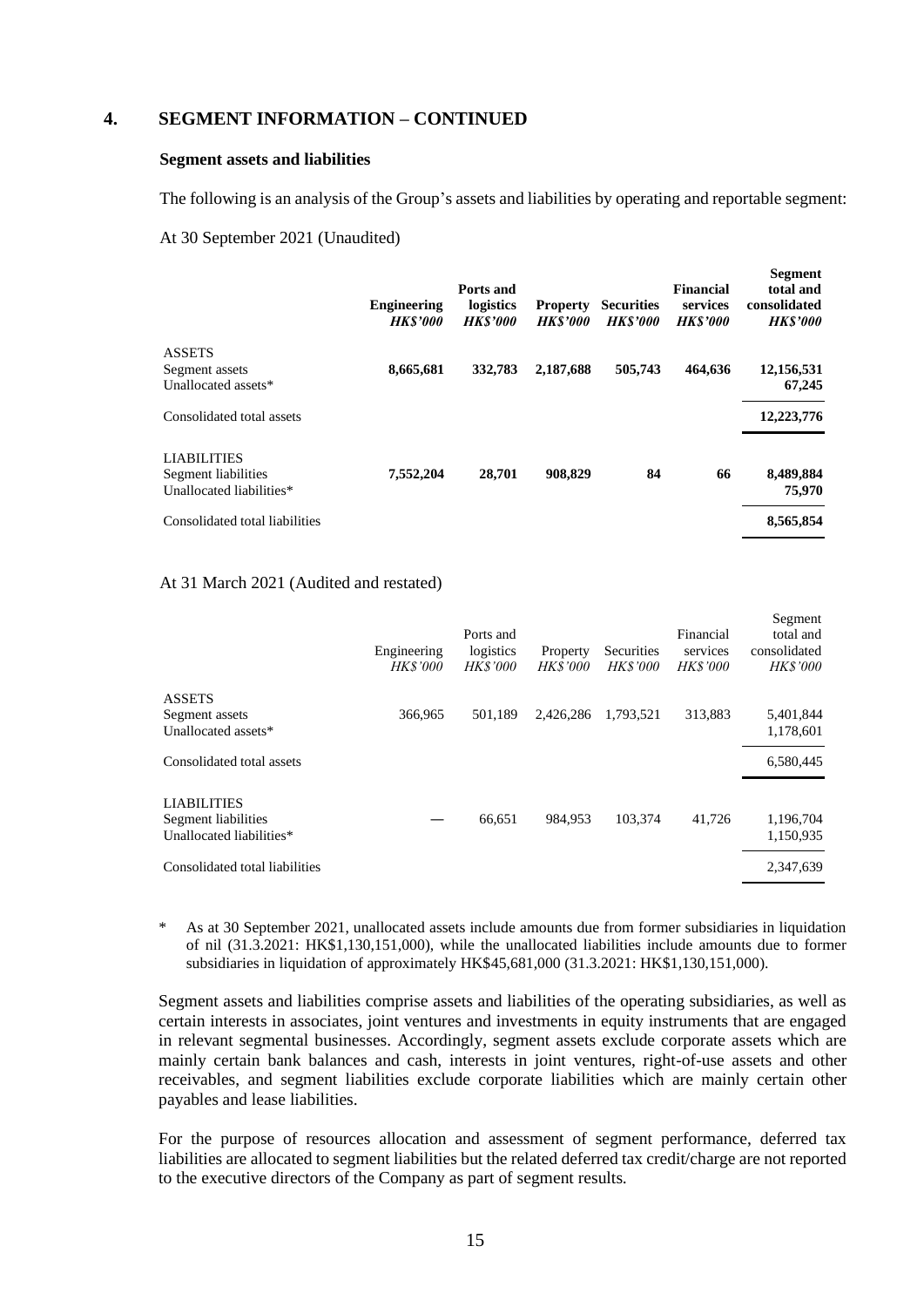# **5. OTHER INCOME**

|                                                                                                | <b>Unaudited</b><br>Six-months ended<br>30 September |                         |
|------------------------------------------------------------------------------------------------|------------------------------------------------------|-------------------------|
|                                                                                                | 2021<br><b>HK\$'000</b>                              | 2020<br><b>HK\$'000</b> |
| Bank and other interest income<br>Rental income from short-term leasing of stock of properties | 1,055<br>814                                         | 1,390<br>612            |
| Distributions from former subsidiaries in liquidation (Note 19)<br>Sundry income               | 141,190<br>2,898                                     | 2,021                   |
|                                                                                                | 145,957                                              | 4,023                   |

## **6. OTHER GAINS AND LOSSES**

|                                                                                                                                        | <b>Unaudited</b><br><b>Six-months ended</b><br>30 September |                         |
|----------------------------------------------------------------------------------------------------------------------------------------|-------------------------------------------------------------|-------------------------|
|                                                                                                                                        | 2021<br><b>HK\$'000</b>                                     | 2020<br><b>HK\$'000</b> |
| Net exchange gain<br>Gain on deemed disposal of interests in an associate and a joint<br>venture                                       | 3,867                                                       | 22,161                  |
| Gain on remeasurement of interest in an associate to<br>fair value ( <i>Note</i> 26)<br>Release of exchange deficit ( <i>Note 26</i> ) | 212,227<br>(11, 524)                                        |                         |
| Impairment loss on property, plant and equipment<br>Gain (loss) on disposal of property, plant and equipment<br>Others                 | 200,703<br>(20,000)<br>11,079<br>4                          | (87)                    |
|                                                                                                                                        | 195,653                                                     | 22,074                  |

# **7. FAIR VALUE CHANGES OF FINANCIAL ASSETS MEASURED AT FVPL**

|                                                                                                                                                                    | <b>Unaudited</b><br>Six-months ended<br>30 September |                         |
|--------------------------------------------------------------------------------------------------------------------------------------------------------------------|------------------------------------------------------|-------------------------|
|                                                                                                                                                                    | 2021<br><b>HK\$'000</b>                              | 2020<br><b>HK\$'000</b> |
| (Loss) gain on changes in fair value of investments in debt<br>instruments held for trading                                                                        | (120, 438)                                           | 22,445                  |
| (Loss) gain on changes in fair value of investments in equity<br>instruments held for trading<br>Loss on changes in fair value of investments in convertible bonds | (1,047,921)<br>(1,108)                               | 250,383                 |
|                                                                                                                                                                    | (1,169,467)                                          | 272,828                 |

- -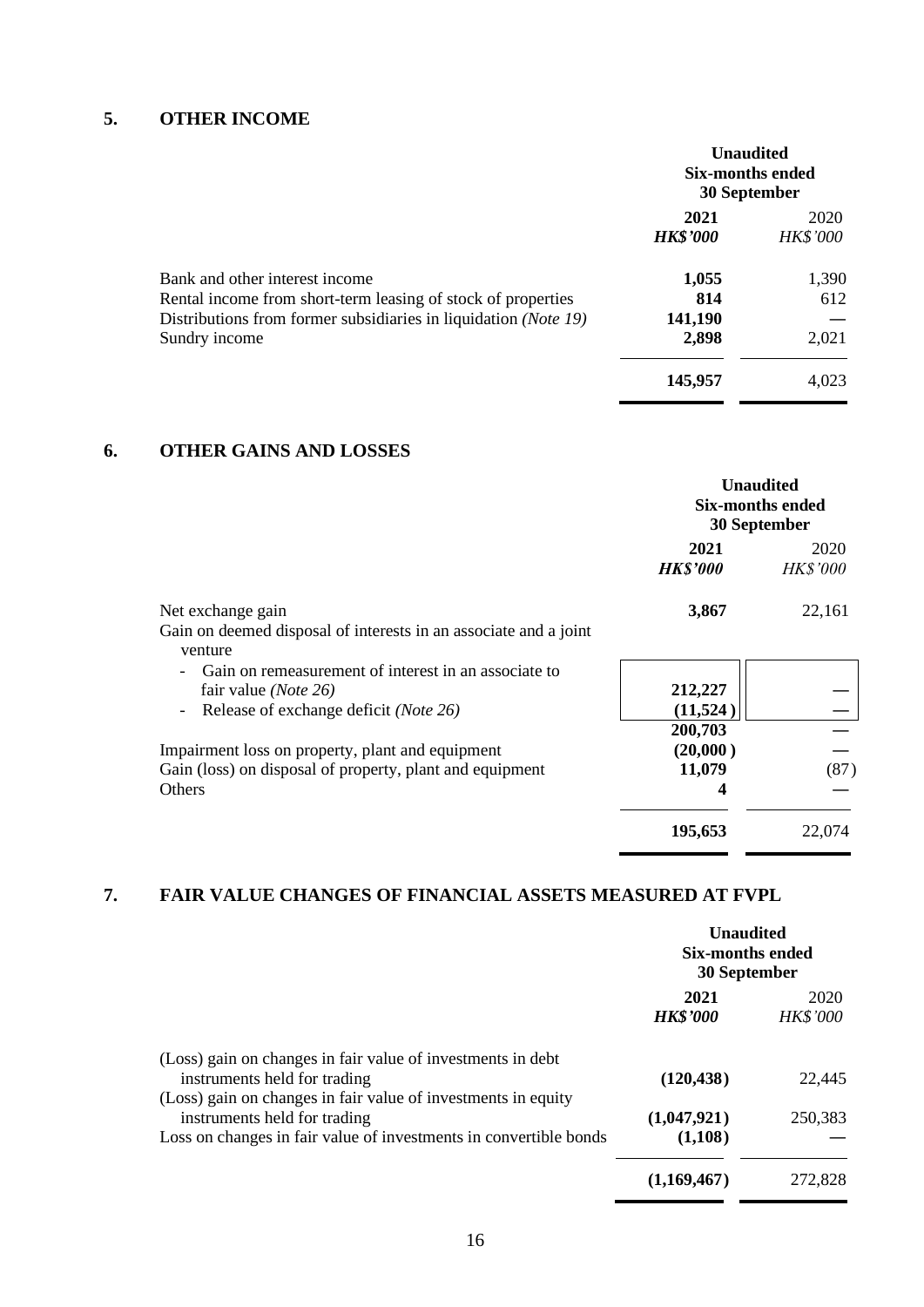## **8. IMPAIRMENT LOSS RECOGNISED ON FINANCIAL ASSETS AND CONTRACT ASSETS, NET**

|                                                                                                                          | <b>Unaudited</b><br>Six-months ended<br>30 September |                         |
|--------------------------------------------------------------------------------------------------------------------------|------------------------------------------------------|-------------------------|
|                                                                                                                          | 2021<br><b>HK\$'000</b>                              | 2020<br><b>HK\$'000</b> |
| Impairment loss reversed (recognised) on loan receivables<br>Impairment loss recognised on contract assets and trade and | 1,310                                                | (42,005)                |
| other receivables (including interest receivables)                                                                       | (3,149)                                              | (27, 675)               |
| Impairment loss recognised on amounts due from associates                                                                | (13, 037)                                            | (5,250)                 |
|                                                                                                                          | (14, 876)                                            | (74,930)                |

### **9. FINANCE COSTS**

|                                                                                                                   | <b>Unaudited</b><br><b>Six-months ended</b><br>30 September |                         |
|-------------------------------------------------------------------------------------------------------------------|-------------------------------------------------------------|-------------------------|
|                                                                                                                   | 2021<br><b>HK\$'000</b>                                     | 2020<br><b>HK\$'000</b> |
| Borrowing costs on:                                                                                               |                                                             |                         |
| <b>Bank borrowings</b><br>Imputed interest expense on lease liabilities<br>Other borrowings                       | 23,209<br>1,672<br>3,837                                    | 14,384<br>436           |
| Amount capitalised in respect of construction in progress<br>Less:<br>(included in property, plant and equipment) | 28,718                                                      | 14,820<br>(4,994)       |
| Amount capitalised in respect of properties under<br>development for sale (included in stock of properties)       |                                                             | (341)                   |
|                                                                                                                   | 28,718                                                      | 9,485                   |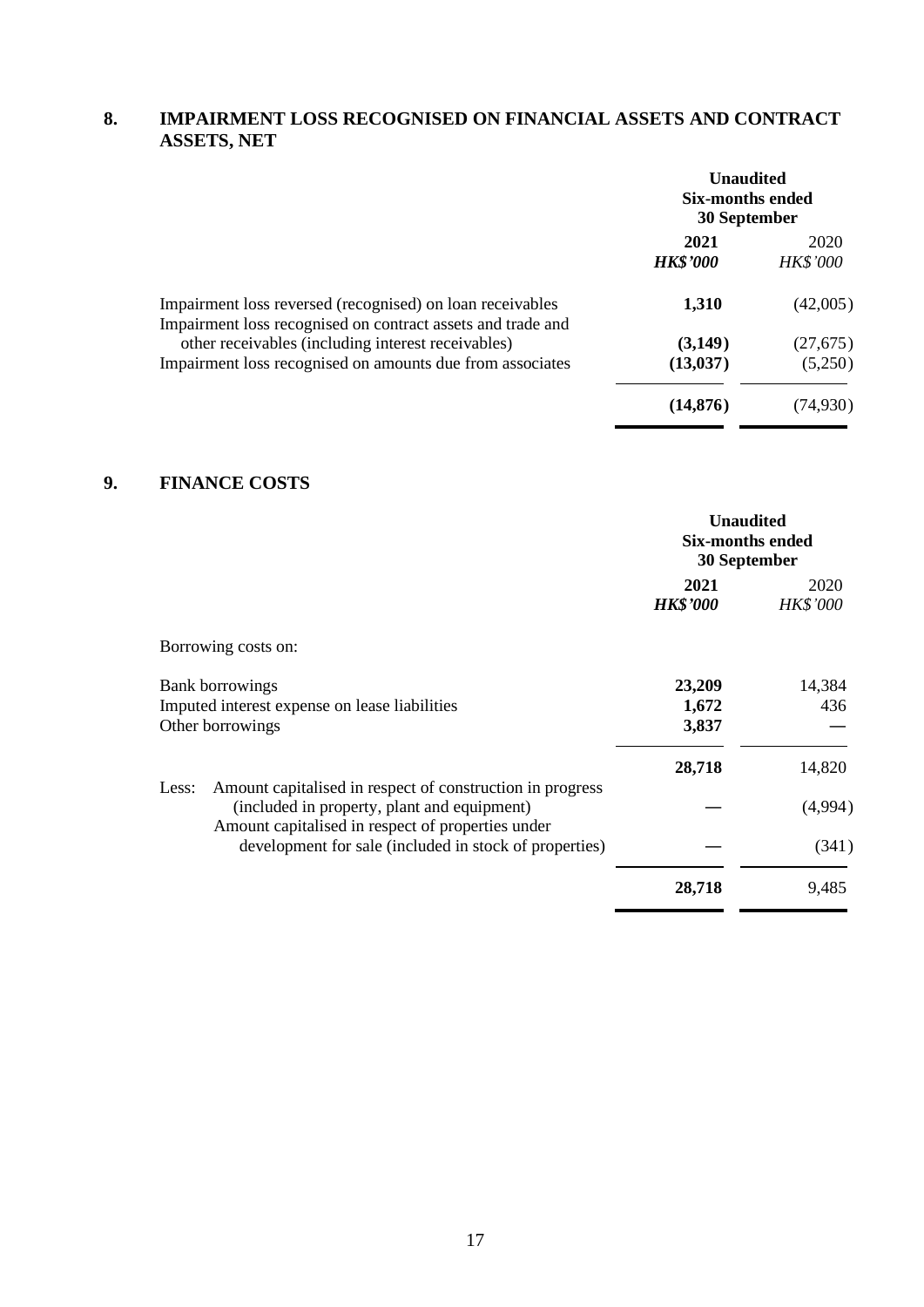## **10. LOSS BEFORE TAXATION**

|                                                                                                                                                                    | <b>Unaudited</b><br><b>Six-months ended</b><br>30 September |                         |
|--------------------------------------------------------------------------------------------------------------------------------------------------------------------|-------------------------------------------------------------|-------------------------|
|                                                                                                                                                                    | 2021<br><b>HK\$'000</b>                                     | 2020<br><b>HK\$'000</b> |
| Loss before taxation has been arrived at after charging:                                                                                                           |                                                             |                         |
| Amortisation of intangible assets:<br>Amount provided for the period<br>Amount capitalised in respect of properties under<br>Less:                                 | 48                                                          | 45                      |
| development for sale (included in stock of properties)                                                                                                             |                                                             | (22)                    |
|                                                                                                                                                                    | 48                                                          | 23                      |
| Cost of inventories recognised as an expense<br>Cost of stock of properties sold                                                                                   | 38,557                                                      | 27,129<br>69,368        |
| Depreciation of property, plant and equipment:<br>Amount provided for the period<br>Amount capitalised in respect of properties under<br>Less:                     | 18,945                                                      | 14,325                  |
| development for sale (included in stock of properties)                                                                                                             | (12)                                                        | (2)                     |
| Amount capitalised in respect of construction in progress<br>(included in property, plant and equipment)<br>Amount capitalised in respect of investment properties | (79)                                                        | (11)                    |
| under development                                                                                                                                                  | (6)                                                         | (5)                     |
|                                                                                                                                                                    | 18,848                                                      | 14,307                  |
| Depreciation of right-of-use assets:<br>Amount provided for the period                                                                                             | 20,217                                                      | 5,687                   |
| Amount capitalised in respect of construction in progress<br>Less:<br>(included in property, plant and equipment)                                                  |                                                             | (103)                   |
|                                                                                                                                                                    | 20,217                                                      | 5,584                   |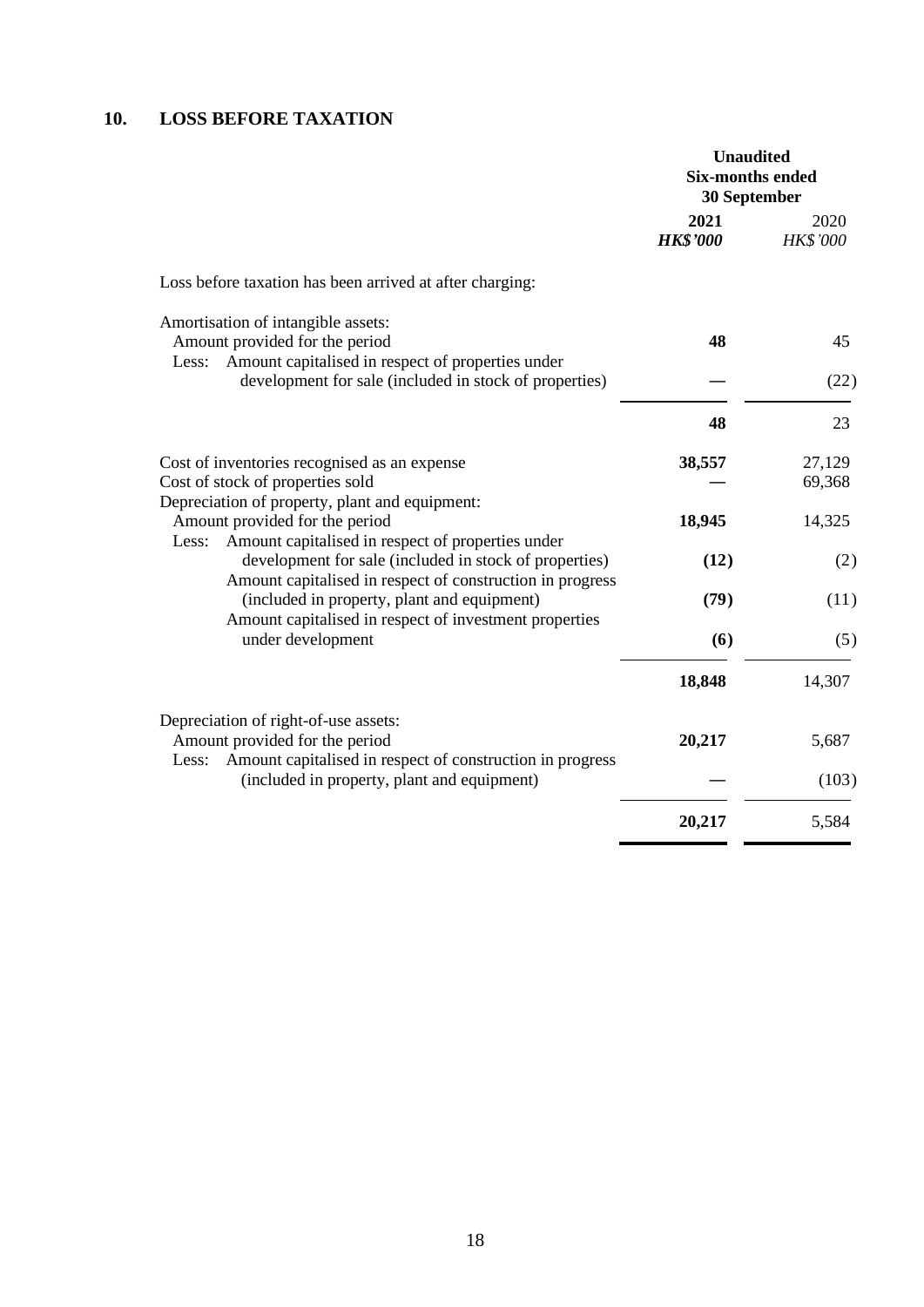#### **11. TAXATION**

|                                         | <b>Unaudited</b><br><b>Six-months ended</b><br>30 September |                  |
|-----------------------------------------|-------------------------------------------------------------|------------------|
|                                         | 2021<br><b>HK\$'000</b>                                     | 2020<br>HK\$'000 |
| Taxation charge (credit) comprises:     |                                                             |                  |
| Current tax:                            |                                                             |                  |
| Hong Kong                               | 22                                                          |                  |
| The PRC                                 | 290                                                         | 31,088           |
| Macau                                   | 245                                                         |                  |
|                                         | 557                                                         | 31,088           |
| Under(over) provision in prior periods: |                                                             |                  |
| The PRC                                 | 208                                                         | (81)             |
| Macau                                   | (259)                                                       |                  |
|                                         | (51)                                                        | (81)             |
| Deferred taxation:                      |                                                             |                  |
| Land Appreciation Tax ("LAT")           | (52, 682)                                                   | (126,502)        |
| Others                                  | (144, 691)                                                  | (116,109)        |
|                                         | (197,373)                                                   | (242, 611)       |
|                                         | (196, 867)                                                  | (211, 604)       |

Under the two-tiered profits tax rates regime, the first HK\$2 million of profits of the qualifying group entity will be taxed at 8.25%, and profits above HK\$2 million will be taxed at 16.5%. The profits of group entities not qualifying for the two-tiered profits tax rates regime will continue to be taxed at a flat rate of 16.5%.

The tax rate for the Group's subsidiaries in the PRC is 25% for both periods. Taxation arising in Macau is recognised based on management's best estimate of the weighted average annual income tax rate expected for the full financial year.

For the six months ended 30 September 2020, the taxation arising in the PRC included an income tax charge of approximately HK\$29,742,000 (2021: Nil), which represented the PRC income tax charged on the gain on disposal of subsidiaries. The capital gain derived from equity rights transfer by a nonresident enterprise, representing the difference between the consideration and the cost of equity rights, is subject to a tax rate of 10%.

LAT is levied on properties developed by the Group for sale in the PRC, at progressive rates ranging from 30% to 60% on the appreciation of land value, being the proceeds of sales of properties less deductible expenditures including the cost of land all relevant property development expenditures.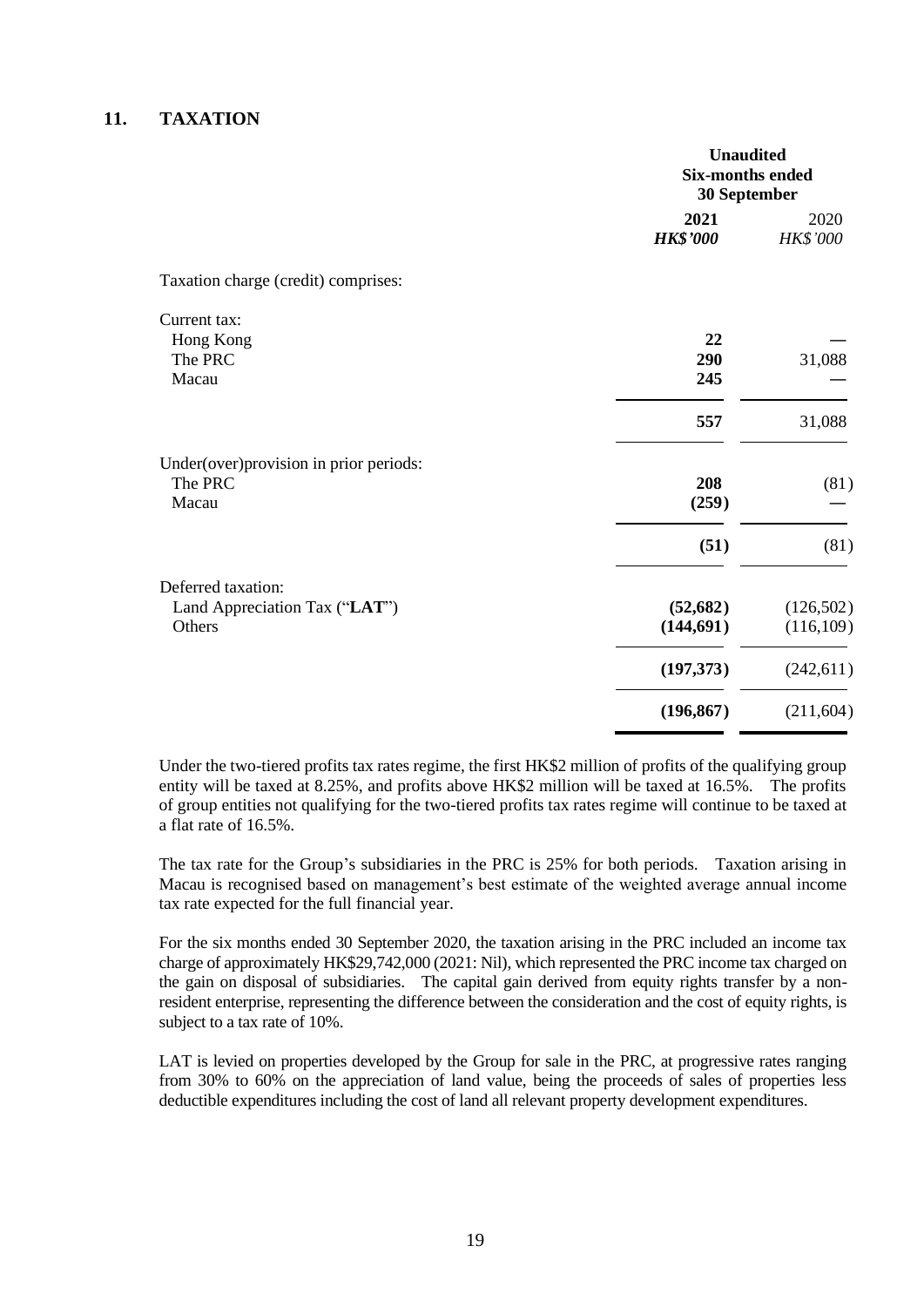#### **12. LOSS PER SHARE**

The calculation of the basic loss per share attributable to owners of the Company for the period is based on the following data:

|                                                                                                                  | <b>Unaudited</b><br><b>Six-months ended</b><br>30 September |                                                             |
|------------------------------------------------------------------------------------------------------------------|-------------------------------------------------------------|-------------------------------------------------------------|
|                                                                                                                  | 2021<br><b>HK\$'000</b>                                     | 2020<br><b>HK\$'000</b>                                     |
| Loss for the period attributable to owners of the Company<br>for the purpose of calculating basic loss per share | (1,037,010)                                                 | (33,671)                                                    |
|                                                                                                                  |                                                             | <b>Unaudited</b><br><b>Six-months ended</b><br>30 September |
|                                                                                                                  | 2021<br>Number of<br>shares                                 | 2020<br>Number of<br>shares                                 |
| Number of ordinary shares for the purpose of calculating basic<br>loss per share                                 | 1,103,916,114                                               | 1,103,916,114                                               |

Diluted loss per share is equal to the basic loss per share as the Company does not have any dilutive potential ordinary shares outstanding during both periods.

### **13. DISTRIBUTION**

No dividend was recognised as distribution during both periods. The board of directors of the Company has resolved not to declare any dividend for the six months ended 30 September 2021 (2020: Nil).

## **14. MOVEMENTS IN PROPERTY, PLANT AND EQUIPMENT AND RIGHT-OF-USE ASSETS**

During the period, additions to the Group's property, plant and equipment amounted to approximately HK\$26,488,000 (2020: HK\$94,241,000), included the addition to construction in progress amounting to approximately HK\$7,241,000 (2020: HK\$91,469,000), were incurred.

During the period, the Group entered into new lease agreements for the use of land and building, thereby recognised right-of-use assets and lease liabilities of approximately HK\$25,974,000 (2020: HK\$206,000) and HK\$25,943,000 (2020: HK\$206,000) respectively.

In addition, property, plant and equipment of approximately HK\$144,709,000 and right-of-use assets of approximately HK\$75,400,000 have been consolidated into the Group upon the deemed acquisition of subsidiaries during the period as detailed in Note 26.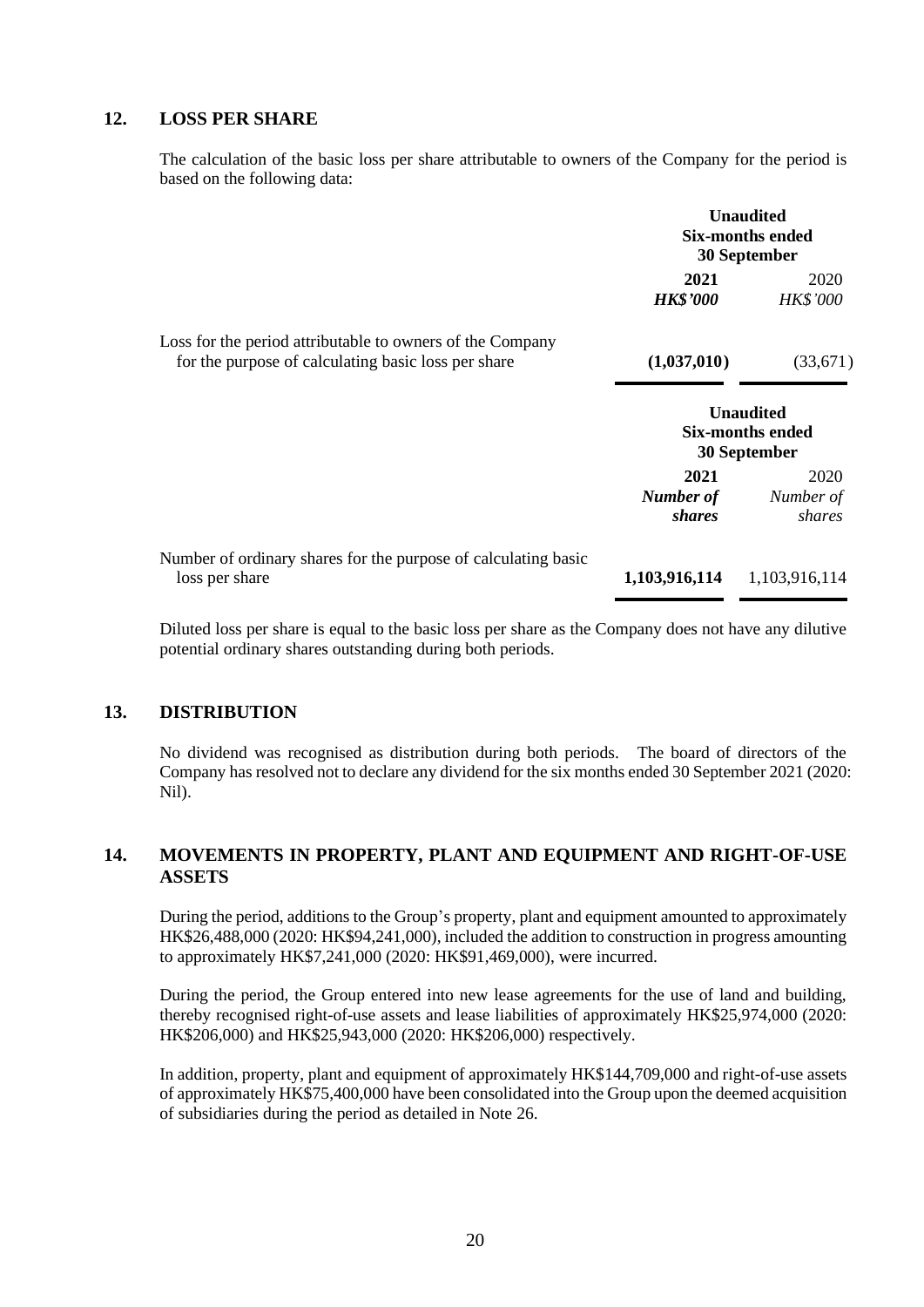#### **15. INVESTMENT PROPERTIES**

|                                                                                             | Leasehold<br>properties<br>in the PRC<br><b>HK\$'000</b> | <b>Developed</b><br>land<br><b>HK\$'000</b><br>(note a) | Land under<br>development<br><b>HK\$'000</b><br>(note b) | <b>Total</b><br><b>HK\$'000</b> |
|---------------------------------------------------------------------------------------------|----------------------------------------------------------|---------------------------------------------------------|----------------------------------------------------------|---------------------------------|
| <b>FAIR VALUE</b>                                                                           |                                                          |                                                         |                                                          |                                 |
| At 31 March 2021 (Audited)                                                                  | 54,556                                                   | 366,864                                                 | 363,313                                                  | 784,733                         |
| Exchange realignment                                                                        | 3,989                                                    | 5,848                                                   | 5,981                                                    | 15,818                          |
| <b>Additions</b>                                                                            |                                                          |                                                         | 980                                                      | 980                             |
| Deemed acquisition of subsidiaries<br>(Note 26)<br>Net decrease in fair value recognised in | 195,266                                                  |                                                         |                                                          | 195,266                         |
| the condensed consolidated income<br>statement                                              | (56, 892)                                                | (48, 193)                                               | (127, 485)                                               | (232,570)                       |
| At 30 September 2021 (Unaudited)                                                            | 196,919                                                  | 324,519                                                 | 242,789                                                  | 764,227                         |
|                                                                                             |                                                          |                                                         |                                                          |                                 |

*notes:* 

- (a) In prior years, the Group completed the reclamation of certain land area and obtained the certificate of completion of land reclamation (the "**Certificate**") issued by qualified project engineering and construction manager in respect of certain land area (the "**Formed Land**") in Jiangsu Province, the PRC. Upon obtaining the certificate, such Formed Land held for capital appreciation had been recognised as land held under operating lease and classified and accounted for as investment properties.
- (b) In connection with the reclamation of certain land area in Jiangsu Province, the PRC, the Group commenced, but not yet completed, the land leveling process (mainly representing the sand filling work to achieve leveling of the area) (the "**Land Being Formed**"). Upon the commencement of land leveling process, the Land Being Formed that held for rentals and/or capital appreciation as investment properties had been recognised as land under development and classified and accounted for as investment properties.

The fair values of the Group's investment properties at 30 September 2021 and 31 March 2021 have been arrived at on the basis of valuations carried out as at those dates by Asset Appraisal Limited, an independent qualified professional valuer not connected with the Group. The management works closely with the external qualified professional valuer to establish the appropriate valuation and inputs for fair value measurement and reports to the board of directors from period to period.

In determining the fair value of properties in the PRC, the highest and best use of the properties is their current use. The comparison method is adopted under which comparison based on information of recent transacted prices of comparable properties is made. Comparable properties of similar size, characteristic and location are analysed in order to arrive at a fair comparison of capital values.

In determining the fair value of Formed Land, the highest and best use of the Formed Land is for tourist and resort use, which correlates to the zoning of the area for tourist resort by the government. The comparison method is adopted under which comparison based on information of recent transacted prices of comparable lands is made. Comparable lands of similar size, characteristic and location are analysed in order to arrive at a fair comparison of capital values. Certain costs, including government levies and all necessary fees and expenses associated with the change of the Formed Land for tourist and resort use to be charged by the government, which are the best estimate based on the latest information available to the management of the Company, have been considered in arriving the fair value of the Formed Land.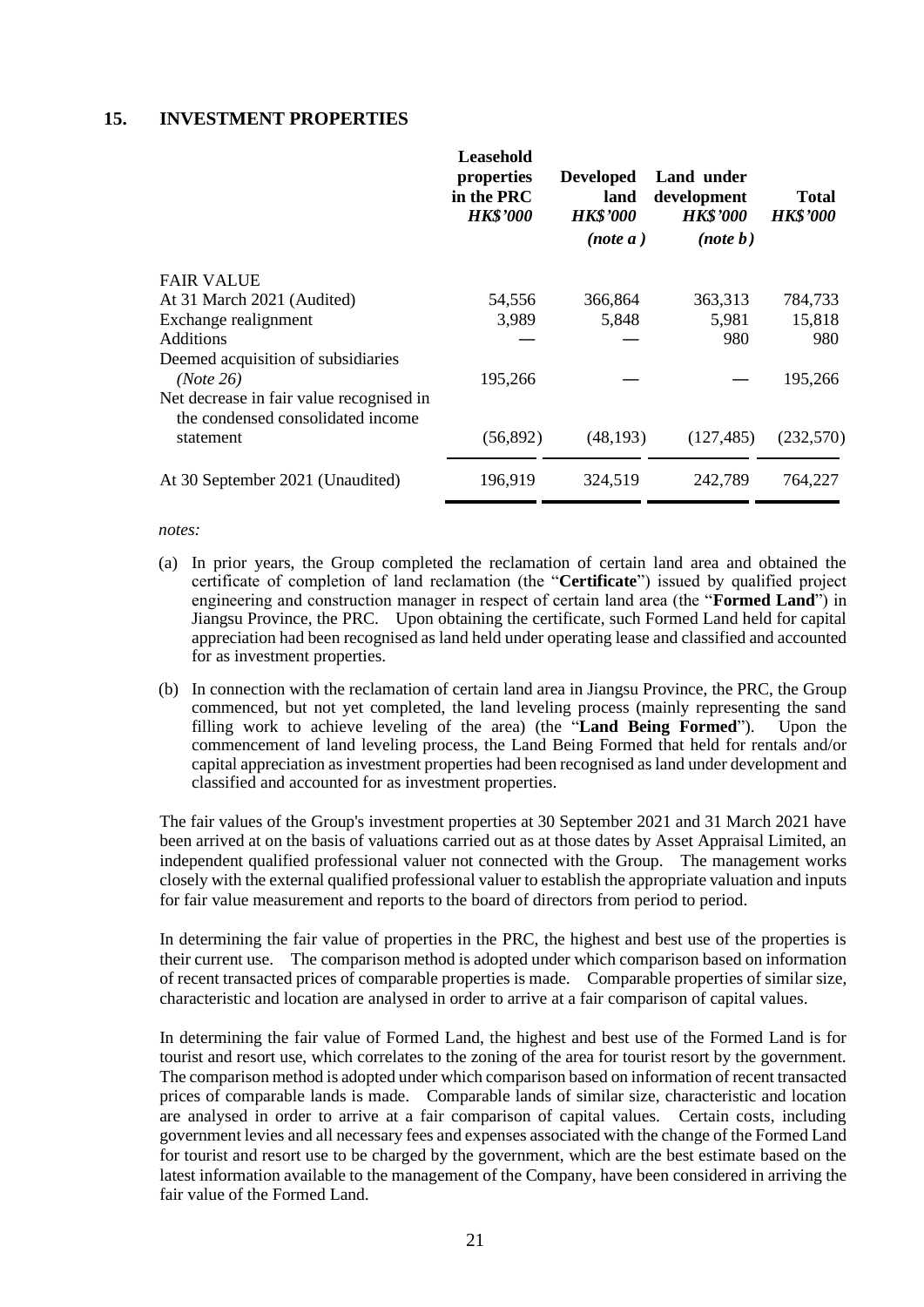### **15. INVESTMENT PROPERTIES – CONTINUED**

In determining the fair value of Land Being Formed, the same highest and best use and the same comparison method are adopted and valuation has been considered for further costs to be expended for the development of the Land Being Formed into Formed Land. Further costs for completing the land leveling process and other development works as at 30 September 2021 are estimated to be approximately HK\$493 million (31.3.2021: HK\$480 million).

One of the key inputs used in valuing the investment properties are the market price of comparable lands and properties with an average comparable land price of RMB443 per square metre (31.3.2021: RMB509 per square metre) and average comparable property floor area price ranged from RMB5,000 to RMB7,000 per square metre (31.3.2021: RMB7,000 to RMB7,500 per square metre) respectively, using direct comparison approach and taking into account of the difference in the nature, location and condition. The increase in the market price per square meter of comparable lands and properties would result in an increase in the fair value of the investment properties, and vice versa.

One of the key unobservable inputs is the 20% of saleable land discount on the comparable lands applied by the valuer in valuing the Formed Land and Land Being Formed. A slight change in the saleable land discount used would result in a significant change in fair value measurement of the Formed Land and Land Being Formed, while a slight change in other unobservable inputs in valuing the leasehold properties would have no significant effect to their fair value.

For the Formed Land, the Group may have to obtain certain appropriate certificates for the disposal. Based on past experience, it is considered that there is no material impediment to obtain these certificates for the Group.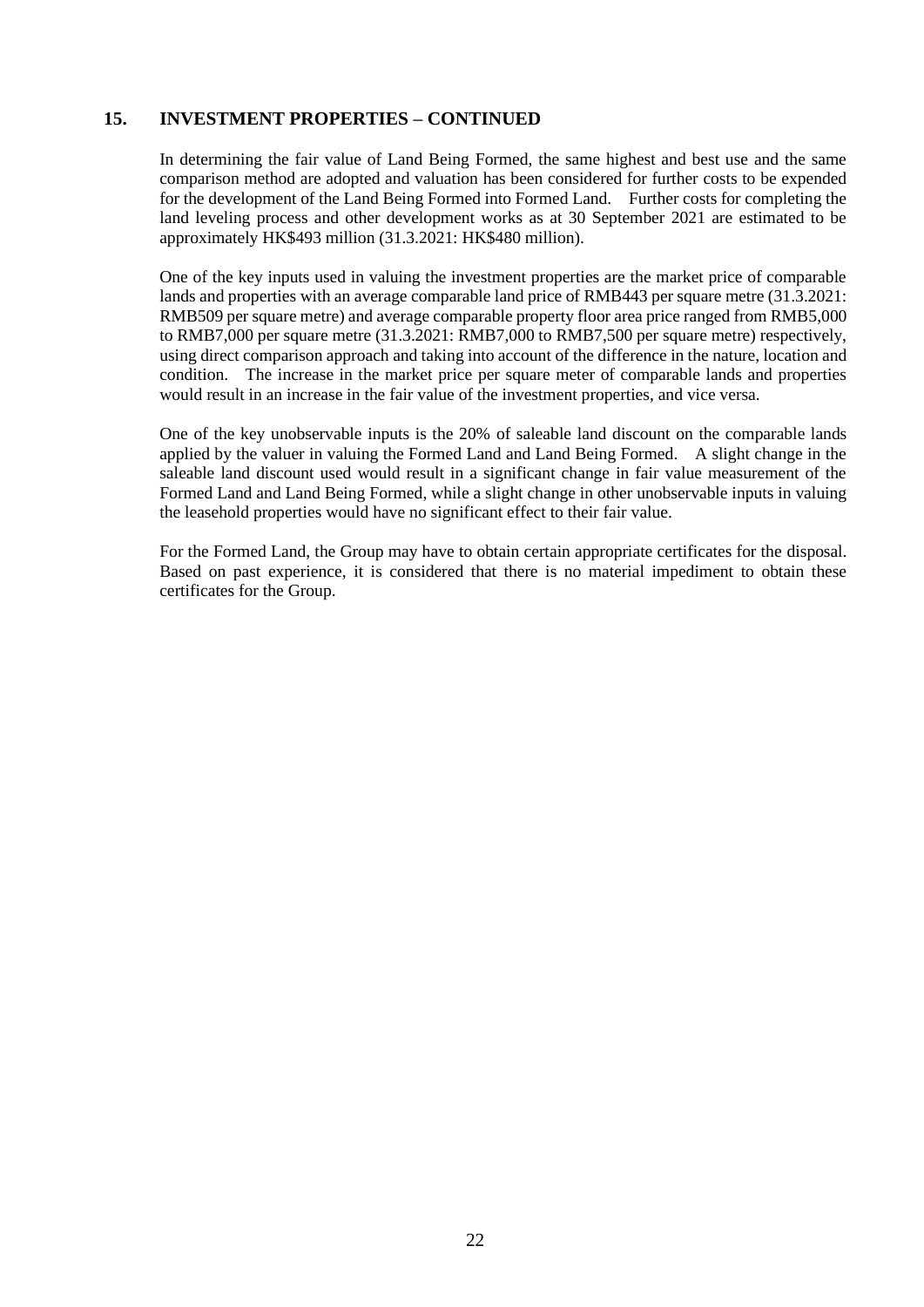#### **16. FINANCIAL ASSETS MEASURED AT FVOCI**

|                                                                                                               | <b>Unaudited</b>             | Audited                      |
|---------------------------------------------------------------------------------------------------------------|------------------------------|------------------------------|
|                                                                                                               | 30.9.2021<br><b>HK\$'000</b> | 31.3.2021<br><b>HK\$'000</b> |
| Listed equity securities, at quoted market price in Hong Kong<br>PRC unlisted equity securities <i>(note)</i> | 107,743<br>210,337           | 3,219<br>236,686             |
|                                                                                                               | 318,080                      | 239,905                      |

#### *note:*

The investment in unlisted equity securities represents 9.9% equity interest in Jiangsu YangKou Port Development and Investment Co., Ltd. ("**Yangkou Port Co**"), which is engaged in the business of development of port and related infrastructures. As at 30 September 2021, the investment is stated at fair value of approximately HK\$210,337,000 (31.3.2021: HK\$236,686,000).

A reasonable estimate of fair value is determined by using valuation techniques appropriate to the market and industry of each investment. Valuation techniques used to support these valuations include the asset-based approach which uses the fair market value of its total assets minus its total liabilities, and the market approach which uses prices and other relevant information generated by market transactions involving identical or comparable assets or businesses.

In determining the fair value of property assets of Yangkou Port Co under the asset-based approach, the comparison method is adopted under which comparison based on information of recent transacted prices of comparable lands is made. Comparable properties of similar size, characteristic and location are analysed in order to arrive at a fair comparison of capital values.

A key unobservable input being 20% of saleable land discount on comparable lands of Yangkou Port Co to discount the fair value of properties by approximately HK\$1,974 million (31.3.2021: HK\$2,069 million), has been applied in valuing the properties. A slight increase in the saleable land discount used would result in a significant decrease in fair value measurement of the properties and hence of the unlisted equity securities, and vice versa. A 5% increase in the saleable land discount (i.e. revised to 25%), holding all other variables constant, carrying amount of the properties would decrease by approximately HK\$493 million (31.3.2021: HK\$517 million), and fair value of the Group's investment in corresponding equity instrument would decrease by approximately HK\$17 million (31.3.2021: HK\$15 million).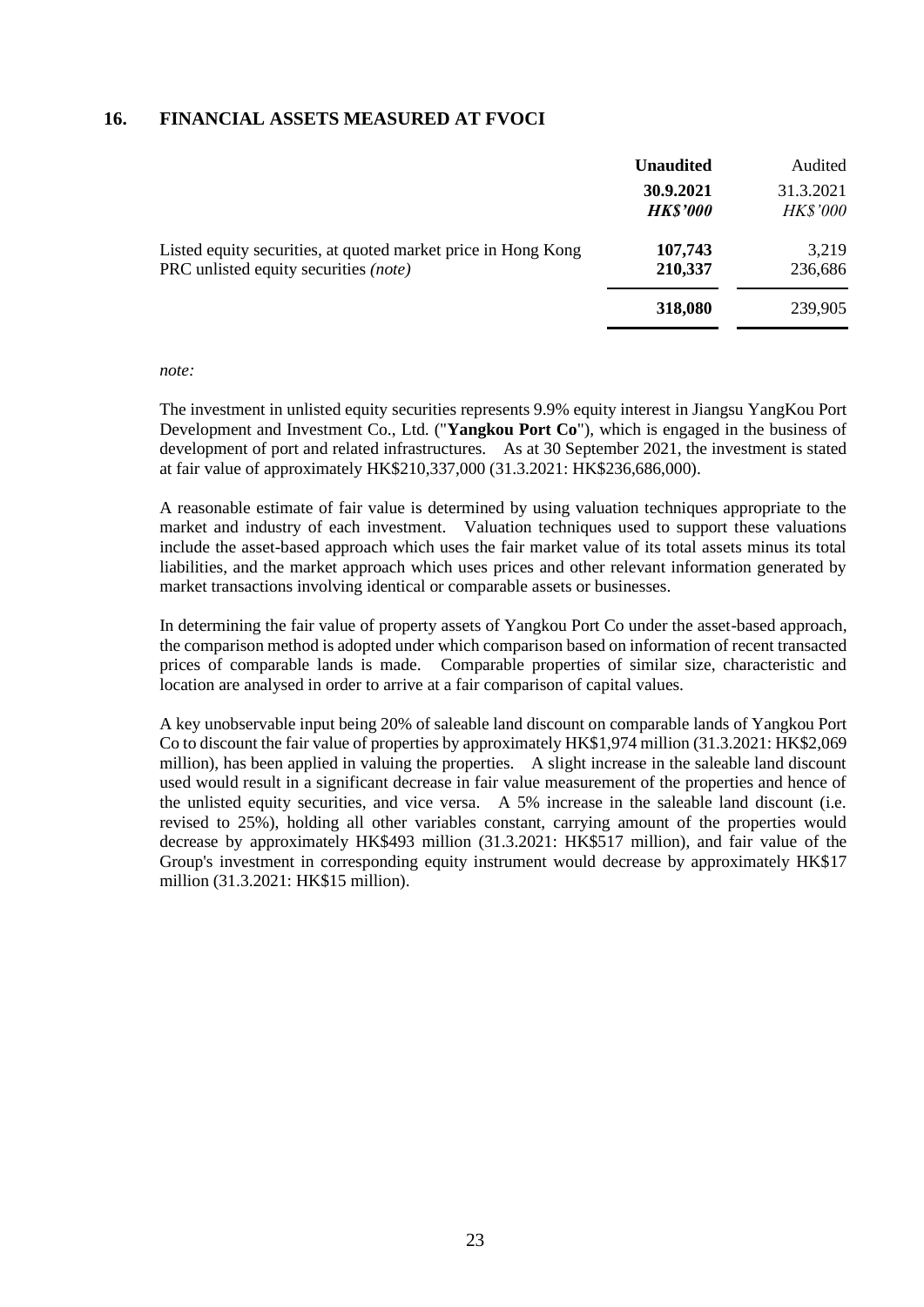#### **17. STOCK OF PROPERTIES**

|                                                                                                             | <b>Unaudited</b>             | Audited                      |
|-------------------------------------------------------------------------------------------------------------|------------------------------|------------------------------|
|                                                                                                             | 30.9.2021<br><b>HK\$'000</b> | 31.3.2021<br><b>HK\$'000</b> |
| Properties under development for sale <i>(note a)</i><br>Completed properties held for sale <i>(note b)</i> | 546,602<br>266,199           | 560,159<br>349,669           |
|                                                                                                             | 812,801                      | 909,828                      |

*notes:*

(a) Properties under development for sale are mainly situated in Jiangsu Province, the PRC. They comprise (1) Land Being Formed which is being developed for future sale and (2) Formed Land which is also developed for future sale in the ordinary course of business.

At 30 September 2021, properties under development for sale amounting to approximately HK\$297,397,000 (31.3.2021: HK\$315,727,000) are carried at net realisable value in which write-down of stock of properties of approximately HK\$27,283,000 (2020: HK\$403,464,000) has been recognised during the period.

At 30 September 2021, properties under development for sale include Formed Land of approximately HK\$277,747,000 (31.3.2021: HK\$296,077,000) for which the Group may have to obtain certain appropriate certificates for the disposal of the Formed Land. Based on the past experience, the directors of the Company consider that there is no material impediment to obtain these certificates for the Group.

(b) Completed properties held for sale are situated in Jiangsu Province, the PRC. At 30 September 2021, completed properties held for sale amounting to approximately HK\$265,532,000 (31.3.2021: HK\$349,012,000) are carried at net realisable value in which write-down of stock of properties of approximately HK\$89,612,000 (2020: HK\$143,884,000) has been recognised during the period.

The write-down of stock of properties in aggregate of approximately HK\$116,895,000 (2020: HK\$547,348,000) recognised during the period are mainly attributable to the further decline in net realisable value of the properties as impacted by the uncertainty in the macroeconomic conditions and the government's tightening measures to the PRC property market.

The net realisable values of the properties under development for sale have been arrived on the basis of valuation carried out by Asset Appraisal Limited, an independent qualified professional valuer not connected with the Group. In determining the net realisable values, the expected proceeds from the sales of properties are deducted by the anticipated costs, including government levies, construction cost and all necessary expenses associated with the completion of property development and applicable selling expenses, which have also taken into account the discount factor of the lengthened sales and development cycle under current regulatory and economic circumstances.

The net realisable value for the completed properties held for sale represents the sales proceeds estimated based on the comparable properties of similar size, characteristic and location under prevailing market condition, less applicable selling expenses.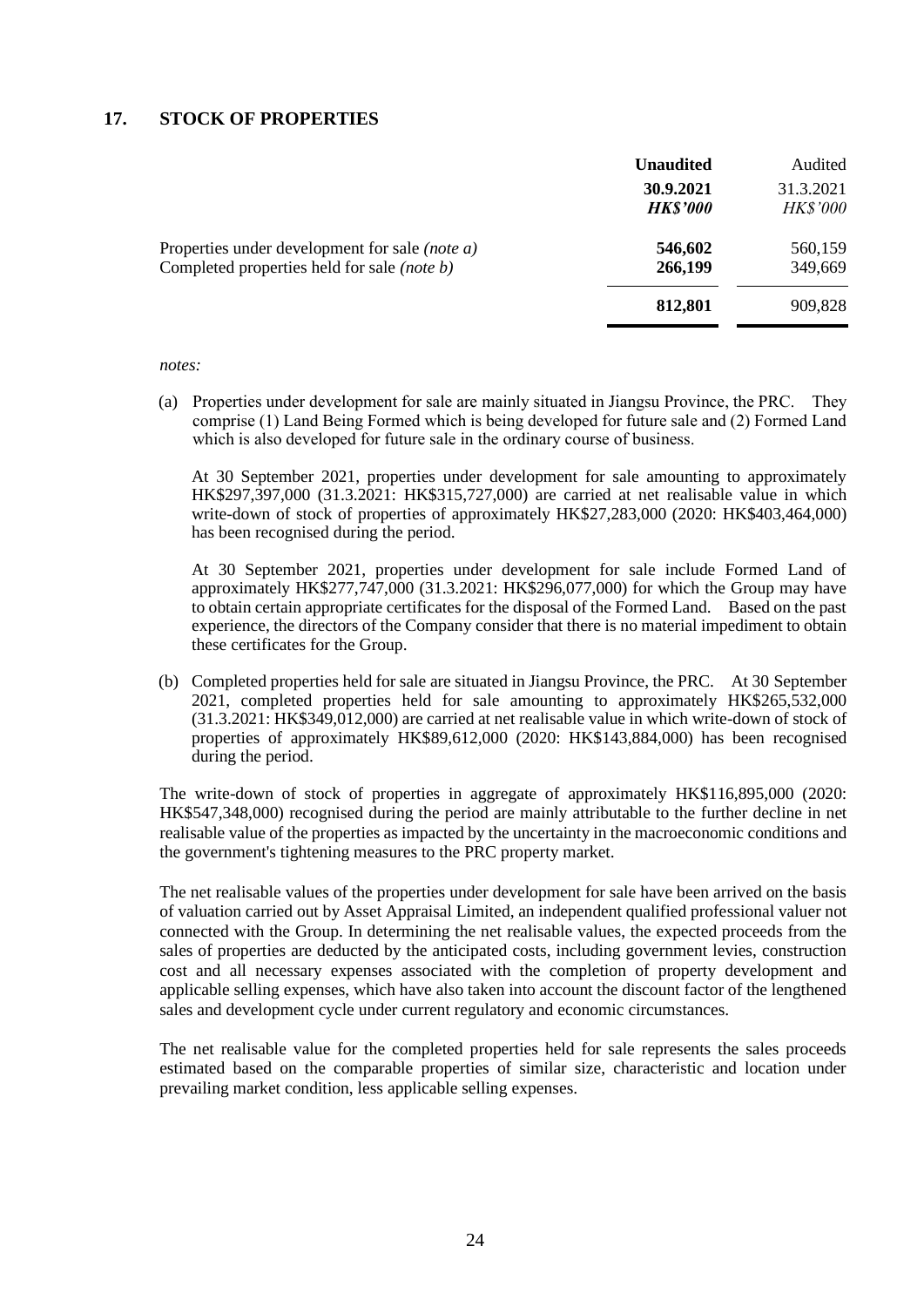#### **18. LOAN RECEIVABLES**

|                                                                         | <b>Unaudited</b><br>30.9.2021<br><b>HK\$'000</b> | Audited<br>31.3.2021<br><b>HK\$'000</b> |
|-------------------------------------------------------------------------|--------------------------------------------------|-----------------------------------------|
| The amounts, net of allowance, include:                                 |                                                  |                                         |
| Fixed-rate loan receivables (note a)<br>Other loan receivables (note b) | 55,530<br>177,226                                | 71,720                                  |
|                                                                         | 232,756                                          | 71,720                                  |
| Analysed as:<br>Current portion<br>Non-current portion                  | 232,756                                          | 56,520<br>15,200                        |
|                                                                         | 232,756                                          | 71,720                                  |

*notes:*

- (a) The gross amount of loan receivables of approximately HK\$172,300,000 (31.3.2021: HK\$189,800,000), before netting off cumulative loss allowance of approximately HK\$116,770,000 (31.3.2021: HK\$118,080,000), are unsecured, bear fixed interest rates from 5% to 12.5% (31.3.2021: 10% to 12.5%) per annum. Except for an amount of HK\$15,200,000 (30.9.2021: Nil) was repayable after one year but within two years as at 31 March 2021, other loan receivables are repayable within one year.
- (b) Other loan receivables represent advances made by Paul Y. Engineering to a subsidiary of its former controlling shareholder for its trade balance settlement which is covered by the retention right over the building constructed under the construction contracts. The loan receivables have been consolidated into the Group upon the deemed acquisition of Paul Y. Engineering as detailed in Note 26.

### **19. AMOUNTS DUE FROM/TO FORMER SUBSIDIARIES IN LIQUIDATION**

As at 31 March 2021, the amounts due from/to former subsidiaries in liquidation of approximately HK\$1,130 million were classified as current assets and current liabilities respectively as the Group does not have a legally enforceable right to set off these amounts in accordance with section 35 of the Hong Kong Bankruptcy Ordinance.

During the period, the liquidator made cash distribution of approximately HK\$98 million and dividend in specie of approximately HK\$1,173 million to the Group. In consideration of the Group's acceptance of the dividend in specie, the liquidators assigned approximately HK\$1,173 million due to former subsidiaries in liquidation by the Company's subsidiaries (including the amounts due to former subsidiaries in liquidation by Paul Y. Engineering acquired upon deemed acquisition) to the Group to offset the Group's entitlement under the dividend in specie. As the total distributions from the liquidators of approximately HK\$1,271 million exceeds the amounts due from former subsidiaries in liquidation of approximately HK\$1,130 million by approximately HK\$141 million (Note 5), such amount are recognised as other income of the Group for the six months ended 30 September 2021. After the distribution and assignment, there are remaining unassigned amounts of approximately HK\$46 million due to former subsidiaries in liquidation as at 30 September 2021.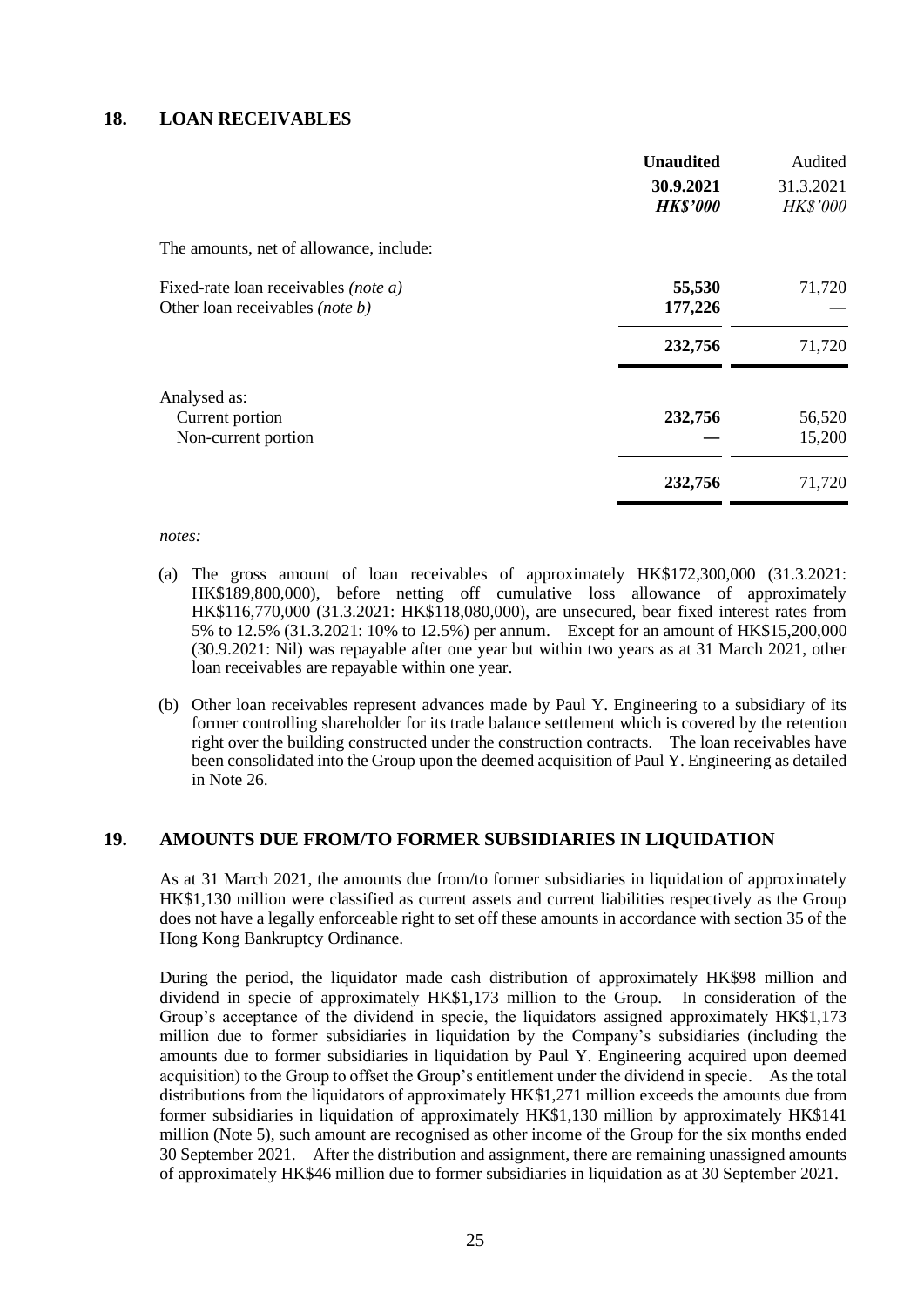#### **20. TRADE AND OTHER RECEIVABLES**

|                                                            | <b>Unaudited</b>             | Audited                      |
|------------------------------------------------------------|------------------------------|------------------------------|
|                                                            | 30.9.2021<br><b>HK\$'000</b> | 31.3.2021<br><b>HK\$'000</b> |
| Trade receivables                                          | 1,779,265                    | 85,089                       |
| Less: Impairment allowance                                 | (18,791)                     | (18, 165)                    |
|                                                            | 1,760,474                    | 66,924                       |
| Advance payments to sub-contractors                        | 286,542                      |                              |
| Construction and material purchase costs paid on behalf of |                              |                              |
| sub-contractors                                            | 300,336                      |                              |
| Receivables from securities brokers                        | 72,304                       | 228,461                      |
| Disposal consideration receivable                          |                              | 65,879                       |
| Other debtors, deposits and prepayments                    | 266,119                      | 90,048                       |
|                                                            | 2,685,775                    | 451,312                      |

Trade receivables mainly arise from management contracting business. The Group's credit terms for its management contracting business are negotiated at terms determined and agreed with its trade customers. The Group's credit terms for customers are normally ranging from 60 to 90 days. The Group does not hold any collateral over the balances.

The ageing analysis of trade receivables, net of allowance for doubtful debts, presented based on the invoice date at the end of the reporting period is as follows:

|                                       | <b>Unaudited</b> | Audited         |
|---------------------------------------|------------------|-----------------|
|                                       | 30.9.2021        | 31.3.2021       |
|                                       | <b>HK\$'000</b>  | <b>HK\$'000</b> |
| Within 90 days                        | 667,981          | 10,855          |
| More than 90 days and within 180 days | 13,375           | 7,205           |
| More than 180 days                    | 1,079,118        | 48,864          |
|                                       | 1,760,474        | 66,924          |

Included in the trade receivables aged more than 180 days, there is an amount of approximately HK\$1,017,986,000 (31.3.2021: Nil) due from a subsidiary of Paul Y. Engineering's former controlling shareholder to Paul Y. Engineering which is covered by the retention right over the building constructed under the construction contracts. The trade receivable has been consolidated into the Group upon the deemed acquisition of Paul Y. Engineering as detailed in Note 26.

A trade receivable of approximately HK\$350,000 (31.3.2021: Nil) is included in the amounts due from joint operations/other partners of joint operations, which has a credit period of 90 days on average is aged more than 180 days based on the invoice date at the end of the reporting period.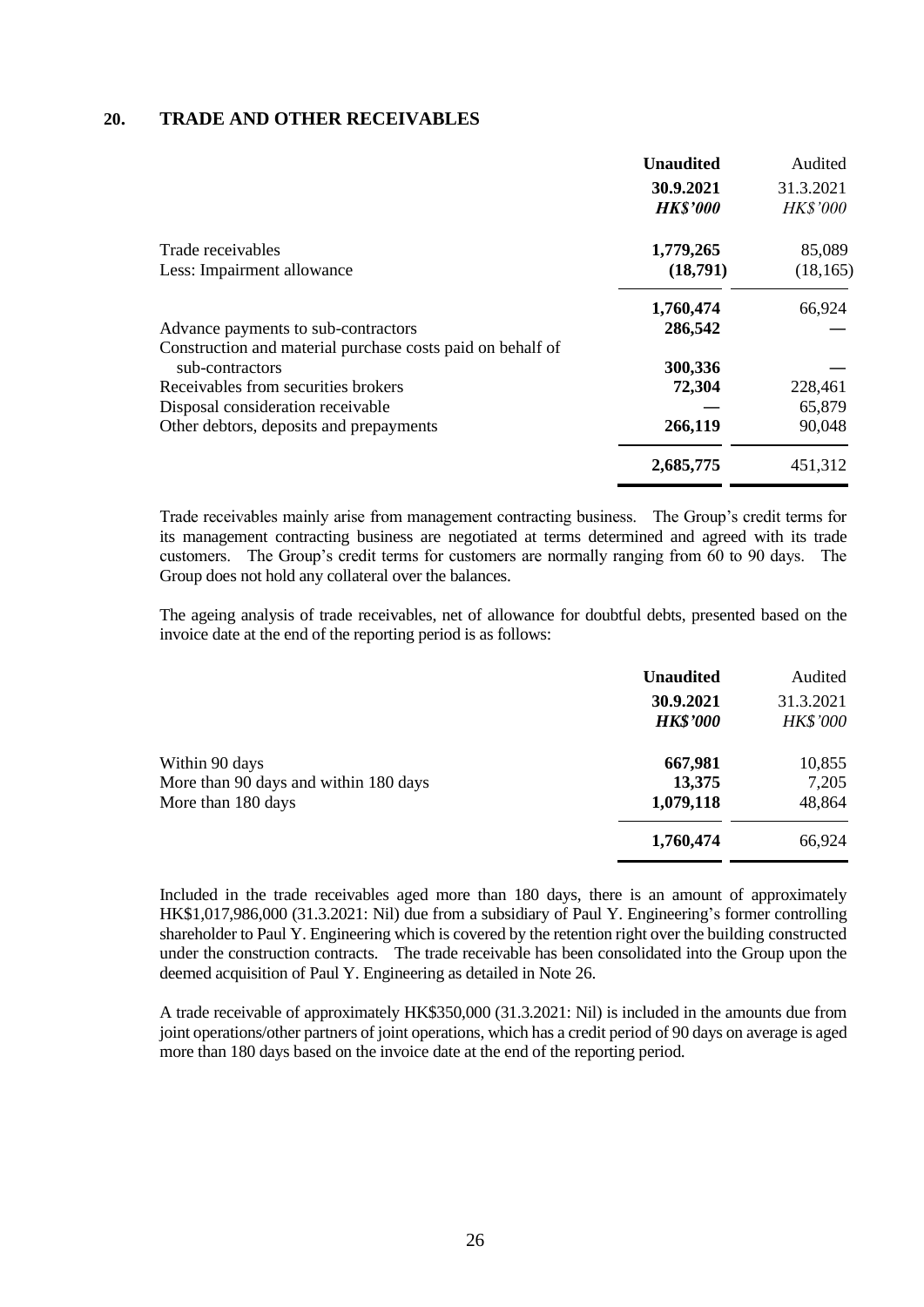#### **21. CONTRACT ASSETS AND CONTRACT LIABILITIES**

|                                                                                                                                                                                        |                   | <b>Unaudited</b>                                 | Audited                      |
|----------------------------------------------------------------------------------------------------------------------------------------------------------------------------------------|-------------------|--------------------------------------------------|------------------------------|
|                                                                                                                                                                                        | notes             | 30.9.2021<br><b>HK\$'000</b>                     | 31.3.2021<br><b>HK\$'000</b> |
| Retentions held by customers<br>Unbilled revenue of construction contracts<br>Advances from customers of construction contracts<br>Advances from customers of other services contracts | (a)<br>(b)<br>(c) | 1,313,830<br>3,249,109<br>(540, 205)<br>(2, 440) | (637)                        |
| Less: Impairment allowance                                                                                                                                                             |                   | 4,020,294<br>(10,523)                            | (637)                        |
|                                                                                                                                                                                        |                   | 4,009,771                                        | (637)                        |
| Analysed as:<br>Contract assets<br><b>Contract liabilities</b>                                                                                                                         | (d)               | 4,344,844<br>(335,073)<br>4,009,771              | (637)<br>(637)               |
| Retentions held by customers expected to be settled:<br>- within 12 months from the end of the reporting period<br>$-$ after 12 months from the end of the reporting period            |                   | 727,022<br>586,808                               |                              |
|                                                                                                                                                                                        |                   | 1,313,830                                        |                              |
|                                                                                                                                                                                        |                   |                                                  |                              |

#### *notes:*

- (a) Retention held by customers represents the Group's right to consideration for works performed and the rights are conditional upon the satisfaction of the service quality by the customers over a certain period as stipulated in the contracts. The retention held by customers are transferred to trade debtors when the rights become unconditional, which is typically at the expiration of the defect liability period.
- (b) Unbilled revenue represents the Group's right to consideration for works completed and not yet certified because the rights are conditional upon the satisfaction by the customers on the construction works completed by the Group and the works is pending for the certification by the customers. The unbilled revenue are transferred to the trade debtors when the rights become unconditional, which is typically at the time the Group obtains the certification of the completed construction works from the customers.
- (c) Advances from customers include the non-refundable payment received from customers, for which the Group has obligation to transfer goods or services to customers.
- (d) A contract asset and a contract liability relating to the same contract are accounted for and presented on a net basis. The Group classifies the contract assets as current because the Group expects to realise them in its normal operating cycle. Contract liabilities of the Group, which are expected to be settled within the Group's normal operating cycle, are classified as current.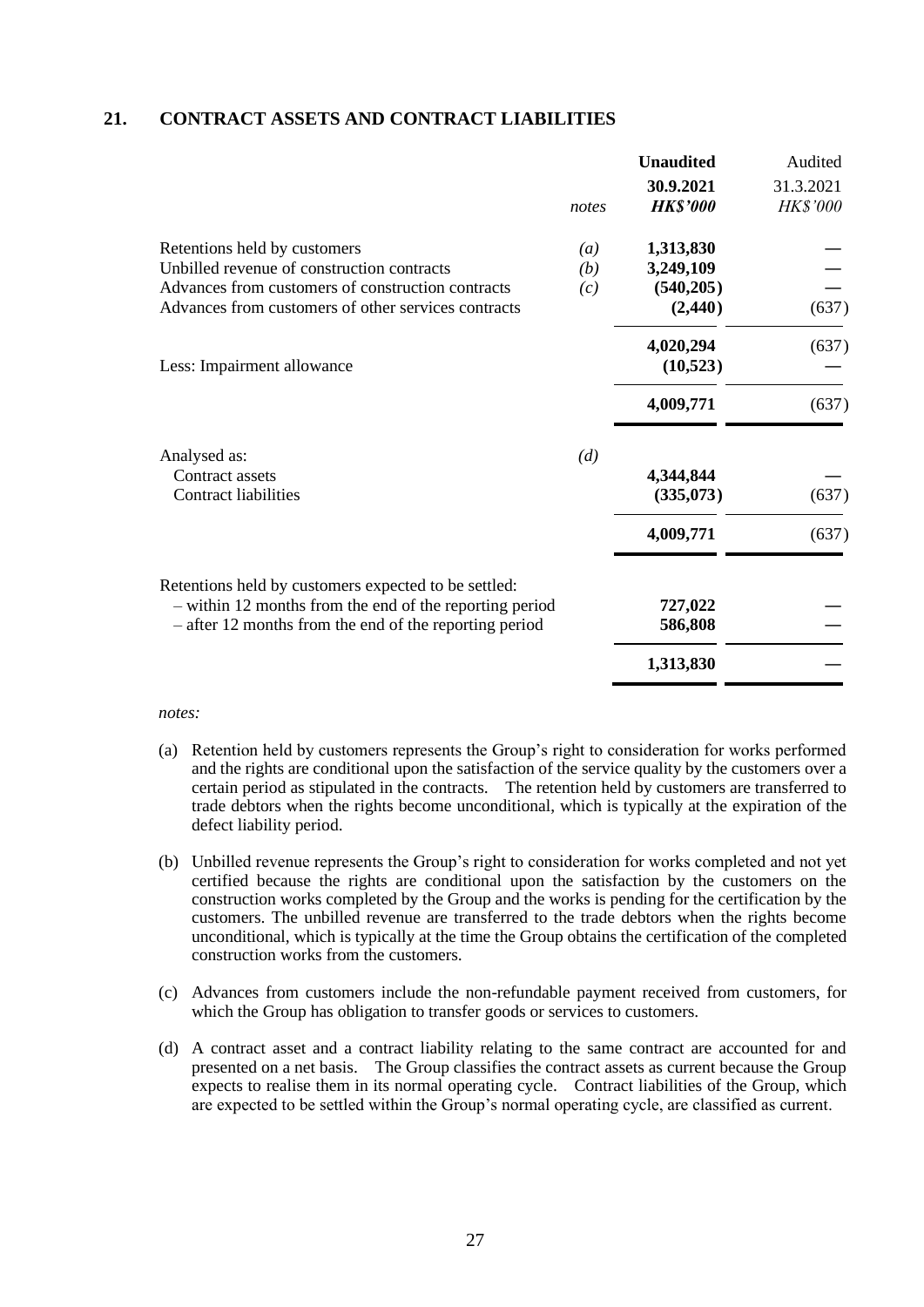#### **22. FINANCIAL ASSETS MEASURED AT FVPL**

|                                                                      | <b>Unaudited</b> | Audited         |
|----------------------------------------------------------------------|------------------|-----------------|
|                                                                      | 30.9.2021        | 31.3.2021       |
|                                                                      | <b>HK\$'000</b>  | <b>HK\$'000</b> |
| Listed debt securities held for trading, at quoted market price in   |                  |                 |
| Hong Kong                                                            | 30,936           | 43,918          |
| Singapore                                                            | 57,531           | 179,978         |
|                                                                      | 88,467           | 223,896         |
| Listed equity securities held for trading, at quoted market price in |                  |                 |
| Hong Kong                                                            | 237,237          | 1,337,806       |
| Unlisted convertible notes (note)                                    | 198,892          |                 |
|                                                                      | 524,596          | 1,561,702       |
| Analysed as:                                                         |                  |                 |
| Current portion                                                      | 425,695          | 1,561,702       |
| Non-current portion                                                  | 98,901           |                 |
|                                                                      | 524,596          | 1,561,702       |

#### *note:*

The unlisted convertible notes carried fixed interests ranging from 5.5% to 6% per annum and are payable at maturity date ranging from 13 April 2022 to 31 December 2023 or upon redemption by the issuer. The unlisted convertible notes amount to HK\$98,901,000 (2020: Nil) with remaining maturity over 1 year are shown under non-current assets.

In determining the fair value of the convertible bond, the Crank-Nicolson finite-difference method was being used. The key inputs used in the model include expected volatilities ranging from 48.9% to 53.2% and discount rates ranging from 5.45% to 7.44 % being obtained by referencing to listed bonds with similar rating.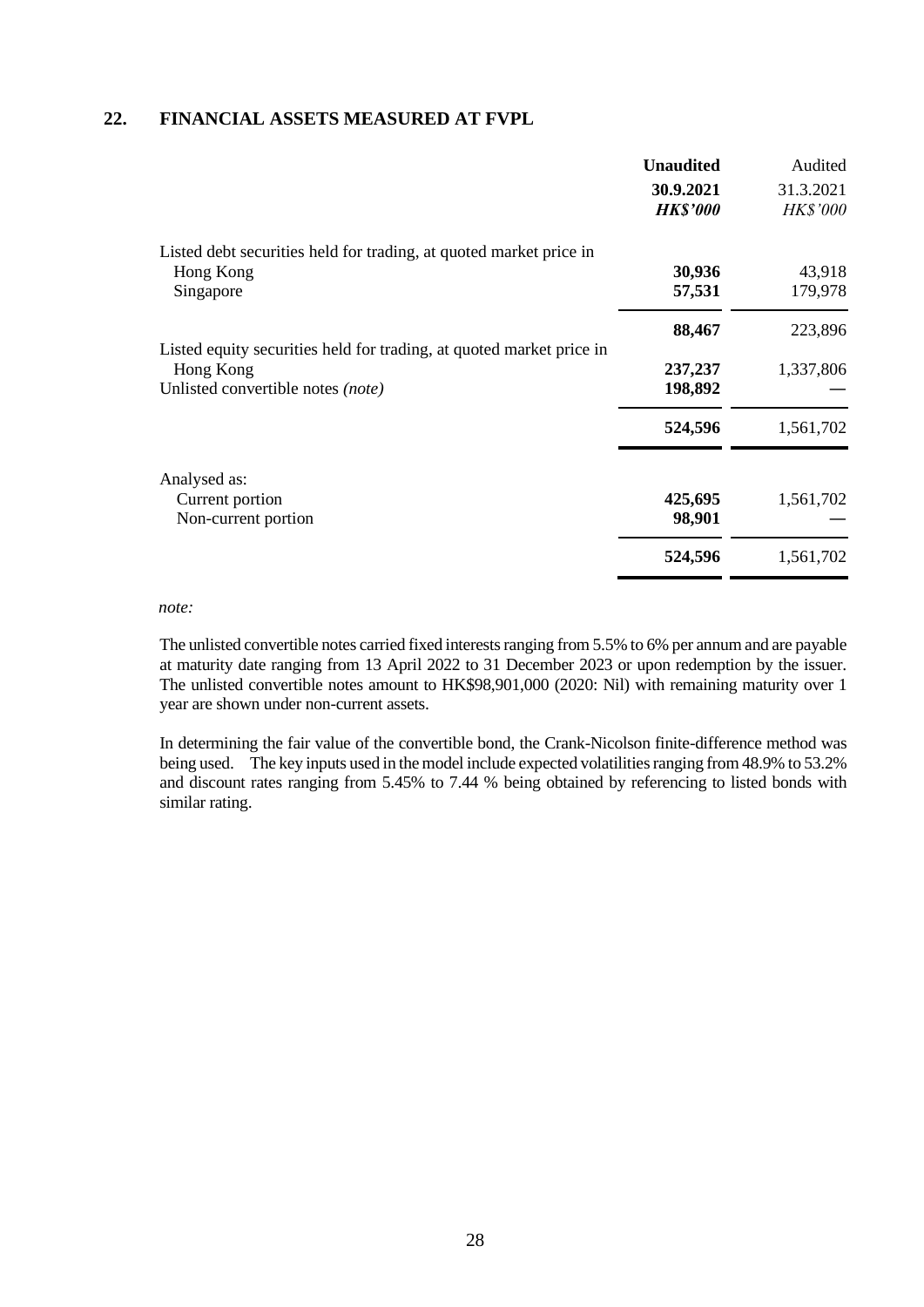#### **23. TRADE AND OTHER PAYABLES**

|                                                         | <b>Unaudited</b> | Audited         |
|---------------------------------------------------------|------------------|-----------------|
|                                                         | 30.9.2021        | 31.3.2021       |
|                                                         | <b>HK\$'000</b>  | <b>HK\$'000</b> |
| Trade payables ageing analysis based on invoice date:   |                  |                 |
| Within 90 days                                          | 1,094,745        | 18,139          |
| More than 90 days and within 180 days                   | 2,345            |                 |
| More than 180 days                                      | 35,186           | 2,174           |
|                                                         | 1,132,276        | 20,313          |
| Retentions held by the Group                            | 1,392,045        | 10,908          |
| Accrued construction costs                              | 2,288,866        | 32,601          |
| Other payables and accrued expenses                     | 696,889          | 86,140          |
|                                                         | 5,510,076        | 149,962         |
| Retentions held by the Group expected to be settled:    |                  |                 |
| - within 12 months from the end of the reporting period | 864,490          | 10,908          |
| - after 12 months from the end of the reporting period  | 527,555          |                 |
|                                                         | 1,392,045        | 10,908          |

## **24. MOVEMENTS IN BANK AND OTHER BORROWINGS**

During the period, the Group raised new bank and other borrowings of approximately HK\$441,281,000 (2020: HK\$183,542,000) and repaid approximately HK\$411,319,000 (2020: HK\$161,481,000). The secured bank and other borrowings as at 30 September 2021 were approximately HK\$1,877,561,000 (31.3.2021: HK\$348,876,000). In addition, bank borrowings of approximately HK\$1,480,675,000 has been consolidated into the Group upon the deemed acquisition of subsidiaries during the period as detailed in Note 26.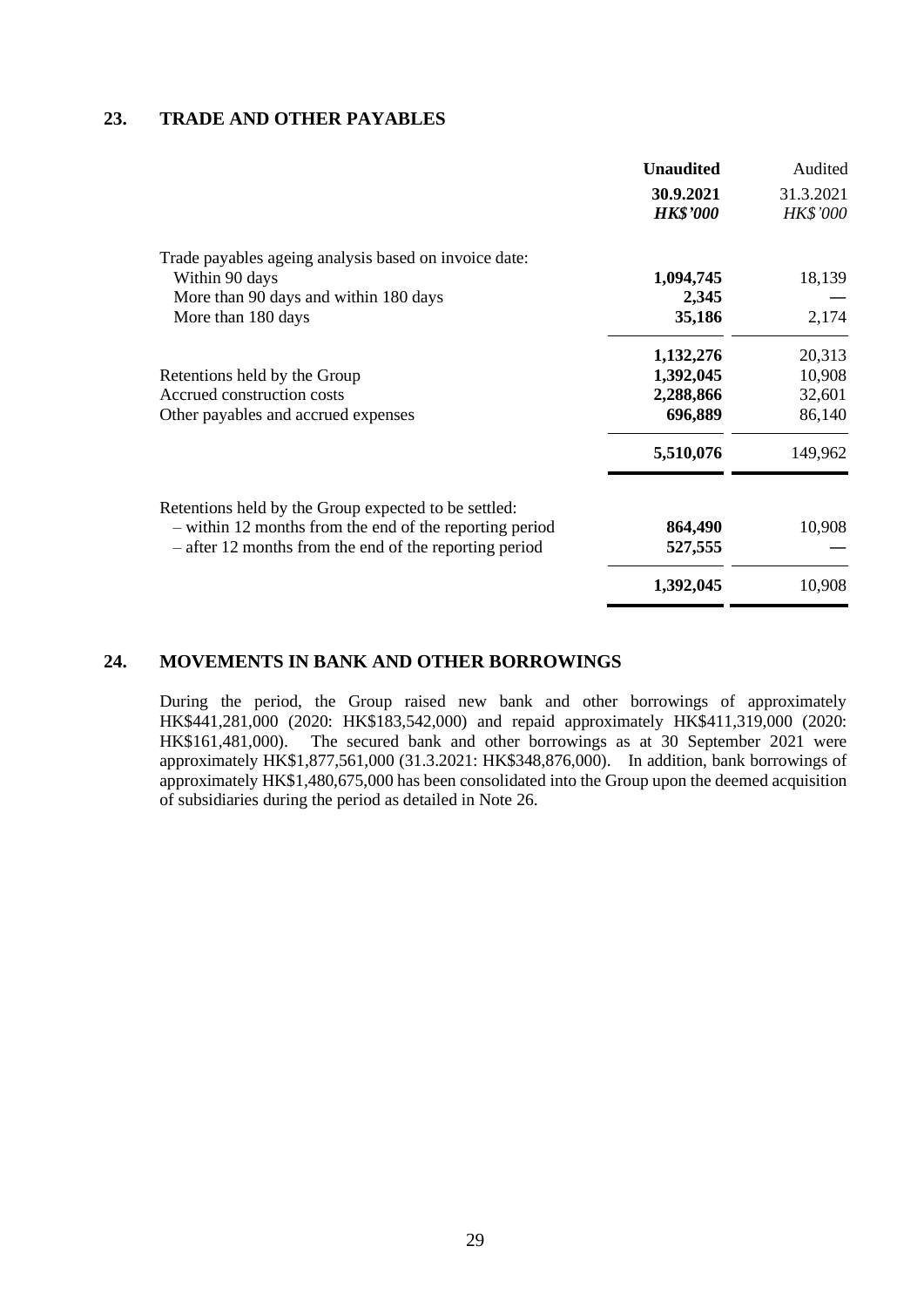## **25. SHARE CAPITAL**

|                                                                                          | Number<br>of shares               | Value<br><b>HK\$'000</b> |
|------------------------------------------------------------------------------------------|-----------------------------------|--------------------------|
| Authorised:<br>Ordinary shares of HK\$0.10 each at 1 April 2020<br>Share consolidation   | 10,000,000,000<br>(8,000,000,000) | 1,000,000                |
| Ordinary share of HK\$0.50 each after the share consolidation<br>Share subdivision       | 2,000,000,000<br>8,000,000,000    | 1,000,000                |
| Ordinary shares of HK\$0.10 each at 31 March 2021,<br>1 April 2021 and 30 September 2021 | 10,000,000,000                    | 1,000,000                |
| <b>Issued and fully paid:</b><br>At 1 April 2020<br>Share consolidation                  | 5,519,580,572<br>(4,415,664,458)  | 551,958                  |
| Ordinary shares of HK\$0.5 each after the share consolidation<br>Capital reduction       | 1,103,916,114                     | 551,958<br>(441, 566)    |
| Ordinary shares of HK\$0.10 each at 31 March 2021,<br>1 April 2021 and 30 September 2021 | 1,103,916,114                     | 110,392                  |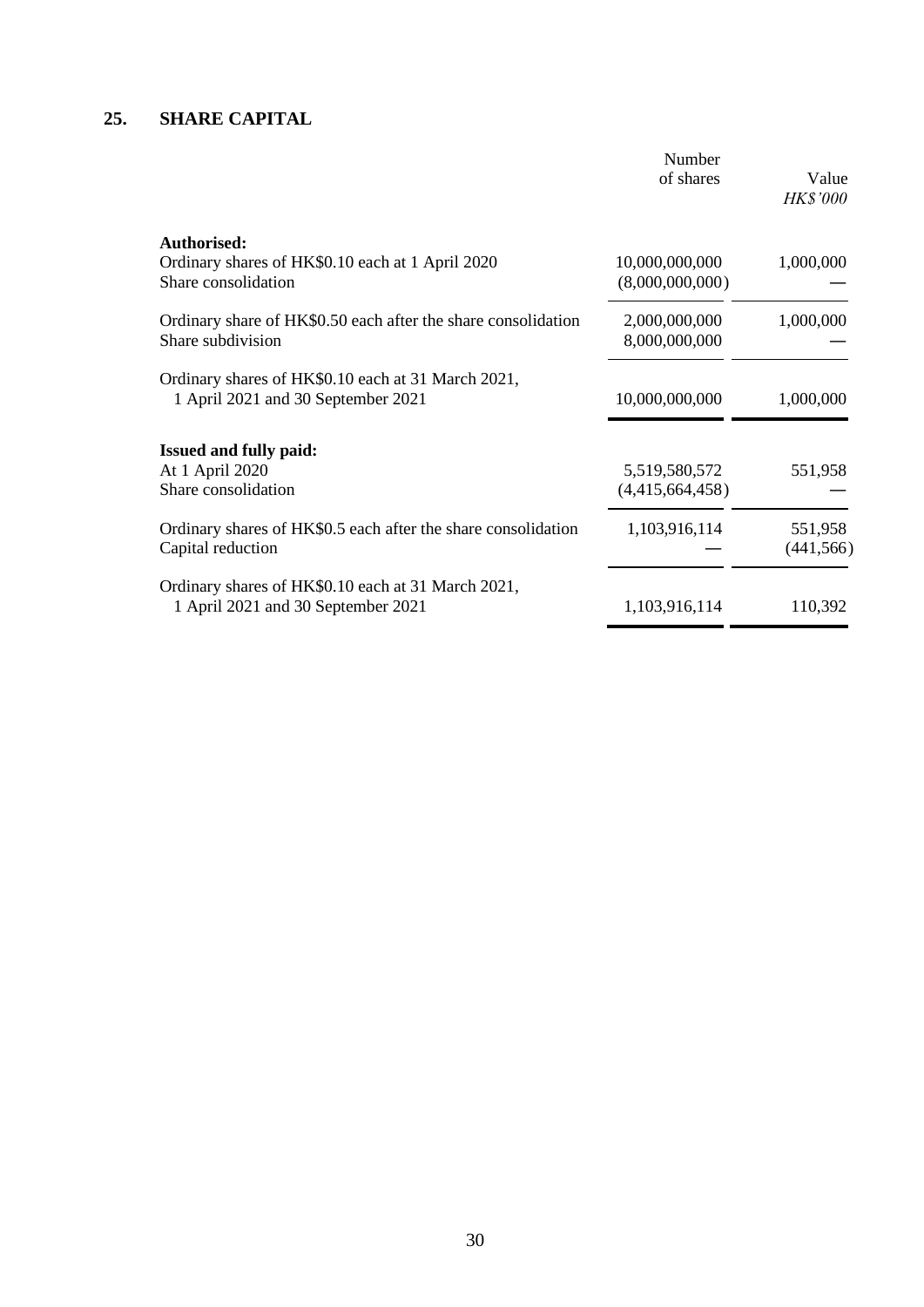### **26. DEEMED ACQUISITION OF SUBSIDIARIES**

On 1 June 2021, the Group has received an irrevocable and unconditional assignment of the voting rights of a block of approximately 10% shareholding (the "**Voting Rights**") in Paul Y. Engineering from an independent third party at nil consideration. As at 31 March 2021 and immediately before the acceptance of Voting Rights, the Group held approximately 48.23% of the entire issued shares of Paul Y. Engineering and Paul Y. Engineering was accounted for as interest in associates of the Group. Upon accepting the assignment of the Voting Rights, the Group is entitled to exercise a total of approximately 58.23% voting rights at any general meetings of Paul Y. Engineering's shareholders and thus obtained control of Paul Y. Engineering without transferring cash consideration. Accordingly, Paul Y. Engineering became a non-wholly owned subsidiary of the Group. The acquisition method of accounting was adopted and the financial statements of Paul Y. Engineering and its subsidiaries were consolidated into the consolidated financial statements of the Group starting from 1 June 2021.

In addition, as at 31 March 2021, 浙江美聯置業有限公司 ("浙江美聯") was jointly held by the Group and Paul Y. Engineering, and 浙江美聯 was accounted for as joint venture in the book of both the Group and Paul Y. Engineering. Upon accepting the assignment of the Voting Rights and obtaining the control of Paul Y. Engineering, the Group also obtained control of 浙江美聯 without transferring cash consideration. Accordingly, 浙江美聯 became a non-wholly owned subsidiary of the Group and was consolidated into the Group in adopting the acquisition method of accounting starting from 1 June 2021.

Paul Y. Engineering, a limited company incorporated in British Virgin Islands, is principally engaged in building construction, civil engineering, property development management, project management, facilities management services and investment in properties. 浙江美聯, a wholly-foreign-ownedenterprises incorporated in the PRC, is principally engaged in properties investment which holds an office building in the PRC for rental through its wholly-owned subsidiary.

The deemed acquisition has been accounted for as a business combination. As the business combination is achieved without transfer of consideration from the Group, the consideration transferred is deemed as the acquisition date fair value of the Group's interest in Paul Y. Engineering and 浙江美聯. The Group remeasured its 48.23% equity interest in Paul Y. Engineering to fair value at the deemed acquisition date and recognised a gain of approximately HK\$212,227,000 (Note 6) in profit or loss for the six months ended 30 September 2021, while the fair value of the 50% equity interest in 浙江美聯 was approximate to its carrying value at the deemed acquisition date. The fair value of 48.23% equity interest in Paul Y. Engineering of approximately HK\$578,760,000 at the deemed acquisition date have been arrived on the basis of income approach carried out by Java Consulting Limited, an independent qualified professional valuer not connected with the Group, using cash flow projections prepared based on financial forecast covering a 5-year period and adjusted for the factors of marketability and control premium. The fair value of the 50% equity interest in 浙江 美聯 is determined on assets-based approach. In addition, the cumulative share of exchange deficit of Paul Y. Engineering and 浙江美聯 in aggregate of approximately HK\$11,524,000 (Note 6) were released and recognised in profit or loss during the period. No transaction cost was incurred for the deemed acquisition.

The Group has elected to measure the non-controlling interests in Paul Y. Engineering at the noncontrolling interests' proportionate share of Paul Y. Engineering's identifiable net assets.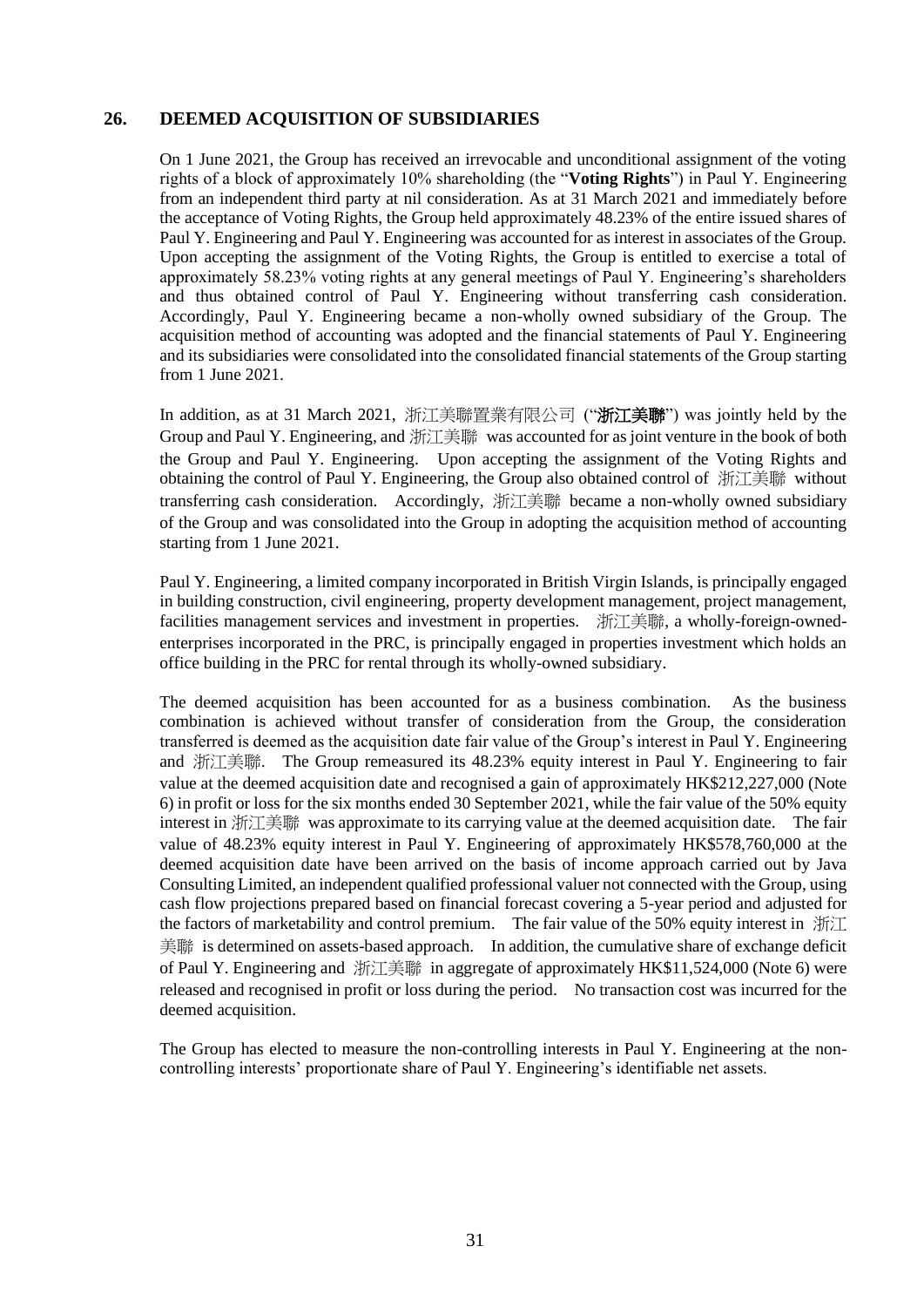# **26. DEEMED ACQUISITION OF SUBSIDIARIES – CONTINUED**

The fair values of the identifiable assets and liabilities of Paul Y. Engineering and 浙江美聯 as at the date of deemed acquisition were determined on a provisional basis as follows:

|                                                                      | <b>Notes</b> | <b>HK\$'000</b> |
|----------------------------------------------------------------------|--------------|-----------------|
| Net assets acquired:                                                 |              |                 |
| Property, plant and equipment                                        | 14           | 144,709         |
| Right-of-use assets                                                  | 14           | 75,400          |
| Investment properties                                                | 15           | 195,266         |
| Intangible assets (note a)                                           |              | 367,035         |
| Interests in joint ventures                                          |              | 812             |
| Loan receivables                                                     |              | 177,226         |
| Amounts due from associates                                          |              | 18,642          |
| Amounts due from joint ventures                                      |              | 4,714           |
| Amounts due from joint operations/other partners of joint operations |              | 89,269          |
| Trade and other receivables                                          |              | 2,342,614       |
| Contract assets                                                      |              | 3,215,436       |
| <b>Taxation recoverable</b>                                          |              | 4,957           |
| Pledged bank deposits and restricted cash                            |              | 30,670          |
| Short-term bank deposits                                             |              | 206,622         |
| Bank balances and cash                                               |              | 500,504         |
| Trade and other payables                                             |              | (3,973,986)     |
| Contract liabilities                                                 |              | (487, 561)      |
| Amounts due to former subsidiaries in liquidation                    |              | (86,085)        |
| Amounts due to joint ventures                                        |              | (60)            |
| Amounts due to joint operations/other partners of joint operations   |              | (67, 237)       |
| Taxation payable                                                     |              | (26, 525)       |
| <b>Bank borrowings</b>                                               | 24           | (1,480,675)     |
| Lease liabilities                                                    |              | (79, 869)       |
| Deferred tax liabilities                                             |              | (75, 772)       |
| Obligations in excess of interests in associates                     |              | (9,251)         |
| Total identifiable net assets at fair value (note b)                 |              | 1,086,855       |
| Less: non-controlling interests                                      |              | (516, 449)      |
| Less: provisional fair value of 48.23% equity interest in Paul Y.    |              |                 |
| Engineering previously held                                          |              | (578, 760)      |
| Less: provisional fair value of 50% equity interest in 浙江美聯          |              |                 |
| previously held                                                      |              | (89,272)        |
| Goodwill on acquisition (note b)                                     |              | 97,626          |
|                                                                      |              |                 |
| Cash consideration paid                                              |              |                 |
| Net cash inflows, represented by short-term bank deposits and bank   |              |                 |
| balances and cash acquired                                           |              | 707,126         |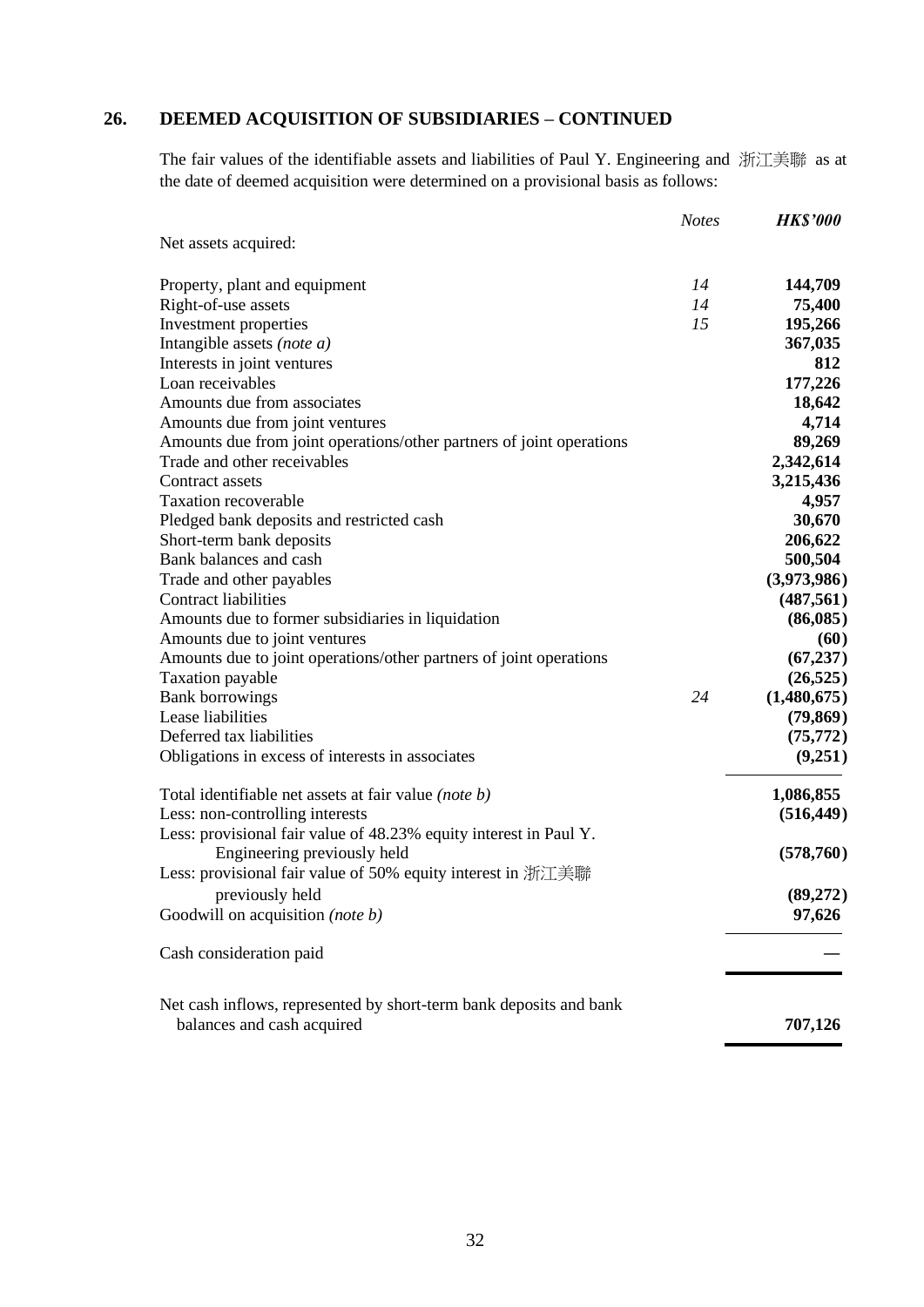### **26. DEEMED ACQUISITION OF SUBSIDIARIES – CONTINUED**

*notes:*

(a) The intangible assets acquired mainly attributable to the brand name and project backlogs of Paul Y. Engineering with a provisional fair value of HK\$270,000,000 and HK\$83,000,000 on the acquisition date. The provisional fair value of brand name is determined based on income approach, using cash flow projections prepared based on financial forecast covering a 5-year period. The provisional fair value of project backlogs is determined based on the terms of existing contracts and historical project costing data, discounted by the time value of money.

Brand name that has indefinite useful live is not amortised and is subject to impairment testing annually or more frequently if events or changes in circumstances indicate a potential impairment. Project backlogs that have a definite useful life are amortised over their specific contract period.

(b) The fair value of the identifiable assets and liabilities of Paul Y. Engineering and 浙江美聯 is provisional and pending for the finalisation of valuation by the independent valuer. Accordingly, the goodwill, which mainly attributable to the difference between the provisional fair values of the consideration and the underlying assets and liabilities acquired, may be subject to further changes upon the finalisation of initial accounting. None of the goodwill recognised is expected to be deductible for income tax purpose.

The Group's loss for the period includes profit of HK\$20,571,000 and loss of HK\$21,493,000 attributable to the consolidated business generated by Paul Y. Engineering and 浙江美聯 respectively. The Group's revenue for the period includes HK\$4,501,272,000 and HK\$4,465,000 generated from Paul Y. Engineering and 浙江美聯 respectively.

Had the deemed acquisition of Paul Y. Engineering and 浙江美聯 been completed on 1 April 2021, total group revenue for the period would have been HK\$6,485,413,000 and loss for the period would have been HK\$1,076,299,000. The pro forma information is for illustrative purposes only and is not necessarily an indication of revenue and results of operations of the Group that actually would have been achieved had the deemed acquisition been completed on 1 April 2021, nor is it intended to be a projection of future results.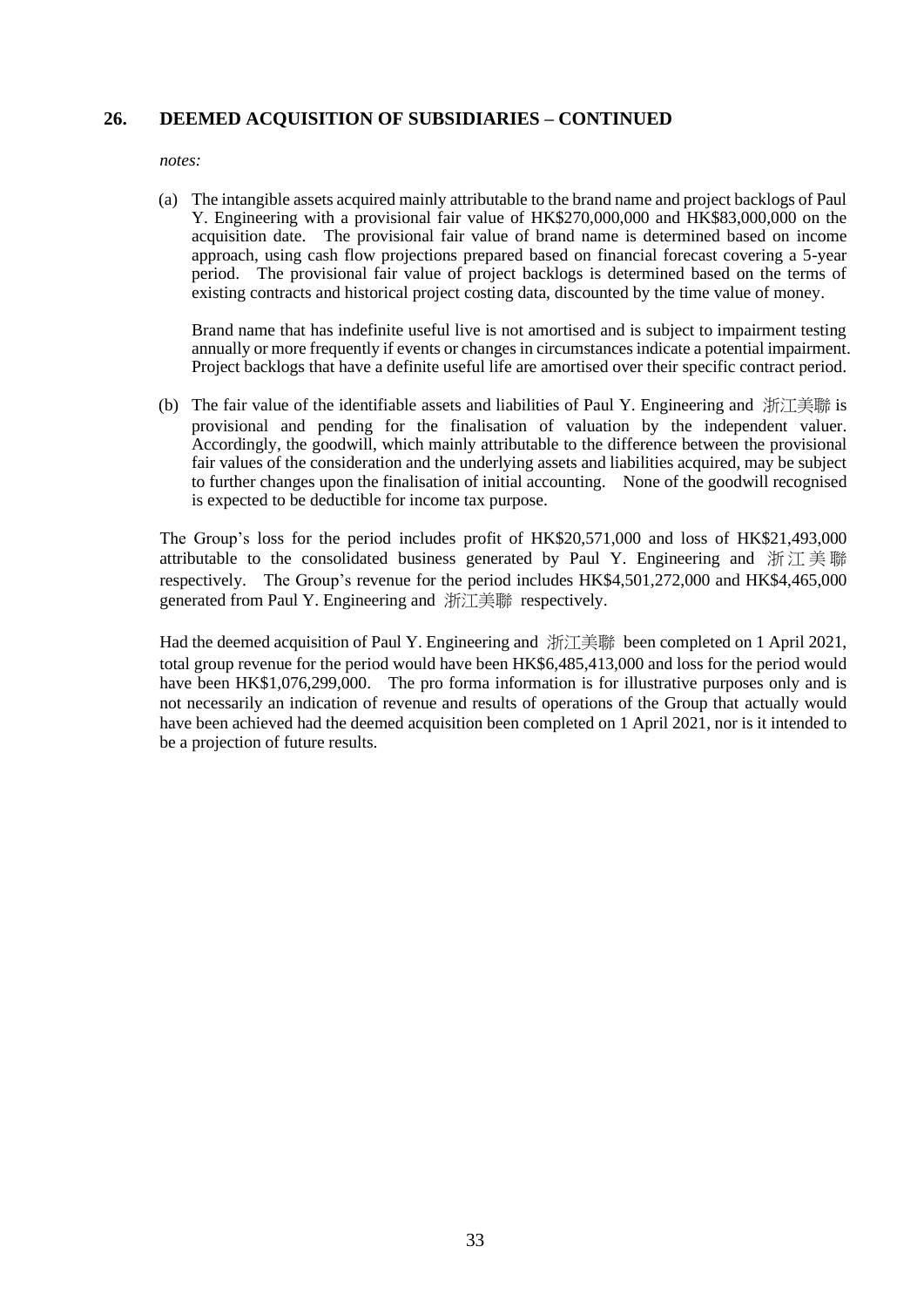#### **27. EVENTS AFTER THE REPORTING PERIOD**

- (a) On 4 October 2021, the Group has disposed of a total of 18,290,000 ordinary shares of China Evergrande New Energy Vehicle Group Limited ("**Evergrande Vehicle**"), a company incorporated in Hong Kong with limited liability, the shares of which are listed on the Main Board of the Stock Exchange (stock code: 0708.HK) in the open market for an aggregate consideration of approximately HK\$59.1 million. As a result, the unrealised fair value loss arose from the investment in Evergrande Vehicle of approximately HK\$1,002 million for the six months ended 30 September 2021 was subsequently realised. Further details of the disposal were disclosed in the Company's announcement dated 4 October 2021.
- (b) On 28 October 2021, the Group has disposed of a total of 20,000,000 ordinary shares of Chinlink International Holdings Limited, a company incorporated in Bermuda with limited liability, the shares of which are listed on the Main Board of the Stock Exchange (stock code: 0997.HK) in the open market for an aggregate consideration of HK\$18.8 million. Further details of the disposal were disclosed in the Company's announcement dated 29 October 2021.
- (c) On 12 November 2021, the Group acquired a total of 992,000 ordinary shares of OCI International Holdings Limited ("**OCI**"), a company incorporated in the Cayman Islands with limited liability, the shares of which are listed on the Main Board of the Stock Exchange (stock code: 0329.HK), in the open market for an aggregate consideration of approximately HK\$3.45 million. Together with the previous acquisitions by the Group of a total of 2,512,000 ordinary shares of OCI in the open market for an aggregate consideration of approximately HK\$10.12 million from 14 April 2021 to 9 July 2021, the Group acquired on the open market a total of 3,504,000 ordinary shares of OCI for an aggregate consideration of approximately HK\$13.57 million from 14 April 2021 to 12 November 2021. Further details of the acquisitions were disclosed in the Company's announcement dated 15 November 2021.
- (d) On 23 November 2021, the Group disposed of a total of 4,494,000 ordinary shares of China Shandong Hi-Speed Financial Group Limited ("**China Shandong**"), a company incorporated in Bermuda with limited liability, the shares of which are listed on the Main Board of the Stock Exchange (stock code: 0412.HK) in the open market for an aggregate consideration of approximately HK\$2.58 million. Together with the previous disposals by the Group of a total of 17,718,000 ordinary shares of China Shandong in the open market for an aggregate consideration of approximately HK\$10.41 million from 20 August 2021 to 19 November 2021, the Group has on the open market disposed of a total of 22,212,000 ordinary shares of China Shandong for an aggregate consideration of approximately HK\$12.99 million from 20 August 2021 to 23 November 2021. Further details of the disposals were disclosed in the Company's announcement dated 23 November 2021.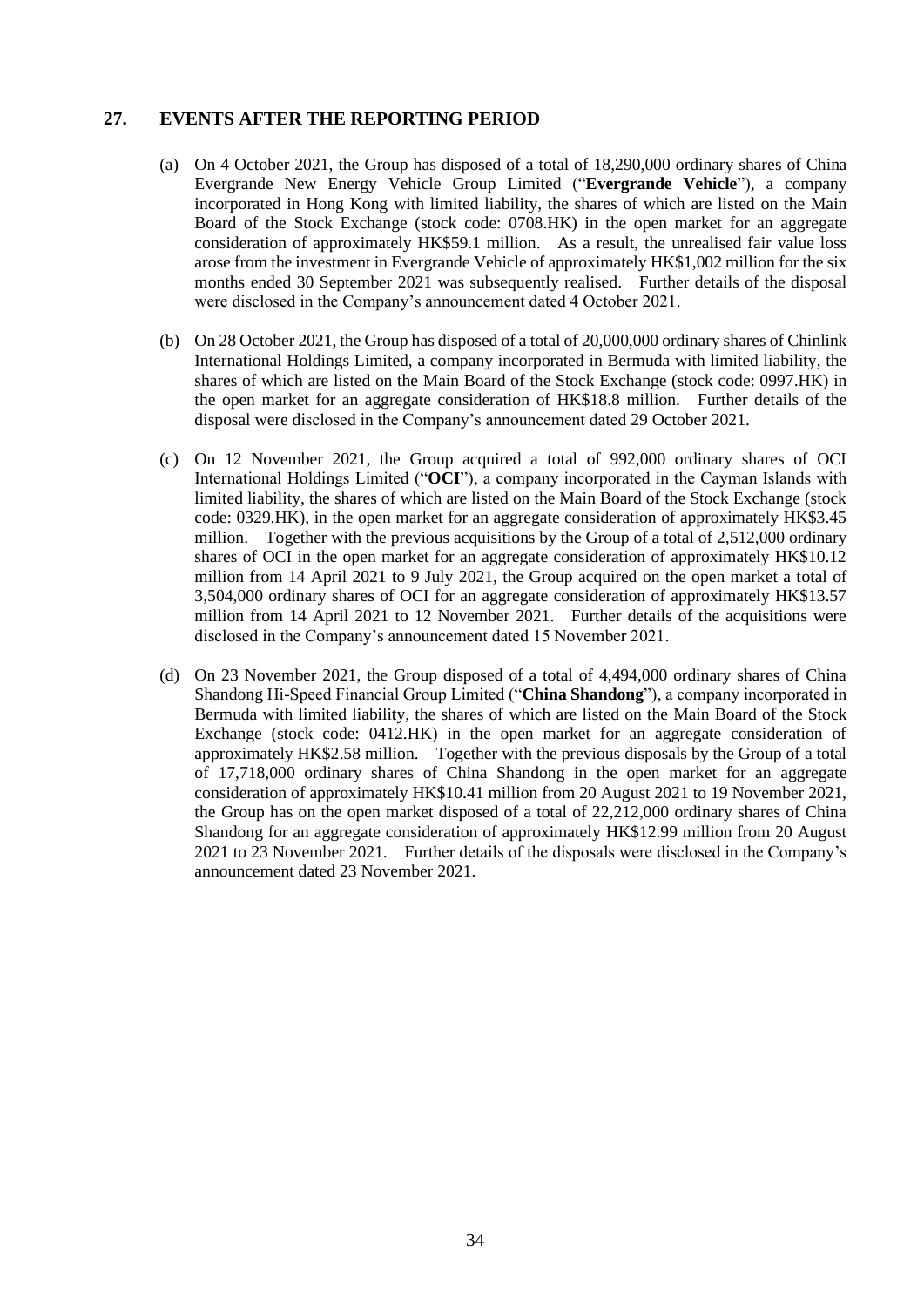# **INTERIM DIVIDEND**

The Board has resolved not to declare any interim dividend for the six months ended 30 September 2021 (2020: Nil).

# **MANAGEMENT DISCUSSION AND ANALYSIS REVIEW OF FINANCIAL PERFORMANCE AND POSITION**

For the six months ended 30 September 2021, the Group recorded a consolidated revenue of approximately HK\$4,583 million (2020: HK\$191 million) which was mainly attributable to the consolidation of the result of Paul Y. Engineering Group Limited ("**Paul Y. Engineering**") after the Group obtained control of Paul Y. Engineering on 1 June 2021. Accordingly, the Group's gross profit increased by 160% from last interim period to approximately HK\$221 million (2020: HK\$85 million), which represented a gross margin of 5% (2020: 44%) of the consolidated revenue, reflecting the lower gross margin of the engineering business.

During the period, the Group recorded a loss before taxation of approximately HK\$1,273 million (2020: HK\$349 million), which was composed of:

- (i) net gain of approximately HK\$240 million (2020: HK\$32 million) in engineering segment;
- (ii) net loss of approximately HK\$16 million (2020: gain of HK\$146 million) in ports and logistics segment;
- (iii) net loss of approximately HK\$380 million (2020: HK\$715 million) in property segment;
- (iv) net loss of approximately HK\$1,158 million (2020: gain of HK\$287 million) in securities segment;
- (v) net loss of approximately HK\$6 million (2020: HK\$64 million) in financialservices segment;
- (vi) net corporate and other expenses of approximately HK\$69 million (2020: HK\$48 million);
- (vii) net exchange gain of approximately HK\$4 million (2020: HK\$22 million);
- (viii) other income from the distribution from former subsidiaries in liquidation of approximately HK\$141 million (2020: Nil); and
- (ix) finance costs of approximately HK\$29 million (2020: HK\$9 million).

After taking into account the tax credit of approximately HK\$197 million (2020: HK\$211 million), the Group recorded loss for the period of approximately HK\$1,076 million (2020: HK\$138 million).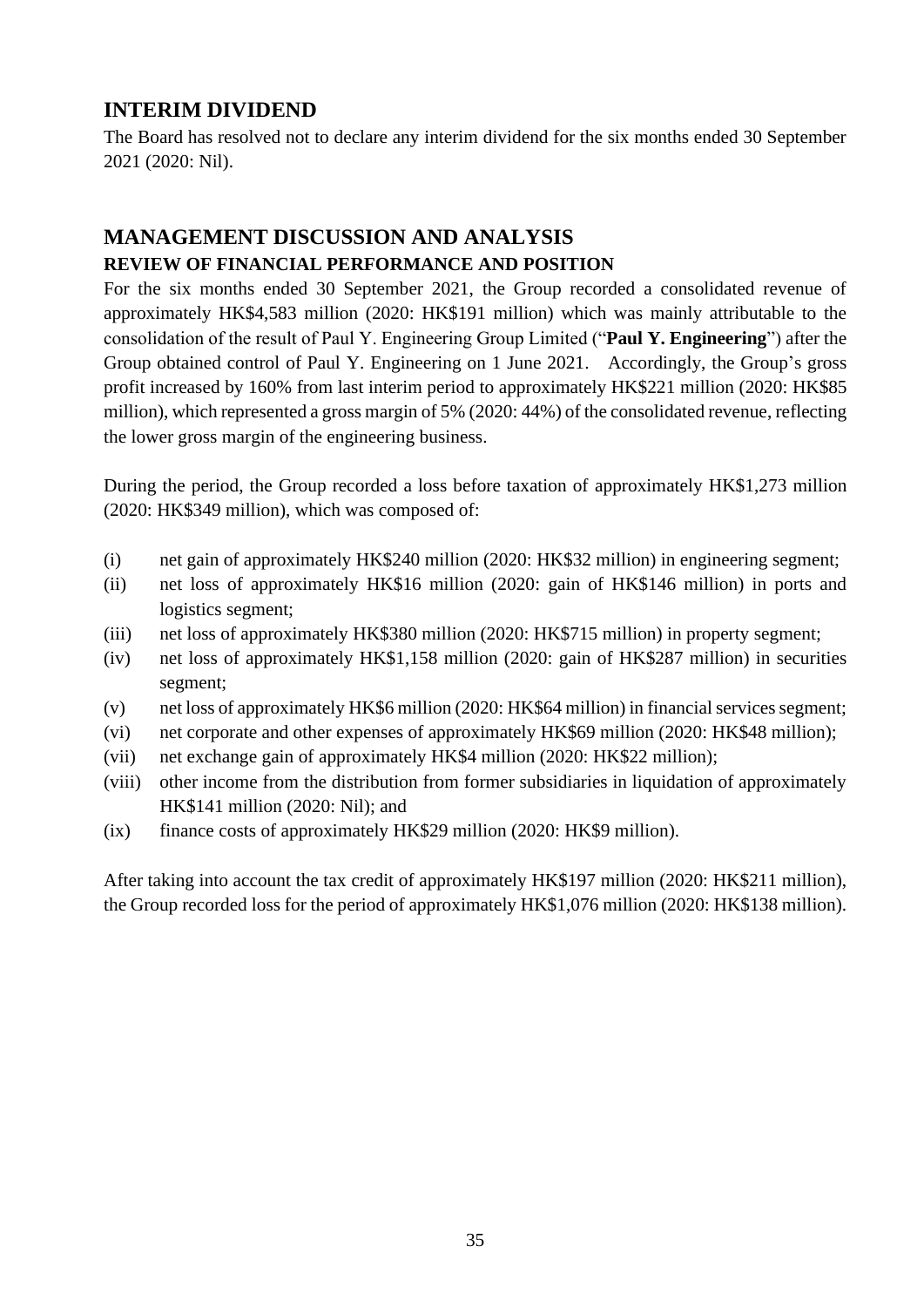Net loss for the period attributable to the owners of the Company was approximately HK\$1,037 million (2020: HK\$34 million) and basic loss per share was approximately HK93.9 cents (2020: HK3.1 cents). The net loss was mainly attributable to (a) loss on changes in fair value of investments in debt and equity instruments held for trading of approximately HK\$1,065 million (2020: gain of approximately HK\$273 million), after netting off relevant deferred tax credit of approximately HK\$103 million (2020: Nil); (b) write-down of stock of properties of approximately HK\$95 million (2020: HK\$302 million) after netting off relevant deferred tax credit of approximately HK\$6 million (2020: HK\$156 million) and share of loss by non-controlling interest of approximately HK\$16 million (2020: HK\$89 million); (c) loss on fair value changes of investment properties of approximately HK\$123 million (2020: HK\$88 million), after netting off relevant deferred tax credit of approximately HK\$88 million (2020: HK\$82 million) and share of loss by noncontrolling interest of approximately HK\$22 million (2020: HK\$22 million); offset by (d) the gain of approximately HK\$212 million (2020: Nil) on the remeasurement of the Group's 48.23% equity interest in Paul Y. Engineering to fair value upon its deemed acquisition; and (e) other income from the distributed from former subsidiaries in liquidation of approximately HK\$141 million (2020: Nil).

When compared with the Group's financial position as at 31 March 2021, total assets increased by 86% to approximately HK\$12,224 million (31.3.2021: HK\$6,580 million), as a result of the consolidation of the financial position of Paul Y. Engineering during the period. As at 30 September 2021, net current assets amounted to approximately HK\$1,717 million (31.3.2021: HK\$2,677 million), whereas current ratio deriving from the ratio of current assets to current liabilities decreased to 1.22 times (31.3.2021: 2.65 times). After taking into account (a) the net loss of approximately HK\$1,037 million; (b) the post-tax impact for the decrease in carrying amount of financial assets measured at fair value through other comprehensive income of approximately HK\$50 million recognised in the investment revaluation reserve; (c) the Renminbi exchange surplus of approximately HK\$18 million arising from translation of foreign operations; and (d) the reclassification of exchange deficits to profit or loss upon deemed disposal of an associate and a joint venture of approximately HK\$12 million, equity attributable to owners of the Company decreased by 27% to approximately HK\$2,842 million (31.3.2021: HK\$3,899 million), representing HK\$2.57 (31.3.2021: HK\$3.53) per share as at 30 September 2021.

Net cash outflow from operating activities was approximately HK\$32 million (2020: HK\$75 million). Net cash inflow from investing activities was approximately HK\$762 million (2020: HK\$450 million) and net cash outflow from financing activities was approximately HK\$14 million (2020: inflow of HK\$21 million). Consequently, there was a net increase in available cash and cash equivalents of approximately HK\$716 million (2020: HK\$396 million) during the period.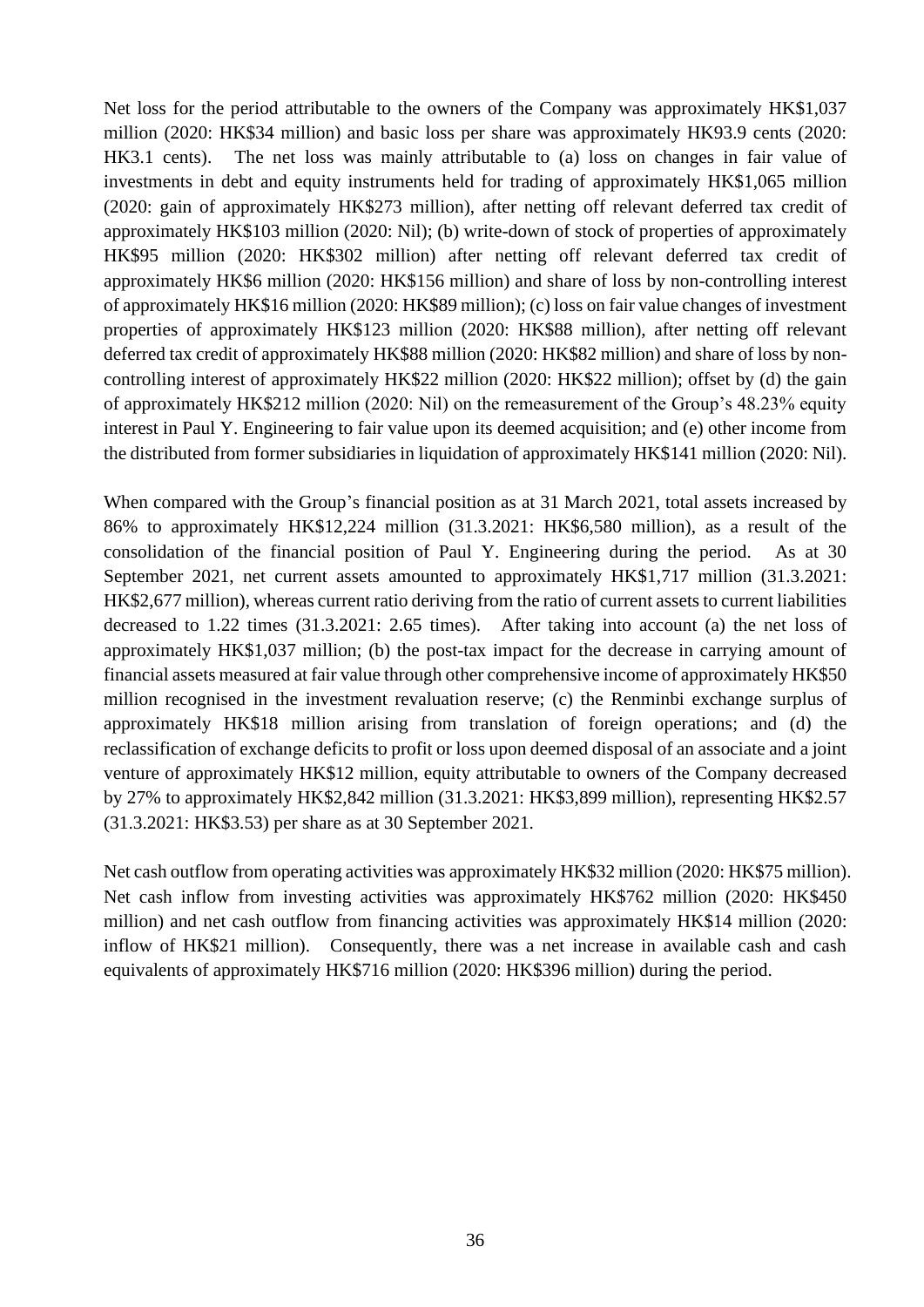## **REVIEW OF OPERATIONS AND BUSINESS DEVELOPMENT** *Paul Y. Engineering (48.23% owned with 58.23% voting rights)*

Upon the acceptance of the approximately 10% voting rights of Paul Y. Engineering on 1 June 2021, Paul Y. Engineering became a subsidiary of the Group and contributed approximately HK\$4,501 million (2020: Nil) and HK\$35 million (2020: Nil) to the segment's revenue and operating profit respectively for the period. In addition, the Group remeasured its 48.23% equity interest in Paul Y. Engineering to fair value on the deemed acquisition date and recognised a gain of HK\$212 million (2020: Nil) for the period. Prior to 1 June 2021, Paul Y. Engineering was accounted for as an associate of the Group, of which the Group's share of Paul Y. Engineering's profit as an associate was insignificant for the two months ended 31 May 2021 (six months ended 30 September 2020: HK\$32 million).

Headquartered in Hong Kong, Paul Y. Engineering is dedicated to providing full-fledged engineering and property services, with operations in Hong Kong, the Mainland, Macau, Singapore and Malaysia. For over 70 years, Paul Y. Engineering has been at the heart of some of the most challenging and impactful construction projects that have shaped the iconic skylines of Hong Kong and many other cities. Its projects include commercial and residential buildings, institutional facilities, highways, airport runways, railways, tunnels, port works, water and sewage treatment facilities etc.

Management Contracting division remained the core business and the major contributor of Paul Y. Engineering's revenue for this period. Revenue of this division amounted to approximately HK\$6,400 million (2020: HK\$5,354 million) for the six months ended 30 September 2021, up by approximately 19%. As at 30 September 2021, the value of contracts on hand was approximately HK\$53,635 million, while the value of work remaining had stood at approximately HK\$29,011 million.

During the six months ended 30 September 2021, the Management Contracting division secured new construction contracts with an aggregate value of approximately HK\$4,794 million, representing a decrease of approximately 21% as compared to the amount of approximately HK\$6,103 million for the same period last year. Subsequent to the period end, the division secured further contracts of approximately HK\$641 million. Set out below are some of the new contracts secured during the period and up to the date of this announcement:

- Construction of Public Housing Development at Chiu Shun Road, Tseung Kwan O
- Design and Build Contract for Automated Car Park A at Hong Kong Boundary Crossing Facilities
- Development of Lok Ma Chau Loop Main Works Package 1 Contract 1 Site Formation and Infrastructure Works inside Lok Ma Chau Loop and Western Connection Road Phase 1
- Main Contract for Mixed Housing Development at Pak Wo Road, FSSTL 264, Fanling
- Main Contract for Proposed Student Activities Center for Hong Kong International School Association Limited at R.B.L. 1199 Tai Tam Reservoir Road, Tai Tam
- Main Contract Works for the Composite Redevelopment at 11 Ngau Tau Kok Road
- Site Formation and Foundation Works for Proposed Residential Redevelopment at 6 Deep Water Bay Road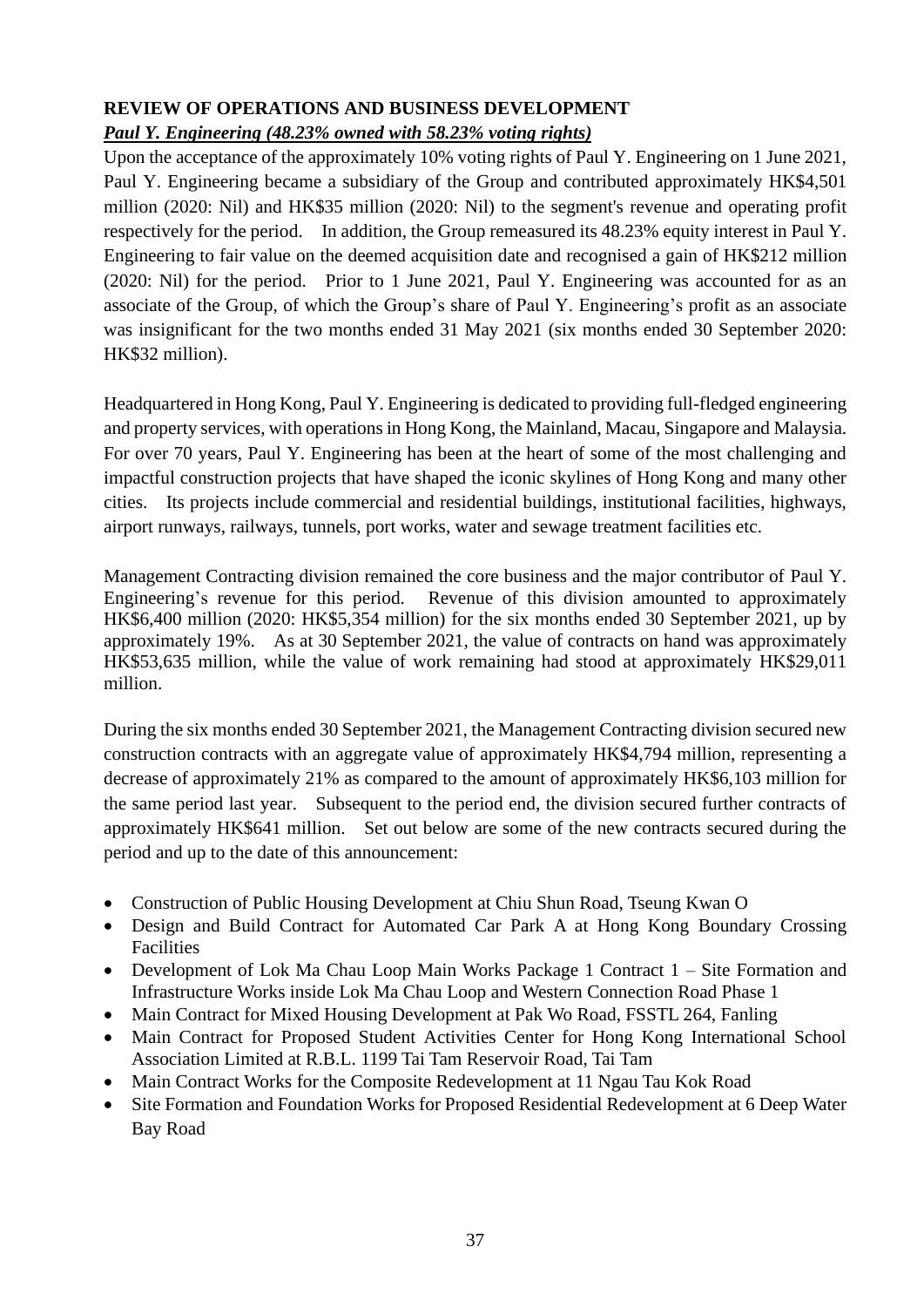The Property Development Management division reported a profit of approximately HK\$7 million for the six months period ended 30 September 2021 under review. The value of contracts on hand for Property Development Management division at the period end was approximately HK\$89 million. Subsequent to the period end, the division secured further contracts of approximately HK\$14 million.

On 29 July 2021 and 16 September 2021, the Group has entered into a conditional agreement and a supplemental agreement for the acquisition of the 51.76% equity interest of Paul Y. Engineering from its non-controlling shareholder in a consideration of HK\$675 million (the "**Proposed Acquisition**"), of which the consideration shall be settled by the financial assets held by certain subsidiaries of the Company in kind of company transfer (the "**Proposed Disposal I**"). Further details of the acquisition were disclosed in the Company's announcement dated 4 November 2021. On 24 September 2021, the Listing Division of The Stock Exchange of Hong Kong Limited (the "**Stock Exchange**") informed the Company the Proposed Acquisition, together with the Proposed Disposal I and Proposed Disposal II (as defined in the Property sub-section below), form part of a series of transactions and arrangement which constituted an attempt to achieve a listing of Paul Y. Engineering and a means to circumvent the new listing requirements under Chapter 8 of the Rules (the "**Listing Rules**") Governing the Listing of Securities on the Stock Exchange (the "**Decision**"). The Board disagreed with the Decision and requested a review of the Decision by the Listing Committee, in which the hearing had been held on 23 November 2021. Further details of the Decision and the Company's perspective on the Decision were disclosed in the Company's announcement dated 4 November 2021. Up to the date of this announcement, the Company had yet to receive the hearing review result from the Listing Committee.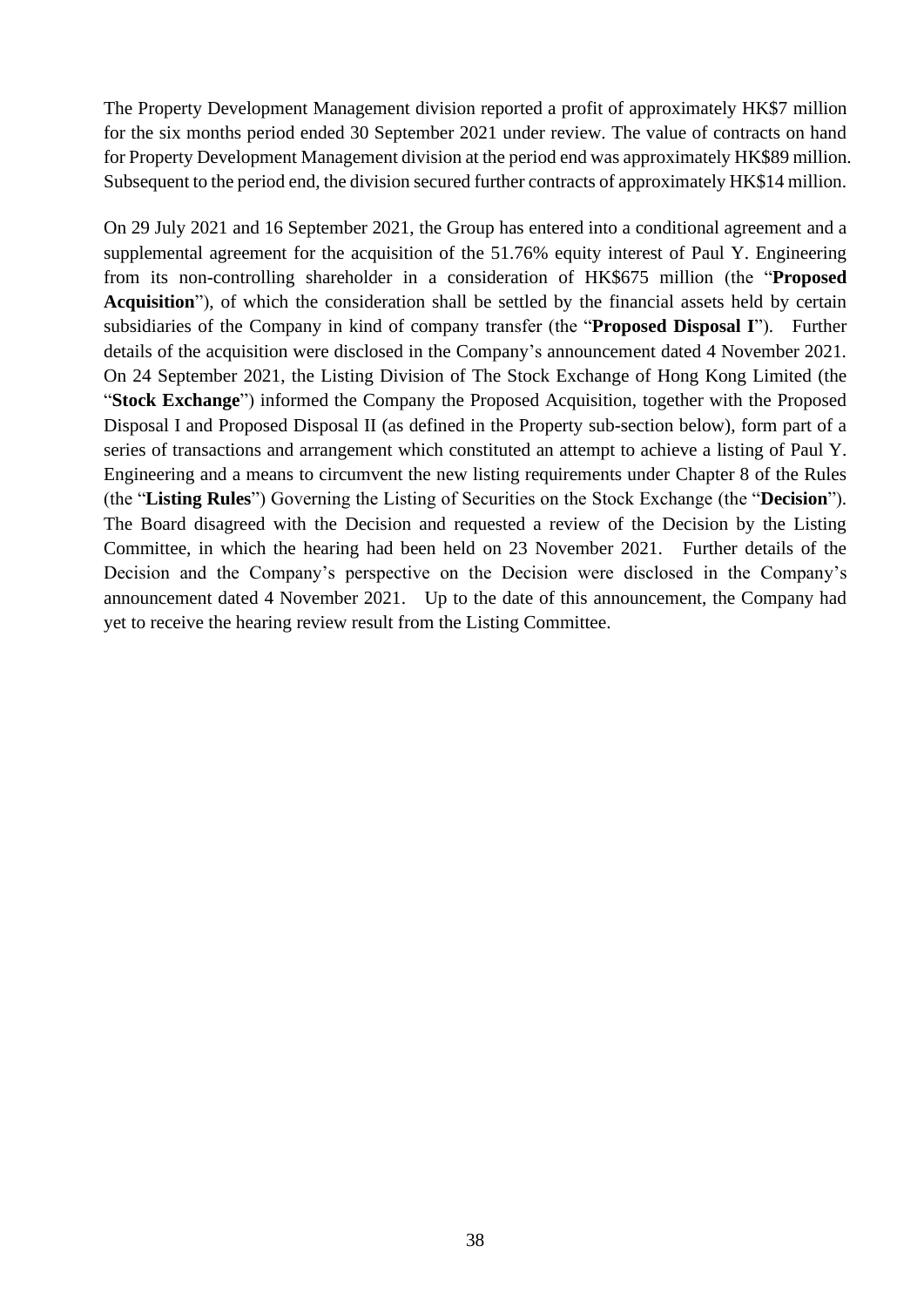## *Ports and Logistics*

In light of current government policies directives which assert particular emphasis on more efficient utilisation of port assets and elimination of ill-fated competition in the Yangtze River region by way of consolidation of ownership and operations, the Company successfully captured the divestment opportunities on the traditional container and dry bulk terminals and completed the disposals of Jiangyin Sunan and Jiaxing Port in July 2020, contributed a pre-tax disposal gain of approximately HK\$141 million to the segment for the last period.

## **LPG, CNG and LNG Distribution and Logistics (100% owned)**

During the period, the liquefied petroleum gas ("**LPG**") and compressed natural gas ("**CNG**") distribution and logistics businesses of Minsheng Gas in Wuhan recorded an operating profit of approximately HK\$4 million (2020: loss of HK\$4 million) before the recognition of impairment loss of HK\$20 million (2020: Nil) on the construction in progress of the liquefied natural gas ("**LNG**") project. Sales of LPG decreased by 6% to approximately 1,700 tonnes (2020: 1,800 tonnes) and the sales of CNG increased by 38% to approximately 10.1 million  $m^3$  (2020: 7.3 million  $m^3$ ) during the period.

Currently, Minsheng Gas owns and operates the largest LPG storage-tank farm and a river terminal in Hubei Province, and has three LPG and four CNG automotive fueling stations in Wuhan City.

Since 2013 and in line with the policy of Wuhan municipal government to promote more CNGpowered vehicles in Wuhan City, Minsheng Gas has established a diversification strategy to transform its LPG fueling stations into CNG stations to improve sale and profitability. Several LPG automotive fueling stations had been transformed into CNG stations. In view of the keen competition of CNG fueling stations in Wuhan City, Minsheng Gas will continue to look for transformation opportunities.

Meanwhile, the PRC Government has made a strong commitment to reduce the carbon emission at the 2015 United Nations Climate Change Conference in Paris and has issued policies to speed up the development of clean energy such as LNG. Given that LNG is more efficient in terms of storage and long-distance transportation as compared to piped natural gas, there is tremendous growth potential for LNG storage and infrastructure development. In consideration of the LNG growth potential, Minsheng Gas intends to seize the opportunity to further expand its business by initiating a two-phase development plan to construct new LNG storage tanks and LNG berths catering to domestic transportation and industrial demands. Under the development plan, the LNG storage facilities of Minsheng Gas will be designated as a regional storage and trans-shipment hub for LNG in Hubei Province.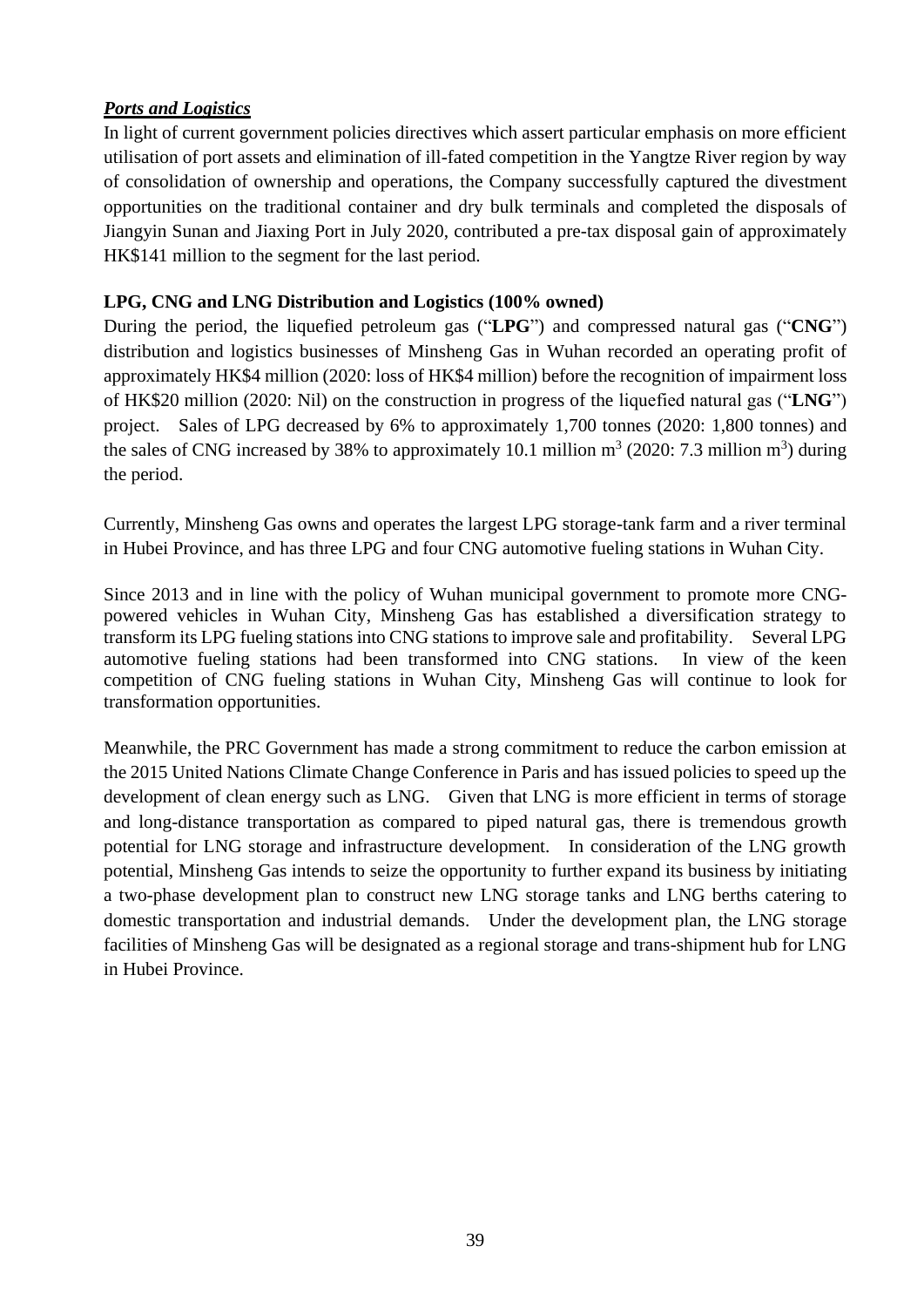As of 30 September 2021, the pre-construction works for the first phase of LNG project had substantially been completed. However, given the lengthy development process, Minsheng Gas is revisiting its options by taking a more cautious investment approach on the commencement of the LNG project. It is considered that the future profitability of the LNG project, as well as the financing from banks or potential co-investors, are highly subject to the government's approval for the usage of the shoreline of Yangtze River to build three more LNG receiving and filling berth terminals under the development plan. As such, Minsheng Gas is endeavoring to obtain the approval and/or endorsement by the government for the construction of LNG berth terminals at the Yangtze River region in Wuhan City and hold off the main construction commitment on the project in the meantime. In view of the uncertainties on the continuation and recoverability of the LNG project, an impairment of HK\$20 million, approximate to 50% of the pre-construction costs incurred and capitalised, has been recognised during the period.

### **Yangkou Port (9.9% owned)**

The Group's 9.9% equity interest in Jiangsu Yangkou Port Development and Investment Co. Ltd. ("**Yangkou Port Co**") did not contribute dividend income to the segment's operating profit for the period (2020: Nil).

Yangkou Port Co is principally engaged in the business of development of port and related infrastructures at Yangkou Port, an offshore type deep-sea harbour along the South East Coast of Jiangsu Province, the PRC. Strategically located near the mouth of the Yangtze River, Yangkou Port is ideally situated to become one of China's largest trans-shipment hubs for dry and liquid bulk cargoes.

Following our several staged divestments over the years from 75% to the current 9.9% interest, the residue investment is intended to be held for long-term purpose and is classified as financial assets measured at fair value through other comprehensive income. As at 30 September 2021, the investment in Yangkou Port Co was stated at fair value of approximately HK\$210 million (31.3.2021: HK\$237 million). The unrealised decrease in fair value of approximately HK\$27 million (2020: HK\$19 million) for the period was recognised in other comprehensive expense.

Given the lack of a stable and attractive dividend policy established in Yangkou Port Co, the Group is assessing its options on this investment based on its value accretion potential.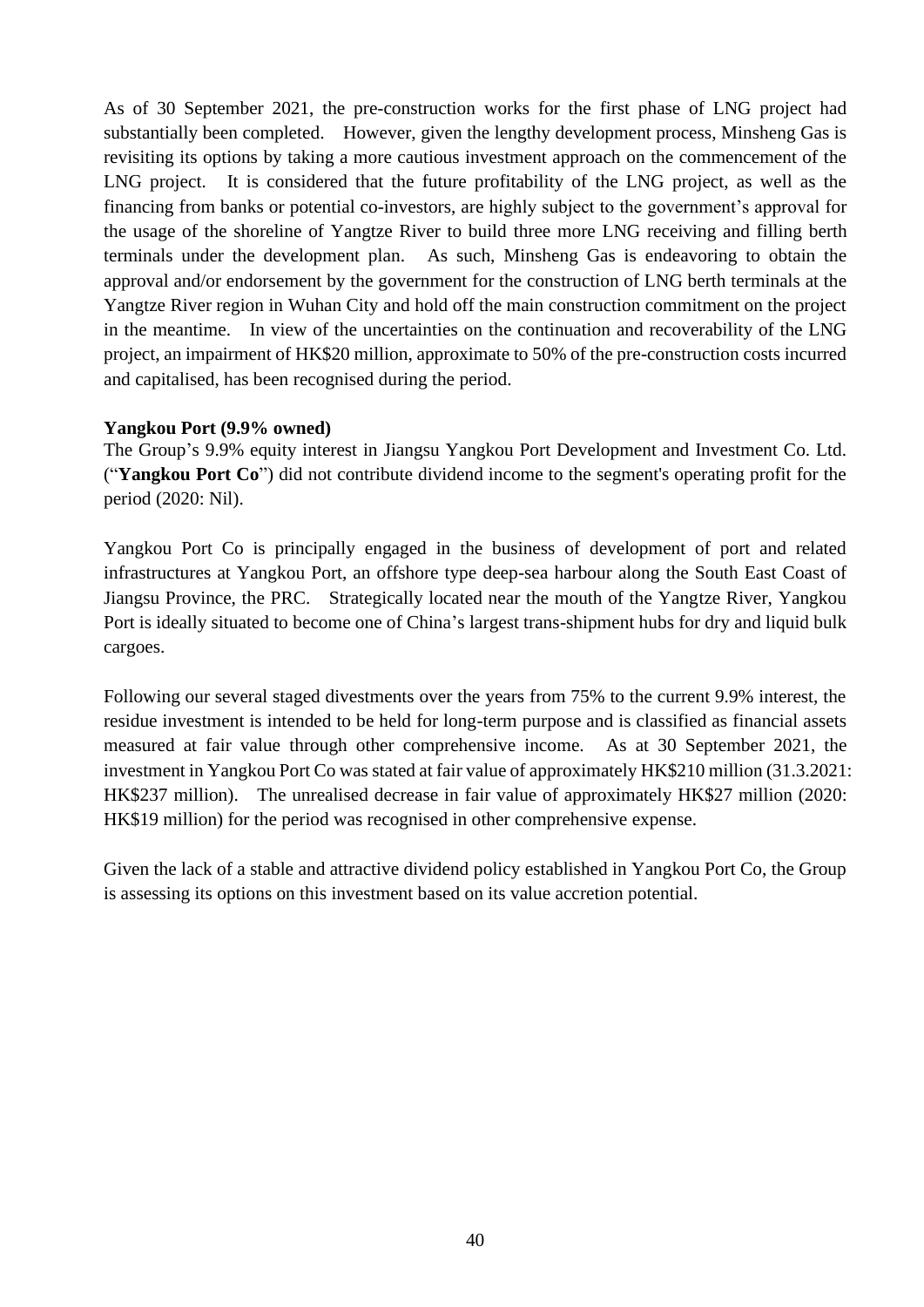## *Property*

The property business recorded an operating loss of approximately HK\$380 million (2020: HK\$715 million) for the period which was mainly attributable to (a) loss on fair value changes of investment properties of approximately HK\$233 million (2020: HK\$192 million), before the relevant deferred tax credit of approximately HK\$88 million (2020: HK\$82 million) and (b) write-down of the stock of properties of approximately HK\$117 million (2020: HK\$547 million), before the relevant deferred tax credit of approximately HK\$6 million (2020: HK\$156 million), which were mostly attributable to the Group's properties at Xiao Yangkou.

The Group has 11.42 sq km (31.3.2021: 11.42 sq km) land bank situated at Xiao Yangkou (the "**Land**"), which is under development as a regional tourism site of national standard with hotspring and recreational facilities. As at 30 September 2021, approximately 6.81 sq km (31.3.2021: 6.81 sq km) out of the 11.42 sq km (31.3.2021: 11.42 sq km) land bank had reached the developing stage or the developed and serviced stage. The development status of the 11.42 sq km land bank was summarised as follows:

| Area    | Stage of development   | Intended purpose            | Classification            |
|---------|------------------------|-----------------------------|---------------------------|
| (sq km) |                        |                             |                           |
| 0.88    | Developed land         | Rental/Capital appreciation | Investment properties     |
| 2.00    | Land under development | Rental/Capital appreciation | Investment properties     |
| 2.01    | Developed land         | Sale                        | Stock of properties       |
| 1.89    | Land under development | Sale                        | Stock of properties       |
| 0.03    | Developed land         | Self-use                    | Right-of-use assets       |
| 4.61    | Pending development    | Undetermined                | Project under development |
| 11.42   |                        |                             |                           |

In determining the fair values of the developed land and land under development situated at Xiao Yangkou which are zoned for tourist and resort use, the valuer has consistently adopted market approach with reference to the actual land transaction prices of the emerging tourist and resort use land within the vicinity. Details of the valuation technique and inputs of Xiao Yangkou's investment properties are disclosed in Note 15 to the condensed consolidated financial statements. As at 30 September 2021, the investment properties of approximately 2.88 sq km were measured at fair value of approximately HK\$567 million (31.3.2021: HK\$730 million) and recorded a loss on revaluation (before tax and non-controlling interest) of approximately HK\$176 million (2020: HK\$172 million) for the period.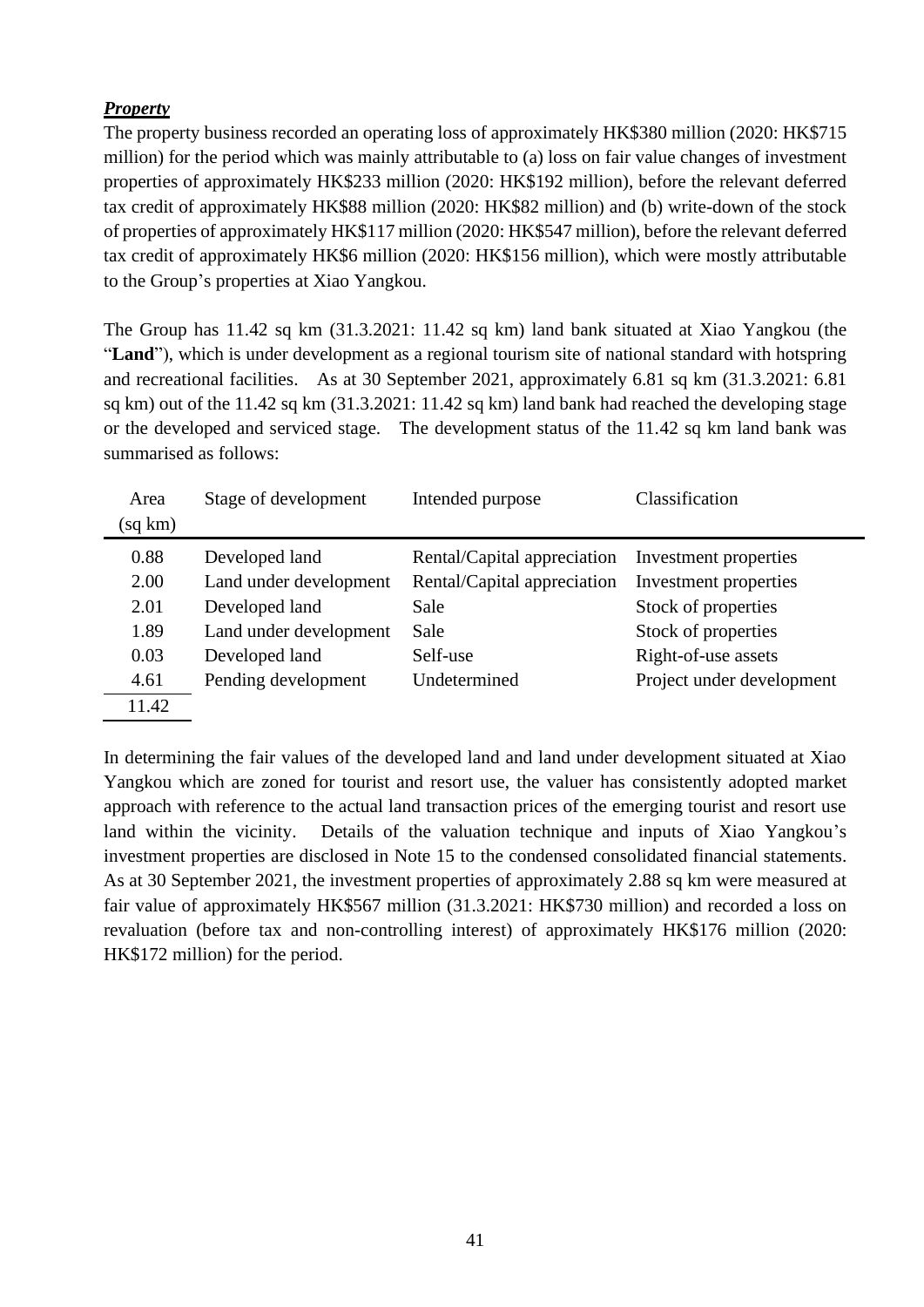Land and properties at Xiao Yangkou classified as stock of properties has suffered from the decline in market value of high-end resort properties in recent years, particularly after the new measures in tightening the financing criteria in the property sector to clamp down on the over-concentration of capital in the property market rolled out by the central government in August 2020. Further tightening measures are expected to be introduced by the provincial and local governments to make sure the property control measures of the central government are being closely followed, which poses a prolonged and structural negative impact on the property market. As at 30 September 2021, the Group's certain stock of properties at Xiao Yangkou were written down to their net realisable value of approximately HK\$509 million (31.3.2021: HK\$563 million) and recorded a write-down (before tax and non-controlling interest) of approximately HK\$68 million (2020: HK\$513 million) for the period. Details of the stock of properties and its net realisable value assessment are disclosed in Note 17 to the condensed consolidated financial statements.

In view of the significant size of the Land, land development process of the Land will be a lengthy process. It will also involve substantial cost and time in conducting levelling work for converting land parcels of the Land into developed land such that those land parcels will be ready for further development. The rate of development of the Land will be subject to many elements, such as the government policies, market conditions and internal resources of the Group. Taking into account the unsettled China-US tension and COVID-19 pandemic which cast uncertainty in the macroeconomic conditions and development of the property market in the PRC, the management are of the view to realise its investments in Xiao Yangkou to avoid the risk of further potential loss of the Land. On 15 September 2021, the Group has entered into a conditional agreement with Gold Spell Limited for the sales of the entire property business at Xiao Yangkou in a cash consideration of RMB700 million (the "**Proposed Disposal II**"). Further details of the Proposed Disposal II were disclosed in the Company's announcement dated 2 November 2021. Up to the date of this announcement, the completion of the Proposed Disposal II is still subjected to fulfillment of various conditions precedent, including the approval by shareholders of the Company in the special general meeting.

As at 30 September 2021, a gross floor area of approximately 6,000 sq m (31.3.2021: 6,000 sq m) of "Nantong International Trade Center", a commercial and office building in the central business district of Nantong City, was rented out for hotel operation and classified as investment properties. As affected by the aforesaid unfavorable factors on the PRC property market, the investment properties recorded a loss on fair value change of approximately HK\$27 million (2020: HK\$20 million) for the period. The Group also holds a gross floor area of approximately 7,400 sq m (31.3.2021: 7,400 sq m) of "Nantong International Trade Center" for sale, in which a write-down of approximately HK\$48 million (2020: HK\$34 million) was made during the period.

In the Hangzhou Hi-Tech Industry Development Zone of Bingjiang, Hangzhou City, the Group holds an office building known as "Pioneer Technology Building", which has a gross floor area of approximately 20,000 sq m. The building recorded a loss on fair value change of approximately HK\$30 million (2020: HK\$18 million) and generated rental income of approximately HK\$6 million (2020: HK\$6 million) during the period. Its occupancy reached approximately 98% as at 30 September 2021. The building was held as a joint venture with Paul Y. Engineering as at 31 March 2021. Upon the deemed acquisition of Paul Y. Engineering on 1 June 2021, its result has also been consolidated into the Group.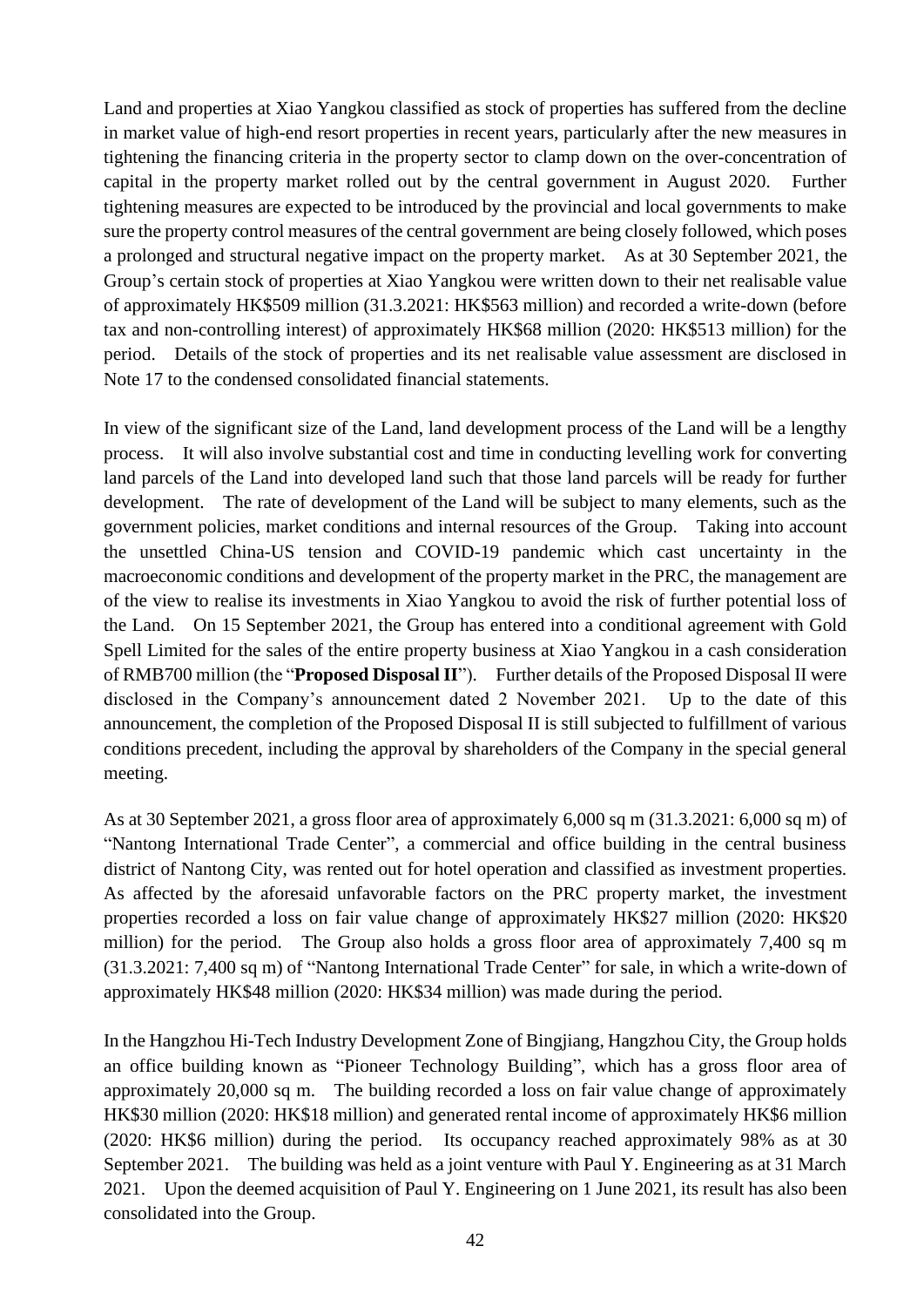## *Securities*

The securities segment recorded an operating loss of approximately HK\$1,158 million (2020: profit of HK\$287 million), before the relevant deferred tax credit of approximately HK\$103 million (2020: Nil), for the period which was mainly attributable to the net fair value loss of investments in debt and equity instruments held for trading of approximately HK\$1,168 million (2020: gain of HK\$273 million).

As at 30 September 2021, the Group's portfolio in securities business mainly consisted of (a) investments in equity instruments held for trading amounted to approximately HK\$237 million (31.3.2021: HK\$1,338 million), equivalent to approximately 2% (31.3.2021: 20%) of the Group's total assets; (b) investments in debt instruments held for trading amounted to approximately HK\$88 million (31.3.2021: HK\$224 million), equivalent to approximately 1% (31.3.2021: 3%) of the Group's total assets; and (c) investments in listed equity instruments held for long term purpose of approximately HK\$108 million (31.3.2021: HK\$3 million), equivalent to approximately 1% (31.3.2021: 0%) of the Group's total assets.

As at 30 September 2021, the Group's investments in equity instruments held for trading included an investment in 18,290,000 ordinary listed shares of China Evergrande New Energy Vehicle Group Limited ("**Evergrande Vehicle**", stock code: 0708.HK), which represented approximately 0.19% of its issued share capital with a fair value of approximately HK\$55 million. The investment in Evergrande Vehicle equivalent to approximately 0.5% (31.3.2021: 16%) of the Group's total assets and approximately 23% (31.3.2021: 79%) of the Group's investments in equity instruments held for trading portfolio. The Group invested in Evergrande Vehicle in 2019 with an acquisition cost of approximately HK\$207 million. The Group's investment in Evergrande Vehicle recorded an unrealised fair value loss of approximately HK\$1,002 million during the period, while the cumulative unrealised loss of this investment amounted to approximately HK\$152 million as at 30 September 2021. No acquisition or disposal of the investment in Evergrande Vehicle was made nor any dividend was received from Evergrande Vehicle during the period.

Evergrande Vehicle and its subsidiaries are principally engaged in technology research and development and manufacturing of, and sales services in respect of new energy vehicles, as well as health management businesses including "Internet+" community health management, international hospitals, elderly care and rehabilitation.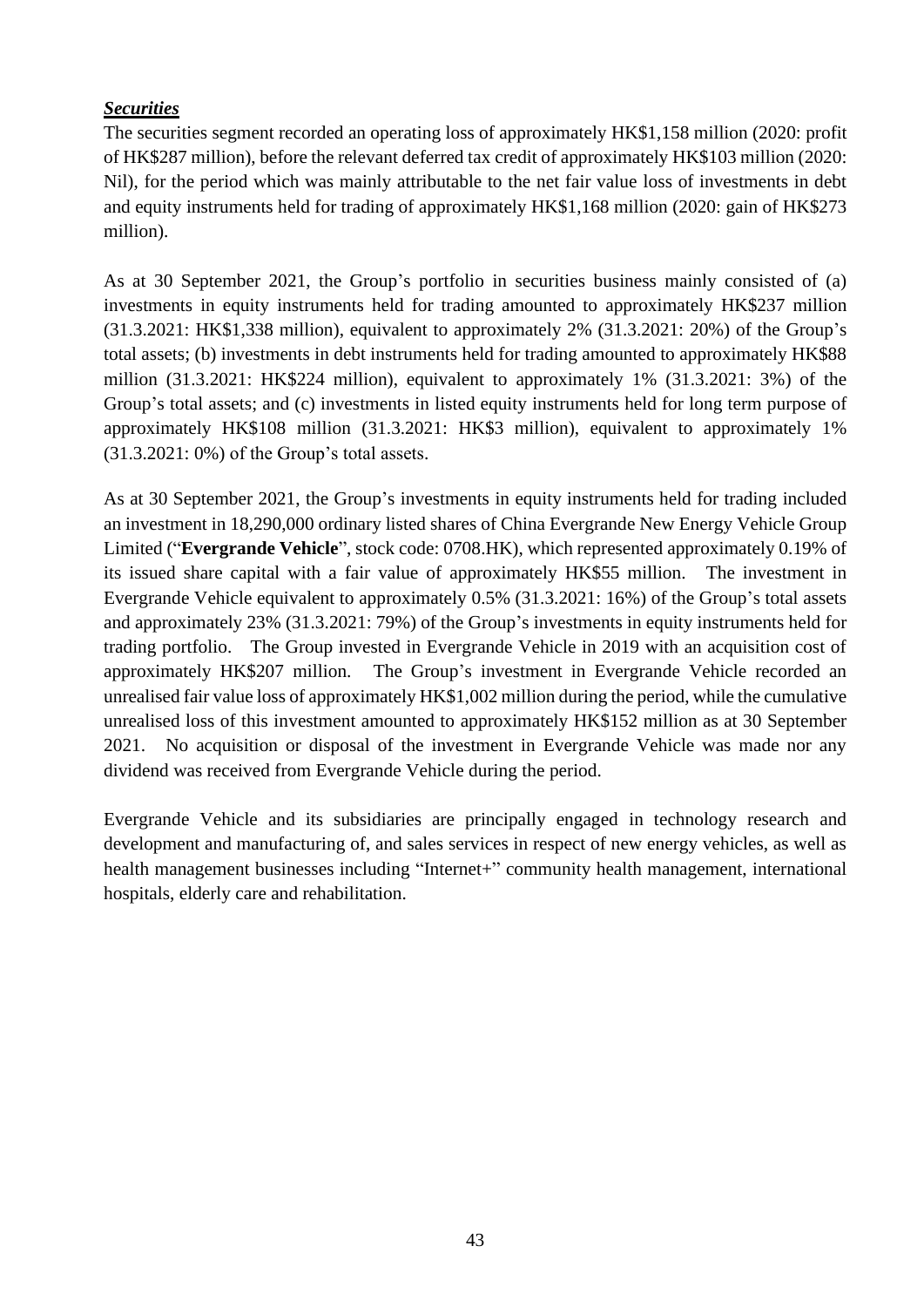The directors of the Company (the "**Directors**") are cautious and concerned about a series of negative headlines over the financial conditions of China Evergrande Group, being the parent company of Evergrande Vehicle. On 24 September 2021, Evergrande Vehicle announced that "*the Group is encountering serious shortage of funds. In view of the liquidity pressure, the Group has suspended paying some of its operating expenses and some suppliers have suspended supplying for projects. In view of the difficulties, challenges and uncertainties in improving its liquidity as mentioned above, there is no guarantee that the Group will be able to meet its financial obligations under the relevant contracts.*". These negative news, reports and announcement arouse concerns of the Directors about the financial and operating position of Evergrande Vehicle. In this regard, the Board decided to divest Evergrande Vehicle, and the Group's investment in Evergrande Vehicle was fully disposed subsequently on 4 October 2021.

The Group adopted a cautious and disciplined approach in managing the Group's securities portfolio. The Group will continue to monitor its portfolio of investments in diversified securities products to improve performance in the coming period.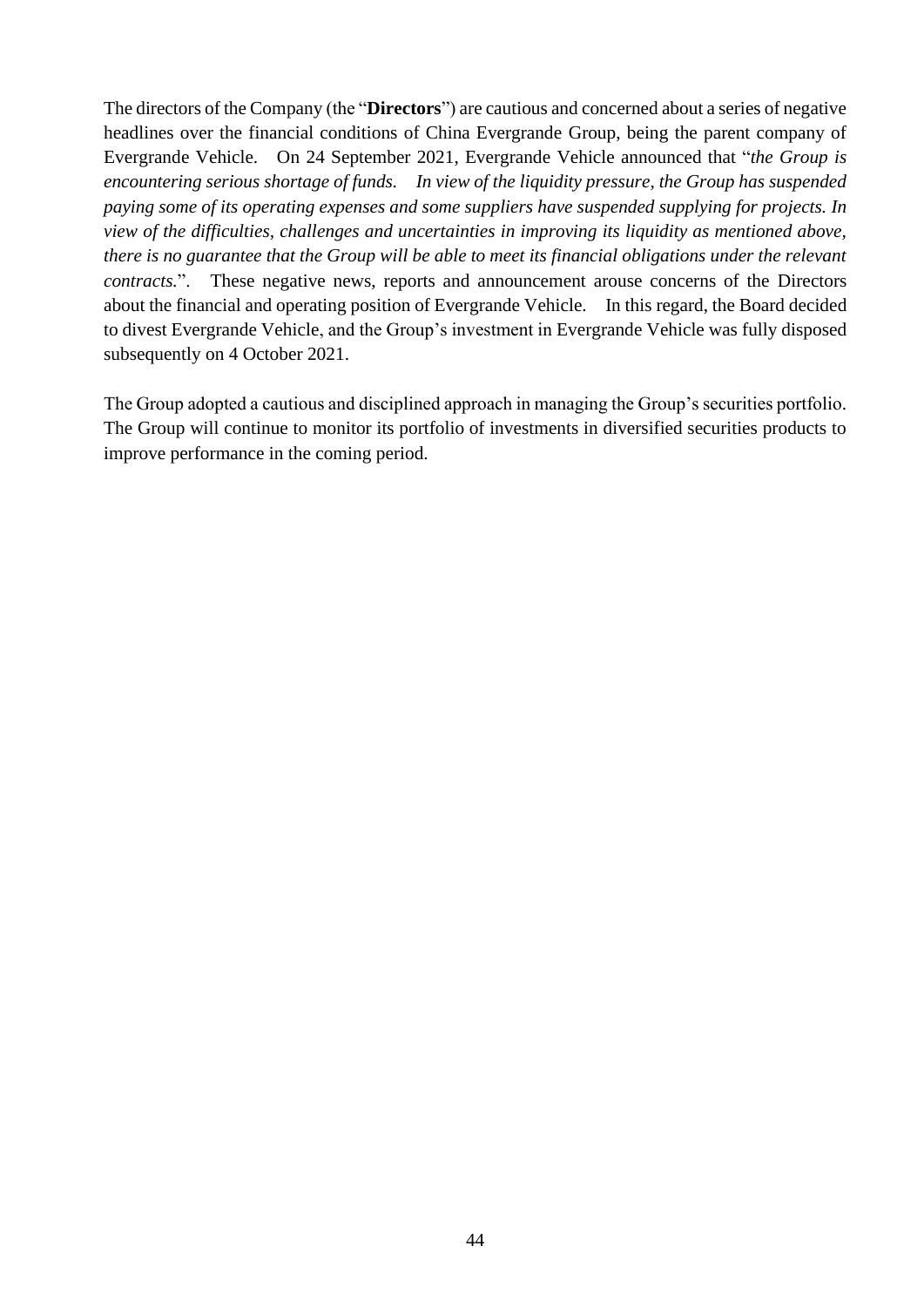## *Financial services*

The financial services business of the Group recorded an operating loss of approximately HK\$6 million (2020: HK\$64 million) for the period which was mainly attributable to the share of loss of its investee associates of about HK\$7 million (2020: Nil) during the period. The decrease in operating loss was mainly attributable to the significant reduction in expected credit loss provision on the loans and related interest receivables from approximately HK\$75 million to HK\$1 million after the restructuring of loan financing business and the loan portfolio by new management in the second half of last financial year.

As at 30 September 2021, carrying amounts of the Group's portfolio of loans receivable amounted to approximately HK\$55 million (31.3.2021: HK\$72 million), equivalent to approximately 0.5% (31.3.2021: 1%) of the Group's total assets.

During the period, the Group subscribed for two unlisted convertible bonds of HK\$100 million each which are issued by Imagi Brokerage Limited and Co-Lead Holdings Limited respectively. As at 30 September 2021, the fair value of the Group's investmentsin unlisted convertible bonds amounted to approximately HK\$199 million (31.3.2021: Nil), equivalent to approximately 2% (31.3.2021: Nil) of the Group's total assets.

The Group participates in the integrated financial services sector and related business through its 27.29% equity interest in Galaxy Vantage Limited ("**Galaxy Vantage**"). Galaxy Vantage is an indirect 61% owned subsidiary of Touyun Biotech Group Limited (stock code: 1332.HK) and principally engaged in the provision of one-stop integrated financial services, including securities brokerage, money lending, asset management, financial services and securities trading businesses. Its indirect wholly-owned subsidiary, Hope Securities Limited, is a licensed corporation under the Securities and Futures Ordinance to carry out regulated activities Type 1 "Dealing in Securities", Type 2 "Dealing in Futures Contracts", Type 4 "Advising on Securities", Type 5 "Advising on Futures Contracts" and Type 9 "Asset Management". During the period, the Group shared loss of approximately HK\$11 million (2020: Nil) on its investment in Galaxy Vantage.

The Group held one-third of equity interest in Maxlord Enterprises Limited ("**Maxlord**"), a licensed money lender carrying out money lending business in Hong Kong, which is an indirect 66.67% owned subsidiary of Planetree International Development Limited (stock code: 0613.HK). The Group intends to capitalise on the expertise and competitive strength of Maxlord, which demonstrated profit-making financial track record in its money lending operation, so as to improve, develop and expand the Group's loan financing business. During the period, the Group shared profit of approximately HK\$4 million (2020: Nil) on its investment in Maxlord.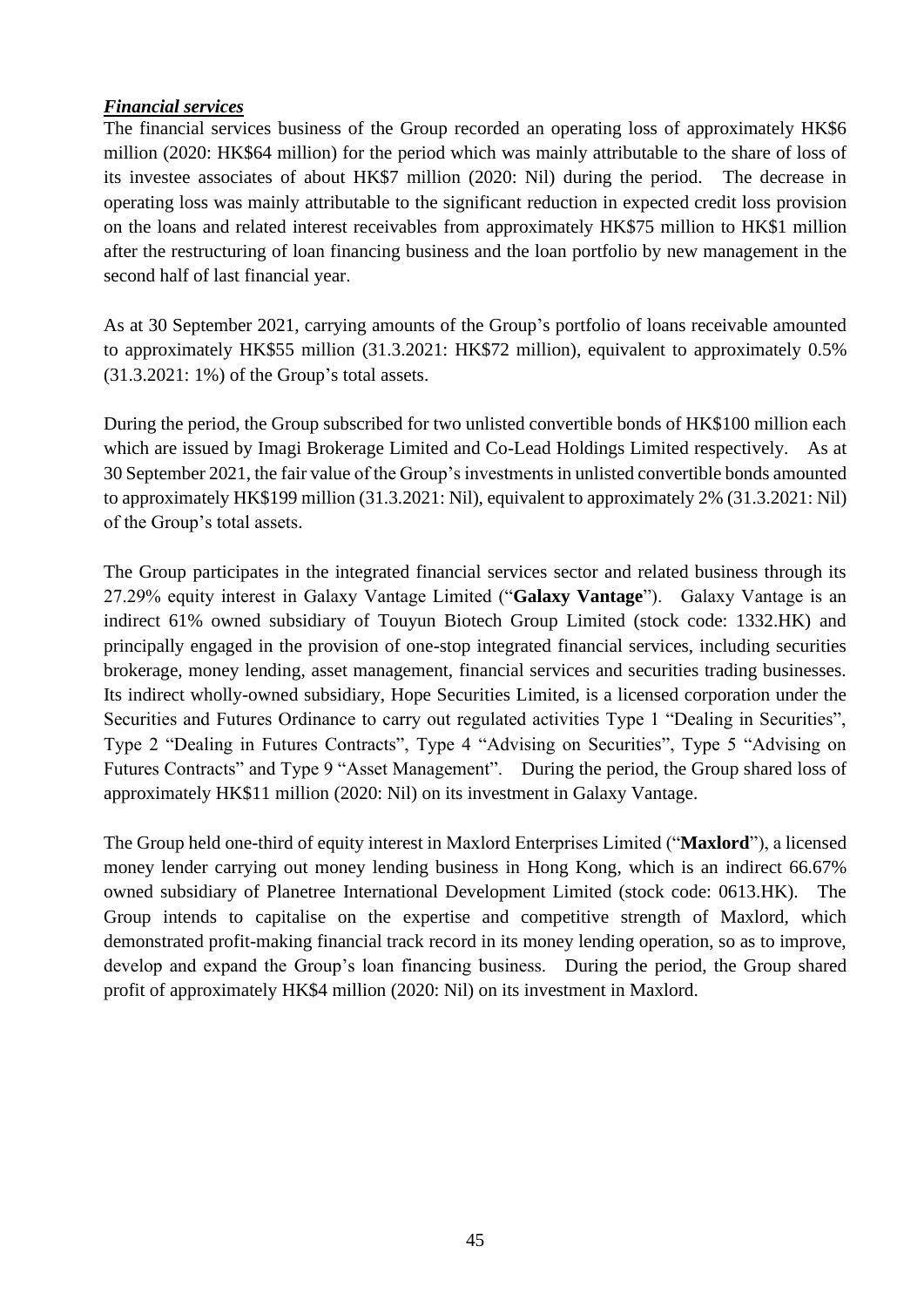## **SIGNIFICANT INVESTMENTS**

The Group did not hold any significant investments in any investee company with a value of above 5% of the Group's total assets as at 30 September 2021.

## **MATERIAL ACQUISITION AND DISPOSAL**

On 13 April 2021, the Group subscribed for convertible bonds issued by Imagi Brokerage Limited in the principal amount of HK\$100,000,000 which bears interest at the rate of 5.5% per annum.

On 21 April 2021, the Group subscribed for convertible bonds issued by Co-Lead Holdings Limited in the principal amount of HK\$100,000,000 which bears interest at the rate of 6% per annum.

On 1 June 2021, the Group has received an irrevocable and unconditional assignment of the voting rights of a block of approximately 10% shareholding (the "**Voting Rights**") in Paul Y. Engineering from an independent third party at nil consideration. Before the acceptance of Voting Rights, the Group held approximately 48.23% of the entire issued shares of Paul Y. Engineering. Upon accepting the assignment of the Voting Rights, the Group is entitled to exercise a total of approximately 58.23% voting rights at any general meetings of Paul Y. Engineering's shareholders and thus obtained control of Paul Y. Engineering without transferring cash consideration. Accordingly, Paul Y. Engineering has become a non-wholly owned subsidiary of the Group starting from 1 June 2021.

On 29 July 2021 and 16 September 2021, the Group has entered into a conditional agreement and a supplemental agreement for the Proposed Acquisition, of which the consideration shall be settled by the Proposed Disposal I. Further details of the acquisition were disclosed in the Company's announcement dated 4 November 2021. On 24 September 2021, the Listing Division of the Stock Exchange informed the Company of the Decision. The Board disagreed with the Decision and requested a review of the Decision by the Listing Committee, in which the hearing had been held on 23 November 2021. Further details of the Decision and the Company's perspective on the Decision were disclosed in the Company's announcement dated 4 November 2021. Up to the date of this announcement, the Company had yet to receive the hearing review result from the Listing Committee.

On 15 September 2021, the Group has entered into a conditional agreement with Gold Spell Limited for the Proposed Disposal II. Further details and update of the disposal were disclosed in the Company's announcement dated 2 November 2021 and 25 November 2021.

Apart from the above, the Group did not have material acquisition and disposal of subsidiaries, associates and joint ventures during the period.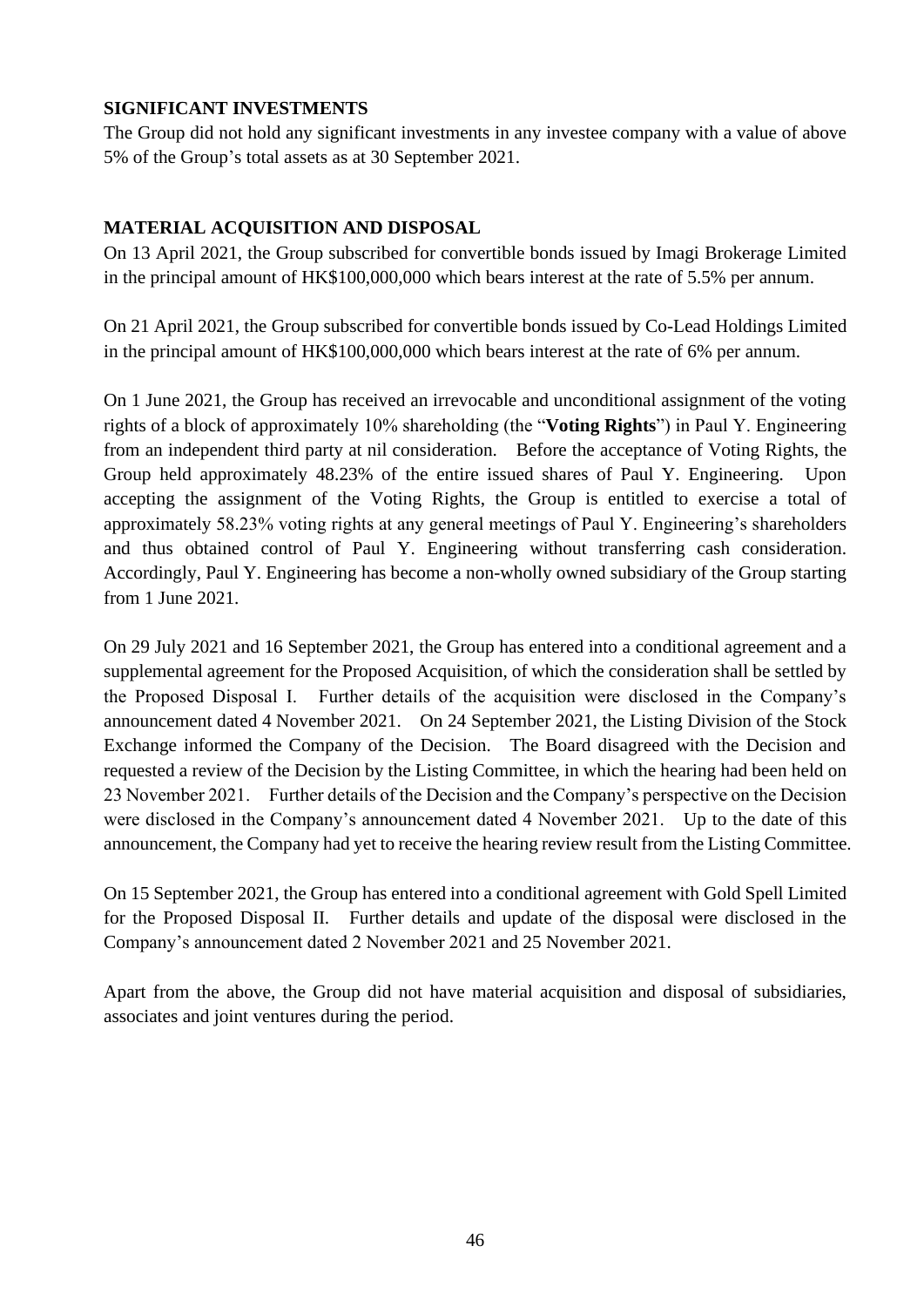## **EVENTS AFTER THE REPORTING PERIOD**

On 4 October 2021, the Group has disposed of a total of 18,290,000 ordinary shares of Evergrande Vehicle, a company incorporated in Hong Kong with limited liability, the shares of which are listed on the Main Board of the Stock Exchange (stock code: 0708.HK), in the open market for an aggregate consideration of approximately HK\$59.1 million. Further details of the disposal were disclosed in the Company's announcement dated 4 October 2021.

On 28 October 2021, the Group disposed of a total of 20,000,000 ordinary shares of Chinlink International Holdings Limited, a company incorporated in Bermuda with limited liability, the shares of which are listed on the Main Board of the Stock Exchange (stock code: 0997.HK) in the open market for an aggregate consideration of HK\$18.8 million. Further details of the disposal were disclosed in the Company's announcement dated 29 October 2021.

On 12 November 2021, the Group acquired a total of 992,000 ordinary shares of OCI International Holdings Limited ("**OCI**"), a company incorporated in the Cayman Islands with limited liability, the shares of which are listed on the Main Board of the Stock Exchange (stock code: 0329.HK), in the open market for an aggregate consideration of approximately HK\$3.45 million. Together with the previous acquisitions by the Group of a total of 2,512,000 ordinary shares of OCI in the open market for an aggregate consideration of approximately HK\$10.12 million from 14 April 2021 to 9 July 2021, the Group acquired on the open market a total of 3,504,000 ordinary shares of OCI for an aggregate consideration of approximately HK\$13.57 million from 14 April 2021 to 12 November 2021. Further details of the acquisitions were disclosed in the Company's announcement dated 15 November 2021.

On 23 November 2021, the Group disposed of a total of 4,494,000 ordinary shares of China Shandong Hi-Speed Financial Group Limited ("**China Shandong**"), a company incorporated in Bermuda with limited liability, the shares of which are listed on the Main Board of the Stock Exchange (stock code: 0412.HK) in the open market for an aggregate consideration of approximately HK\$2.58 million. Together with the previous disposals by the Group of a total of 17,718,000 ordinary shares of China Shandong in the open market for an aggregate consideration of approximately HK\$10.41 million from 20 August 2021 to 19 November 2021, the Group has on the open market disposed of a total of 22,212,000 ordinary shares of China Shandong for an aggregate consideration of approximately HK\$12.99 million from 20 August 2021 to 23 November 2021. Further details of the disposals were disclosed in the Company's announcement dated 23 November 2021.

Apart from the above, there were no major subsequent events occurred since the end of the reporting period and up to the date of this announcement.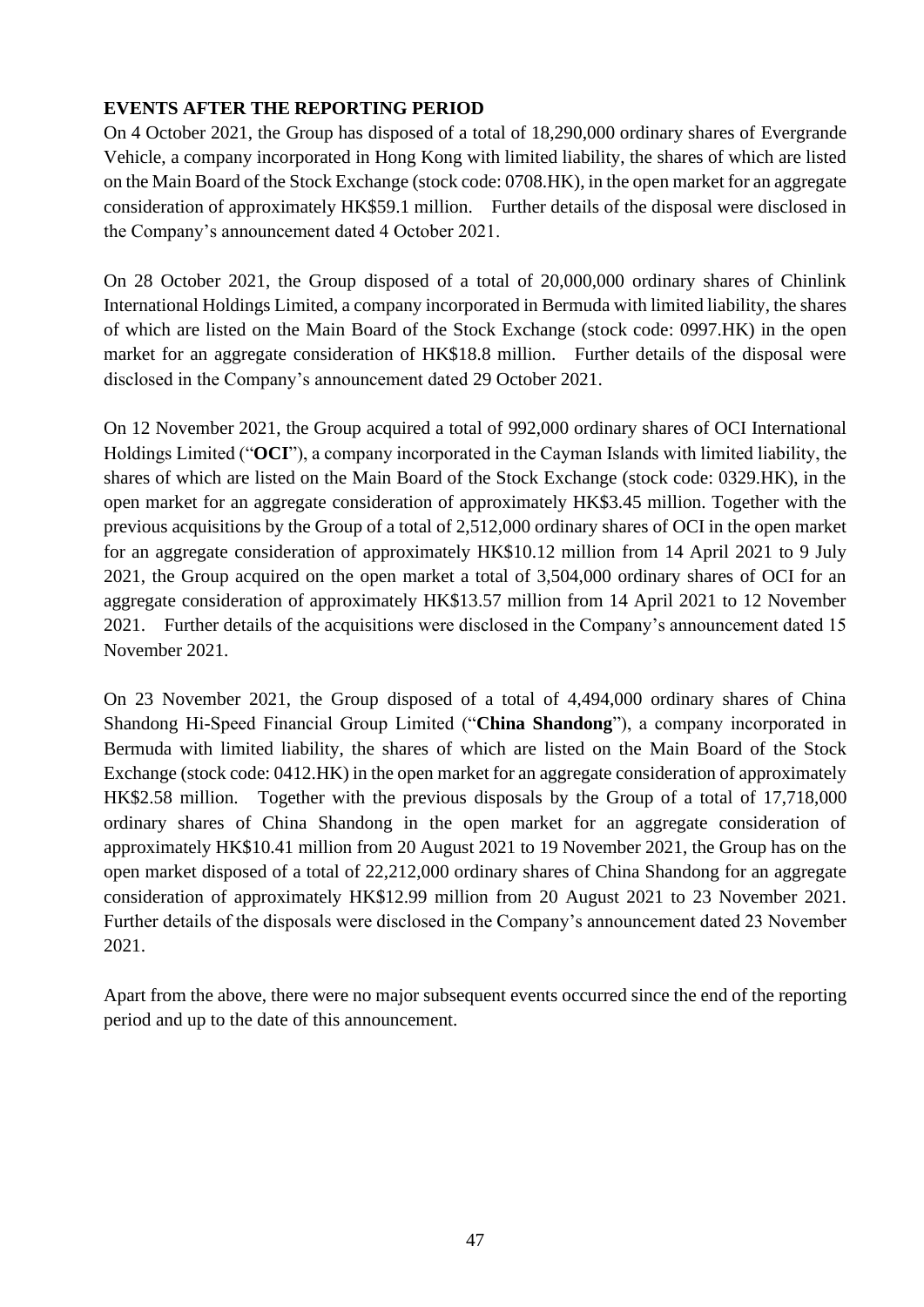## **OUTLOOK**

Taking into account the unsettled China-US tension, COVID-19 pandemic and the tightening governmental controls to PRC property market which continue to cast uncertainty in the macroeconomic conditions and development of the property market in the PRC, the Board is of the view to realise its investments in Xiao Yangkou to avoid the risk of further potential loss. The substantial cash inflow from the disposal of the entire property business at Xiao Yangkou will provide the Group with flexibility to seize suitable business and investment opportunities to optimise the operational efficiency and investment return to the Group.

According to the statistics from the Census and Statistics Department of Hong Kong, during 2010 to 2020, the gross value of construction works performed by main contractors in Hong Kong (the "**Construction Output**") has grown moderately at an overall compound annual growth rate (CAGR) of 7.5% from approximately HK\$111.3 billion in 2010 to approximately HK\$229.9 billion in 2020. Going forward, as announced in the 2021–22 Budget Speech, the Hong Kong Government has reaffirmed its commitment to invest in public infrastructure with an estimated annual expenditure of over HK\$100 billion on average in the coming years. It is also estimated that the annual Construction Output will increase to around HK\$300 billion. As one of Hong Kong's largest main contractors, Paul Y. Engineering has established a solid reputation with a proven track record of delivering high quality works in both public and private sectors. It is believed that Paul Y. Engineering is well-positioned to capitalise on the potential market growth and are optimistic about the long-term prospect of the construction industry in Hong Kong.

Given the future prospect, financial performance and contribution by Paul Y. Engineering to the Group's operation, the Group plans to enhance its focus on the engineering business by expanding the business involvement of Paul Y. Engineering and eventually scale down other loss-making segments of the Group, including the property business. Therefore, the management intends to take full control over Paul Y. Engineering by further increase the equity interest in Paul Y. Engineering in order to seize every opportunity to exploit the market share in the engineering and construction sector as well as to reinforce the business synergy within the Group.

Business environment in the construction industry is encountering challenges such as rising costs of raw materials and keen competition in tender prices. Nevertheless, the Group remains positive in view of the strong order book on hand that will result in long-term income streams. Paul Y. Engineering will continue to focus on premium projects while adopting a cautious approach in project tendering to extend the portfolio of our business. And, Paul Y. Engineering has long stood at the forefront of the technological revolution currently changing the face of engineering and construction. Paul Y. Engineering will continue to active use of advanced technologies and keep pace with the times. Paul Y. Engineering has constantly invested substantial resources to expand smart construction, such as the use of Building Information Modelling (BIM), to support Government implement Modular Integrated Construction (MiC) and workplace digitalization were used to streamline design and project planning, enhance transparency, efficiency and shorten construction time, where applicable.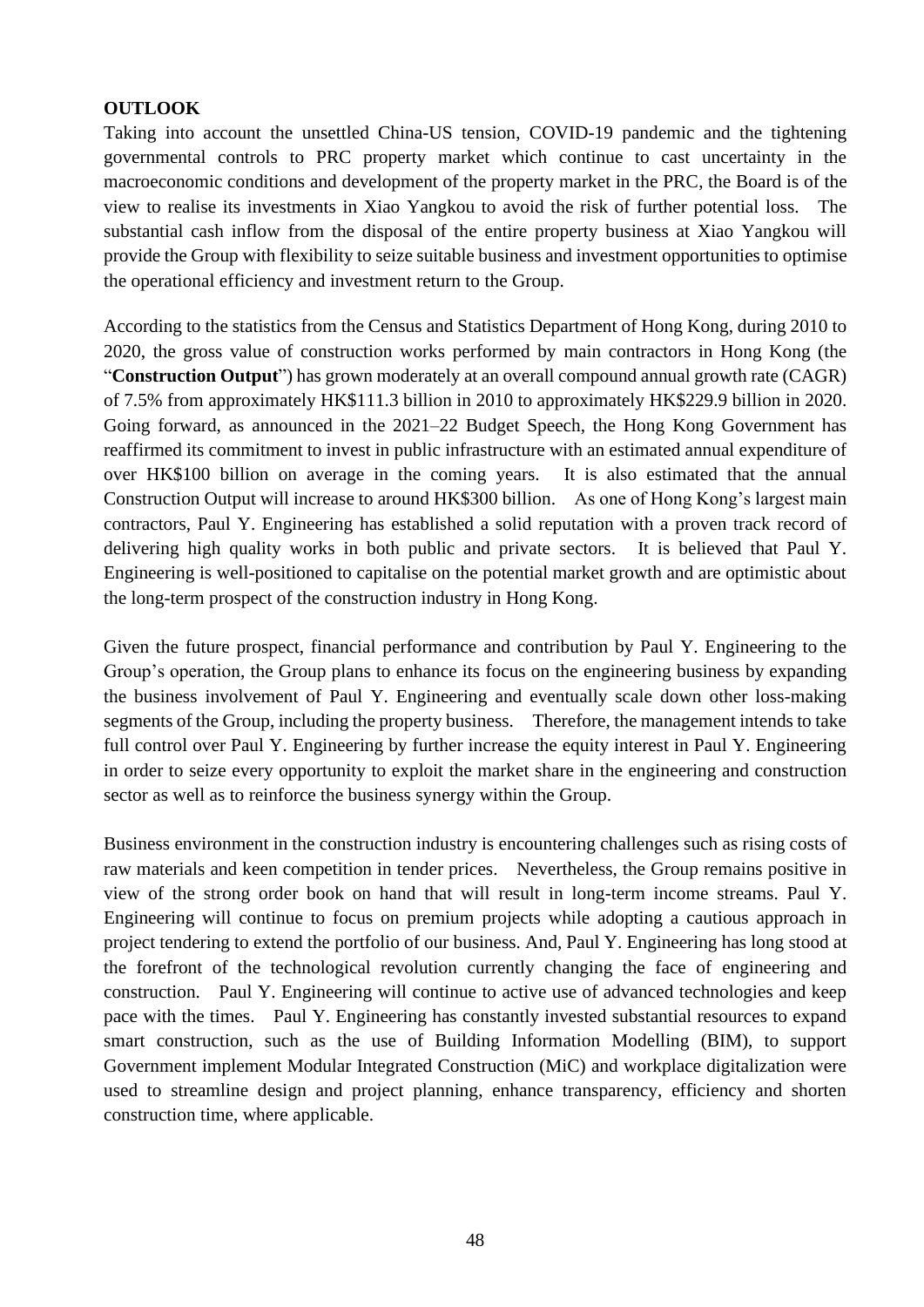It is believed that, with its rich resources and diversified development expertise of Paul Y. Engineering and through adoption of innovation, we will overcome the challenges from volatile market conditions and to contribute to green and sustainable development in Hong Kong.

The Board undertakes strategic review of the Group's assets from time to time with a view to maximising returns to the shareholders of the Company. Concurrently, the Group will explore opportunities to diversify and broaden its business and investment portfolio by investing in business with optimistic prospect.

## **LIQUIDITY AND CAPITAL RESOURCES**

As at 30 September 2021, the Group had total assets of HK\$12,224 million (31.3.2021: HK\$6,580 million) which were financed by shareholders' funds and credit facilities. A variety of credit facilities were maintained to meet its working capital requirements and committed capital expenditure, which bore interest at market rates and had contracted terms of repayment ranging from on demand to nine years. The Group mainly generated revenue and incurred costs in Hong Kong dollar and Renminbi. During the period, no financial instruments had been used for hedging purpose and no foreign currency net investments are hedged by currency borrowings or other hedging instruments. The Group adopts a prudent funding and treasury policy and manages the fluctuation exposures of exchange rate and interest rate on specific transactions.

As at 30 September 2021, the Group's bank and other borrowings amounted to approximately HK\$1,917 million (31.3.2021: HK\$401 million) with approximately HK\$1,706 million (31.3.2021: HK\$229 million) repayable on demand or within one year and approximately HK\$211 million (31.3.2021: HK\$172 million) repayable after one year. Borrowings denominated in Hong Kong dollar of approximately HK\$1,568 million bore interest at floating rate (31.3.2021: HK\$40 million bore interest at fixed rate). Borrowings denominated in Renminbi of approximately HK\$349 million (31.3.2021: HK\$361 million) bore interest at fixed rate. The Group's gearing ratio was 0.67 (31.3.2021: 0.10), which was calculated based on the total borrowings of approximately HK\$1,917 million (31.3.2021: HK\$401 million) and the Group's shareholders' funds of approximately HK\$2,842 million (31.3.2021: HK\$3,899 million).

Cash, bank balances and deposits of the Group as at 30 September 2021 amounted to approximately HK\$945 million (31.3.2021: HK\$189 million), of which approximately HK\$771 million (31.3.2021: HK\$12 million) was denominated in Hong Kong dollar, approximately HK\$141 million (31.3.2021: HK\$146 million) was denominated in Renminbi and approximately HK\$33 million (31.3.2021: HK\$31 million) was denominated in other currencies mainly in United States Dollar and Macanese Pataca. The balance of approximately HK\$42 million (31.3.2021: HK\$7 million) had been pledged to bank to secure general credit facilities granted to the Group.

## **CAPITAL STRUCTURE**

During the period, the Group has not conducted any equity fund raising activities. As at 30 September 2021, the total number of issued shares of the Company was 1,103,916,114 shares with a par value of HK\$0.1 each.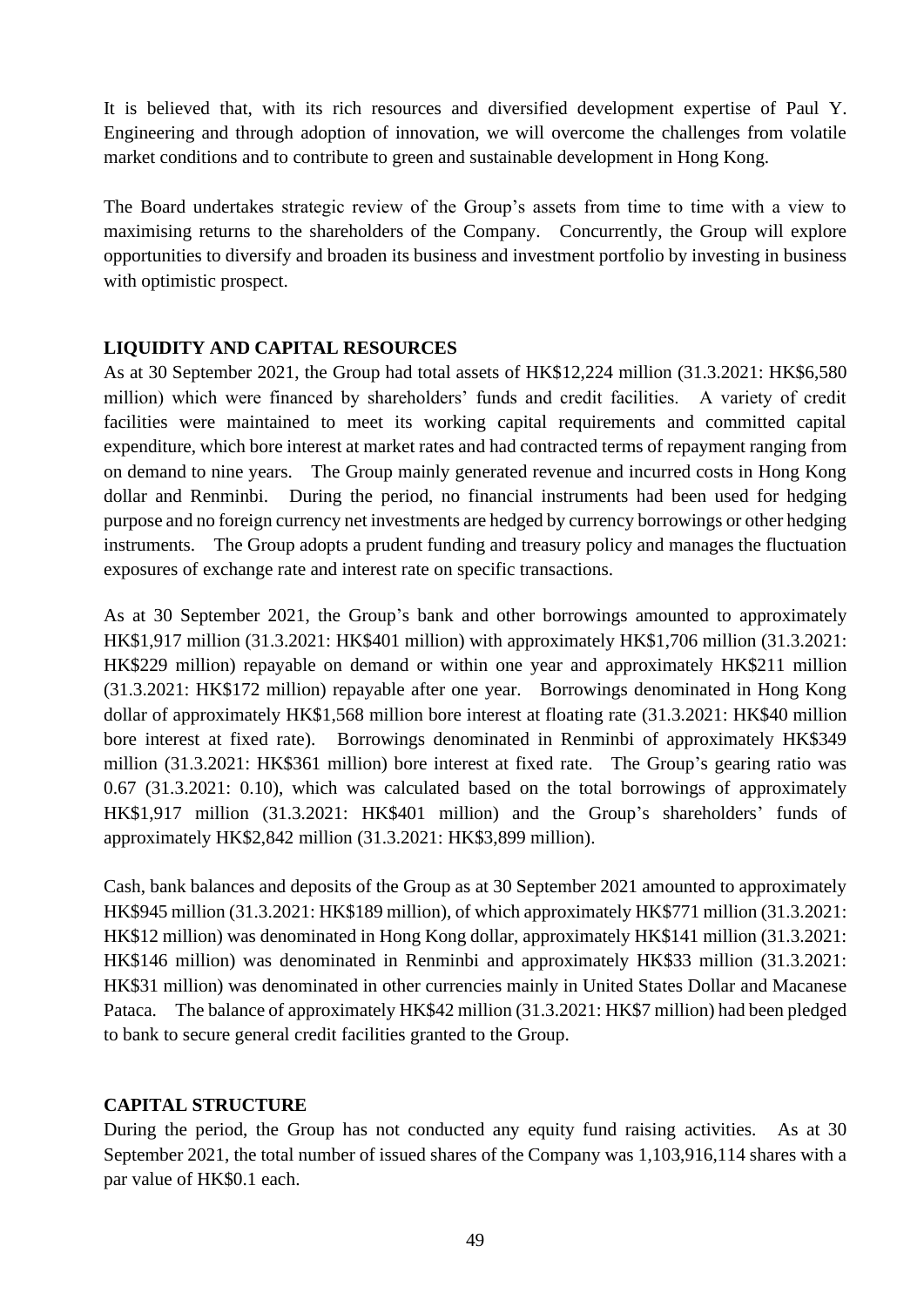## **EXPOSURE TO FLUCTUATION IN EXCHANGE RATE**

The Group's monetary assets, liabilities and transactions are mainly denominated in Renminbi and Hong Kong dollars. The Group is mainly exposed to foreign exchange risk with respect to Renminbi which may affect the Group's performance. The Group regularly reviews the balances of assets and liabilities and the currencies in which the transactions are denominated so as to minimize the Group's exposure to foreign currency risk. During the period, no financial instruments had been used for hedging purpose and no foreign currency net investments are hedged by currency borrowings or other hedging instruments.

## **CONTINGENT LIABILITY**

The Group had contingent liabilities in respect of indemnities of approximately HK\$29 million (31.3.2021: Nil) issued to financial institutions for bonds on construction contracts of joint operations as at 30 September 2021.

In addition, a subsidiary of the Company which is engaged in construction business was involved in a dispute with a sub-contractor alleging a final payment of approximately HK\$38 million being due under a sub-contract for construction works, for which the subsidiary assesses no entitlement. The Group is of the view that the claim is groundless and that it would not lead to a material adverse impact on the financial position of the Group. No provision has therefore been made in the condensed consolidated financial statements as at 30 September 2021.

## **PLEDGE OF ASSETS**

As at 30 September 2021, the Group pledged certain property interests, property, plant and equipment, bank balances and cash of the Group with an aggregate value of approximately HK\$559 million (31.3.2021: HK\$537 million) and charged over the Group's benefits from certain construction contracts to secure general credit facilities granted to the Group.

## **COMMITMENTS**

As at 30 September 2021, the Group had expenditure contracted for but not provided for in the condensed consolidated financial statements in respect of acquisition of certain property, plant and equipment and properties interests in a total amount of approximately HK\$22 million (31.3.2021: HK\$31 million).

## **NUMBER OF EMPLOYEES AND REMUNERATION POLICY**

As at 30 September 2021, the Group employed a total of 2,691 (31.3.2021: 557) full time employees which included 2,183 (31.3.2021: Nil) employees from Paul Y. Engineering but excluded contracted casual labour in Macau. Remuneration packages consisted of salary as well as performance-based bonus. Further, the Company has implemented share-related incentive schemes to provide alternative means to motivate employees and promote their loyalty in line with the Group's strategy.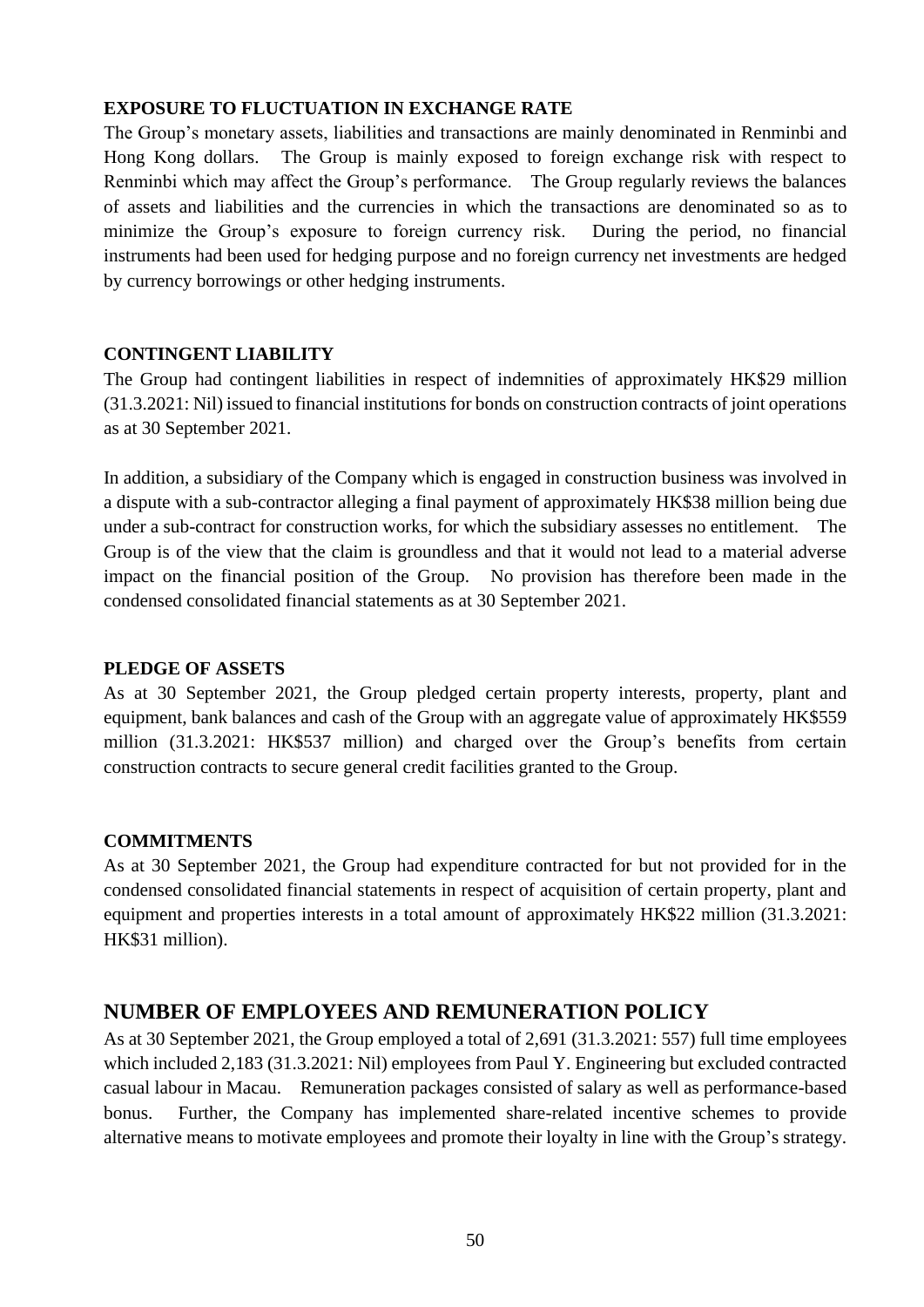# **PURCHASE, SALE AND REDEMPTION OF LISTED SECURITIES**

During the period, neither the Company nor any of its subsidiaries purchased, sold or redeemed any of the Company's listed securities.

# **CORPORATE GOVERNANCE**

Throughout the six months ended 30 September 2021, the Company has complied with all code provisions of the Corporate Governance Code set out in Appendix 14 to the Listing Rules except for certain deviations specified with considered reasons as set below.

Code Provision A.4.1 stipulates that non-executive directors should be appointed for a specific term, subject to re-election. Mr Benny Kwong ("**Mr Kwong**") (who was appointed as a non-executive director of the Company on 9 February 2021 and subsequently appointed as the chairman of the Company (the "**Chairman**") on 1 April 2021. He was then redesignated as an executive director of the Company and remains as the Chairman on 8 November 2021), Mr Ma Ka Ki ("**Mr Ma**") and Mr William Giles ("**Mr Giles**") (both being an independent non-executive director of the Company appointed on 3 February 2021) had no fixed term of service with the Company, but are subject to retirement by rotation and re-election pursuant to the bye-laws of the Company. Mr Kwong, Mr Ma and Mr Giles, *inter alia*, have then entered into with a letter of appointment with the Company for a fixed term of 3 years effective retrospectively from the first date of their respective appointments.

## **MODEL CODE FOR SECURITIES TRANSACTIONS BY DIRECTORS**

The Company has adopted the "Model Code for Securities Transactions by Directors of Listed Issuers" as set out in Appendix 10 to the Listing Rules (the "**Model Code**") as its own code for dealing in the securities of the Company by the Directors and the relevant employees of the Group. According to specific enquiries made by the Company, all the Directors and relevant employees of the Group have confirmed their compliance with the required standard set out in the Model Code throughout the six months ended 30 September 2021.

## **REVIEW OF ACCOUNTS**

The unaudited interim results of the Group for the six months ended 30 September 2021 have been reviewed by (a) the Group's auditor, Crowe (HK) CPA Limited, in accordance with the Hong Kong Standard on Review Engagements 2410 "Review of Interim Financial Information Performed by the Independent Auditor of the Entity" issued by the HKICPA; and (b) the Audit Committee.